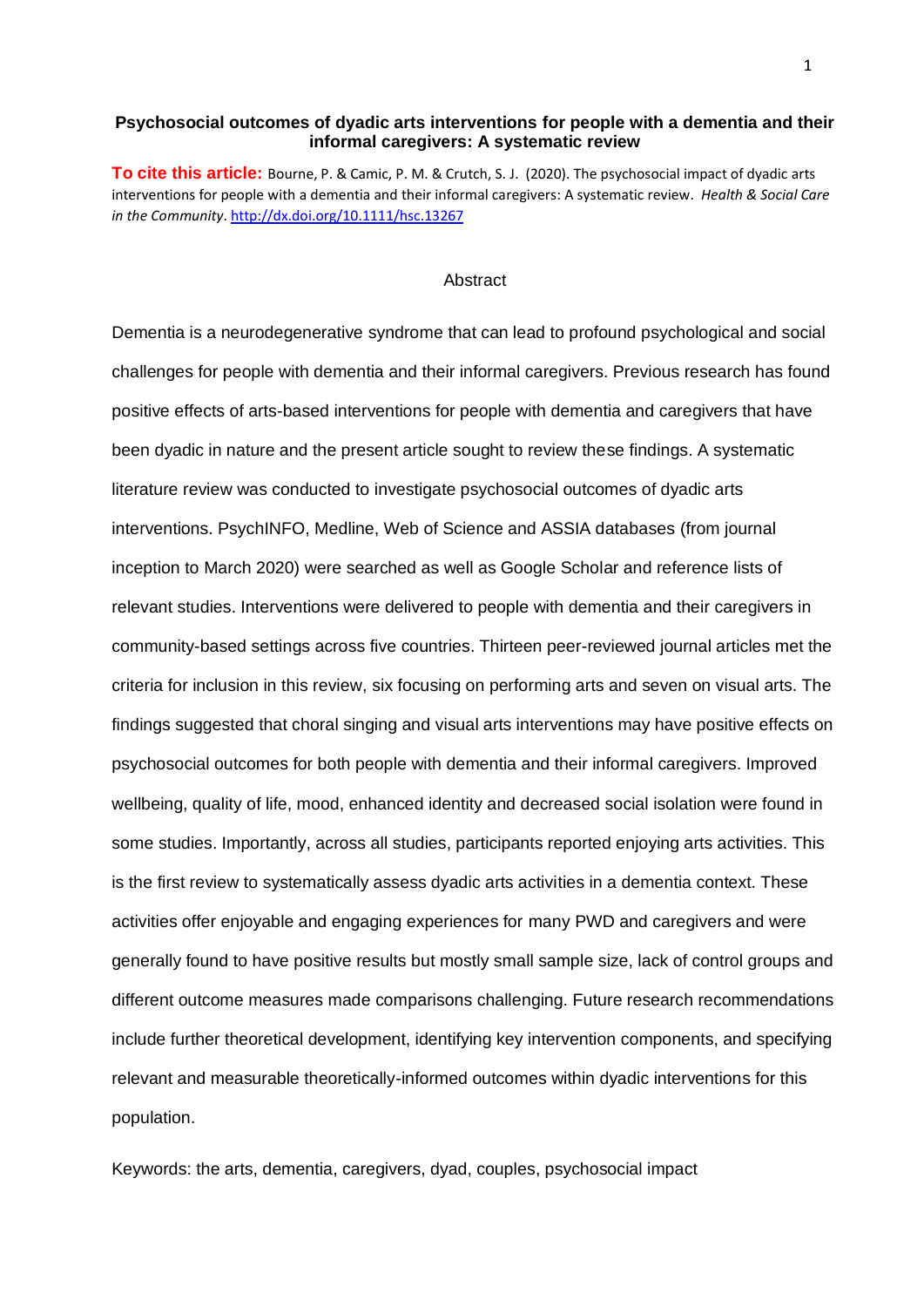## **What is known about this topic:**

- The arts have been empirically shown to have a positive impact on the wellbeing and quality of life of people with dementia
- The arts are generally accessible to people internationally, in one form or another
- Most people report enjoyment when engaging in arts activities

# **What this paper adds:**

- The importance of considering arts interventions that involve carers *together* with people with dementia
- A range of different arts activities generally have a positive effect on wellbeing and quality of life for dyad members
- Future research should consider further theoretical development, identifying key intervention components, and specifying relevant and measurable theoretically-informed outcomes within dyadic interventions

# Introduction

The impact of dementia on relationships

Dementia has been shown to impact on the relationship between the person with dementia (PWD) and their informal caregiver(s), whether this is spousal or other relationship (NICE, 2006). As dementia progresses there can be a change of roles, loss of closeness and intimacy and a reduction in shared activities (Baikie, 2002; Balfour, 2014). There can be "altered structures", as the organisation of the relationship changes (Merrick, Camic & O'Shaughnessy, 2016). This includes the level of reciprocity in the relationship, with fewer reciprocal conversations and less shared understanding. Couples tend to focus on maintaining normalcy and sometimes found a strengthening of the relationship. The concept of couplehood in dementia refers to the relationship between PWD and spousal caregivers (Hellström, Nolan, & Lundh, 2007). Particularly in the early stages of dementia, couples tend to focus on "sustaining couplehood" in order to maintain their quality of life (QOL) and involvement in the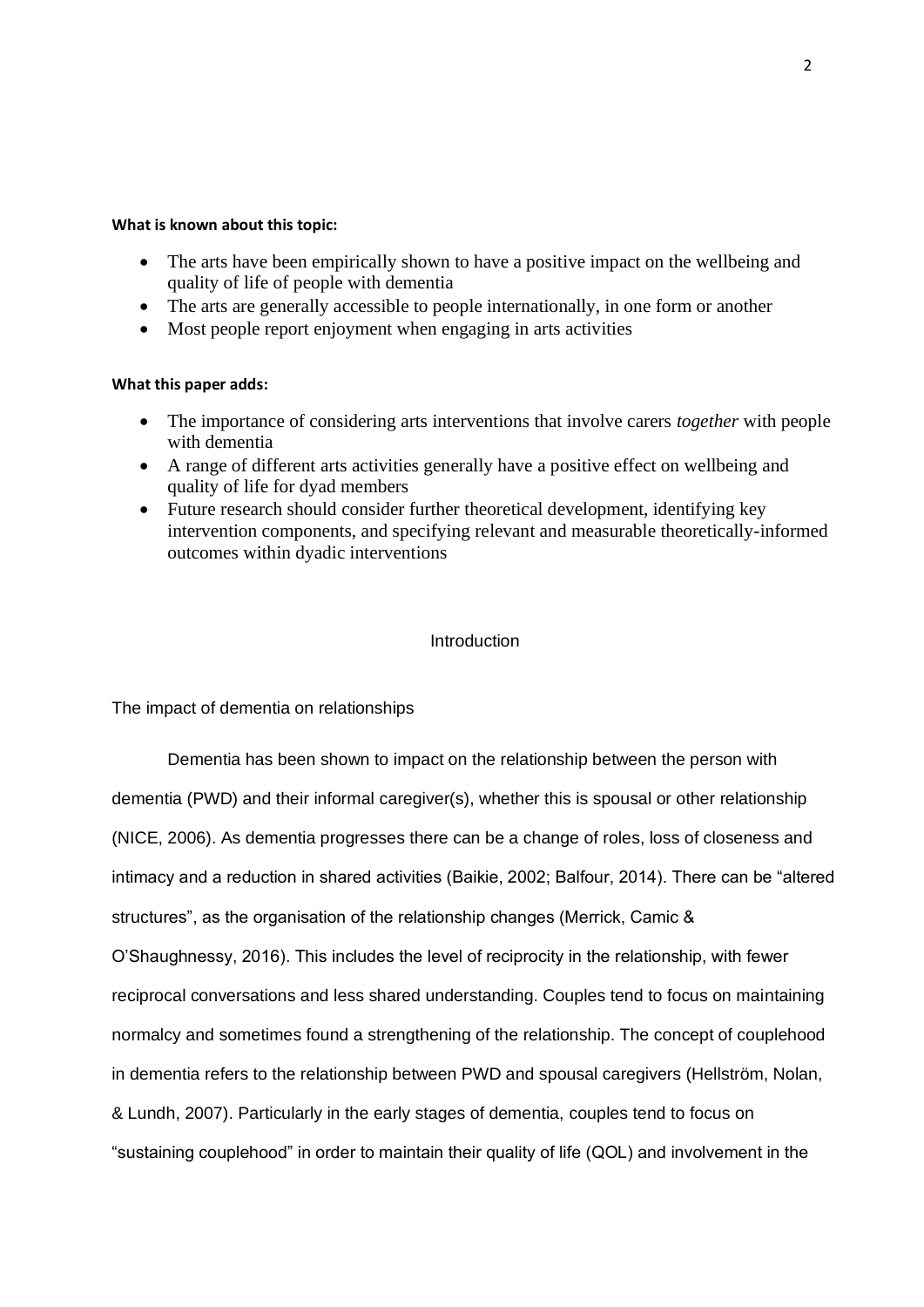relationship (Hellström et al., 2007). One aspect of sustaining couplehood involves shared activities and "doing things together" (Hellström, Nolan, & Lundh, 2005, p. 16). It is possible therefore that dyadic activities could support couplehood by strengthening relationships. Discovering new ways to spend enjoyable time together (e.g. shared activities), can also increase wellbeing and happiness for PWD and caregivers (Carbonneau et al., 2010; Voelkl, 1998).

## The arts

There are many different forms of arts interventions for PWD and their caregivers including visual, performing and literary arts (Young, Camic & Tischler, 2015). One type of performing arts intervention is music-based, utilizing music therapy, singing and/or music listening, whilst other forms include dance and drama. Findings for music interventions include decreases in depressive symptoms for PWD (van der Steen et al., 2018), positive impact on mood (McDermott, Crellin, Ridder, & Orrell, 2013) and improvement in behavioural and psychological symptoms of dementia (BPSD) (Raglio et al., 2012). For the visual arts, interventions have combined art viewing with art making or employed art making on its own using a range of art media including collage, drawing, painting, pastels, printmaking and sculpting (e.g. Camic, Tischler & Pearman, 2014; Windle et al., 2018) with increased selfesteem, wellbeing and QOL being reported (Beard, 2012; Kinney & Rentz, 2005; Rentz, 2002; Windle et al., 2018). Literary arts interventions have included storytelling, poetry and reading, with reading groups being associated with a reduction in severity of BPSD, increased enjoyment and renewed sense of identity (Billington, Carroll, Davis, Healey, & Kinderman, 2013). Storytelling has been shown to improve communication skills, increase positive affect and expressions of pleasure for PWD (Phillips, Reid-Arndt & Pak, 2010). The arts also have the potential to create enjoyable, non-stigmatising and non-clinical activities for caregivers and PWD to jointly engage (Chatterjee, Thomson, Lockyer & Camic, 2017).

Psychosocial dyad interventions

3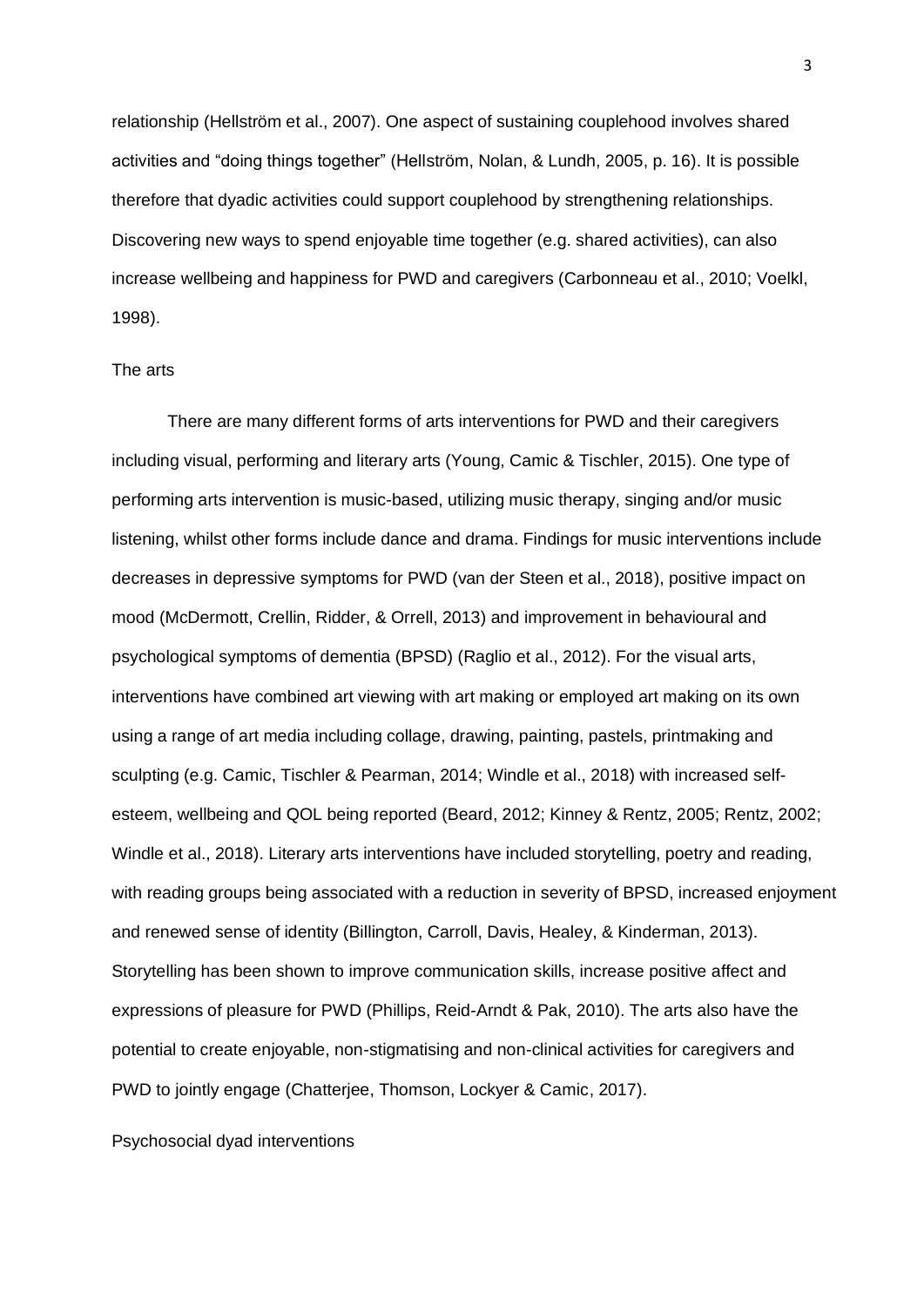Literature reviews have found that other psychosocial interventions such as stress management training and social support may positively impact psychological difficulties and QOL for PWD and caregivers and delay residential home placement (e.g. Brodaty, Green, & Koschera, 2003; Van't Leven et al., 2013). These interventions can be delivered to the PWD and caregiver separately or jointly. It has been suggested that joint interventions and incorporating social components may be more effective than those delivered separately (Brodaty et al., 2003; Cooke, McNally, Mulligan, Harrison, & Newman, 2001). One review has looked at the influence of dyadic psychosocial interventions including psycho-education and art viewing in seven studies (Rausch, Caljouw, & van der Ploeg, 2017). Although qualitative findings were positive, no significant differences on quantitative outcomes were found, leading the authors to recommend a need to develop more dyadic interventions.

In summary, numerous reviews of arts-based interventions involving PWD have focused mostly on the PWD rather than the dyad. Dyadic arts-based interventions were reported to have positive effects on qualitative aspects but no significant differences were found on quantitative measures. No currently published reviews that we are aware of have solely reviewed the influence of dyadic arts-based interventions on psychosocial outcomes. This is of particular importance considering the increasing likelihood of informal caregivers being involved in caring for a family member who is not in residential care, and the growing societal dependence on informal caregivers as part of national dementia care strategies (e.g. Department of Health, 2015).

### **Methodology**

A systematic literature review (Grant & Booth, 2009) was conducted to examine research on the psychosocial influence of dyadic arts interventions for PWD and informal caregivers. Although a standard or consensus definition of a systematic review does not exist (Krnic Martinic et al. (2019), the present review was guided by suggestions from Ulman (2011) and Moher et al. (2019). Because the area of arts and dementia remains a relatively new area of study, in order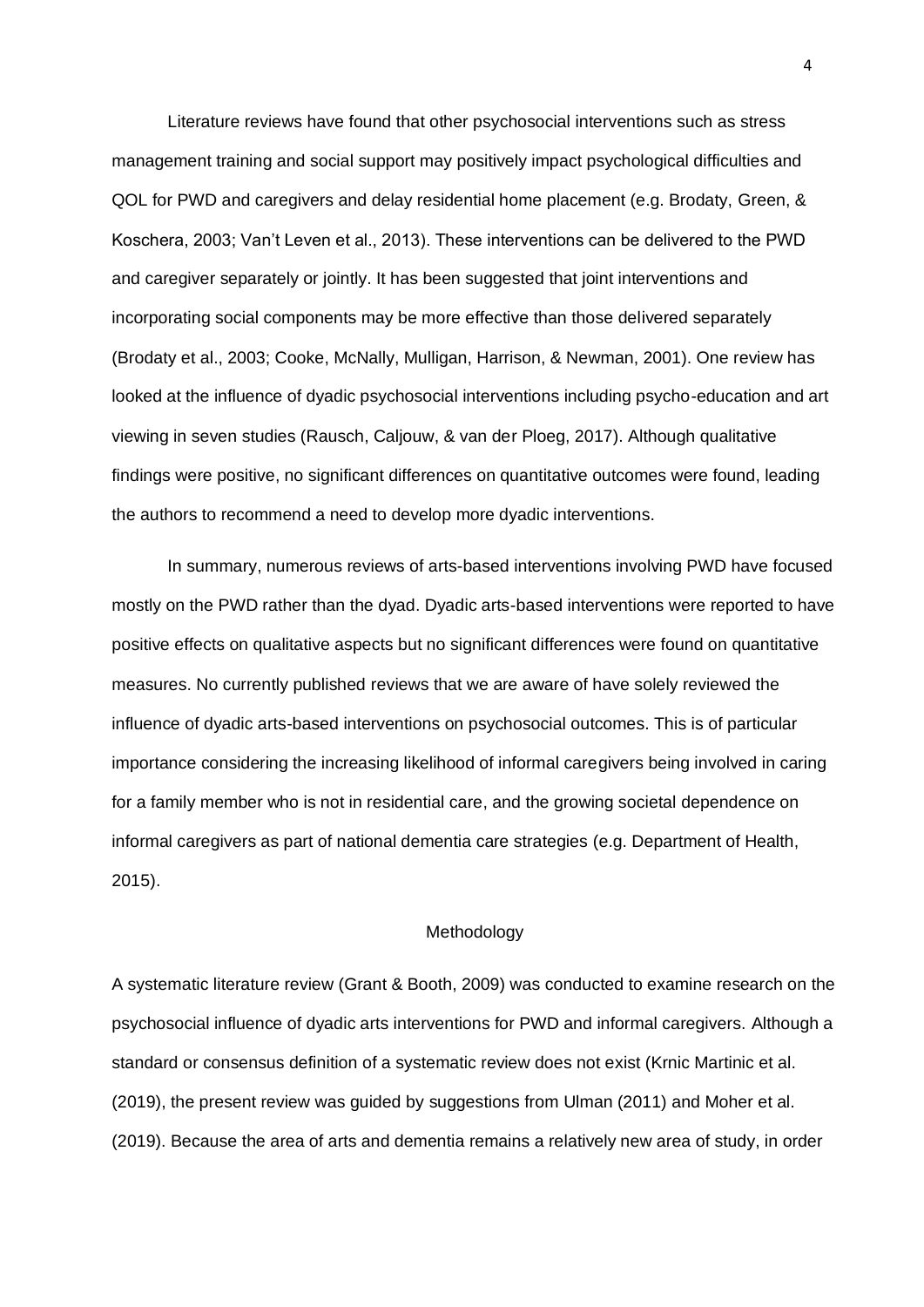to cast a wide a net as possible, we included qualitative, quantitative and mixed-methods studies.

## Definition of terms

Influence on psychosocial outcomes refers to any reported or observed effects on emotions, wellbeing, QOL, behaviour or forming and maintaining connections with others. Whilst the definition of the arts is open and debatable, we used a broad-based definition to include any activity or product done by people with a communicative or aesthetic purpose that expresses an idea or emotion. Dyadic arts interventions refer to any activity using a form of the arts which is participated in simultaneously by both a PWD and informal caregiver. The definition of an informal caregiver used in this review is "persons without formal health care education who are caring for or helping a person with functional disabilities, prolonged psychiatric or physical illness, or age-related problems" (Lethin, 2016, p. 16).

### Literature search

PsychINFO, Medline, Web of Science (Core Collection) and ASSIA were searched with no beginning date to March 2020 to identify studies relevant to the review. The area of investigation is a relatively new one and we wanted to keep the dates of the search as broad as possible. Further searches, using the same search terms, were conducted on Google Scholar and hand-searching of reference lists of relevant articles. Search terms covered three main areas of arts-based interventions, performing arts, visual arts and literary arts; Boolean operators 'AND' and 'OR' were used to combine search terms (Table 1). Articles were screened for relevance by title and then by abstract before retrieving full texts (Figure 1). Inclusion and exclusion criteria for screening papers can be seen in Table 2. Papers including formal (paid) caregivers were not included due to the differing relationships between PWD and informal and formal caregivers. Interventions conducted in residential settings were also not included due to the different caring responsibilities of family caregivers in the community. Papers were also excluded if the intervention was not solely arts-based as it would be difficult to determine the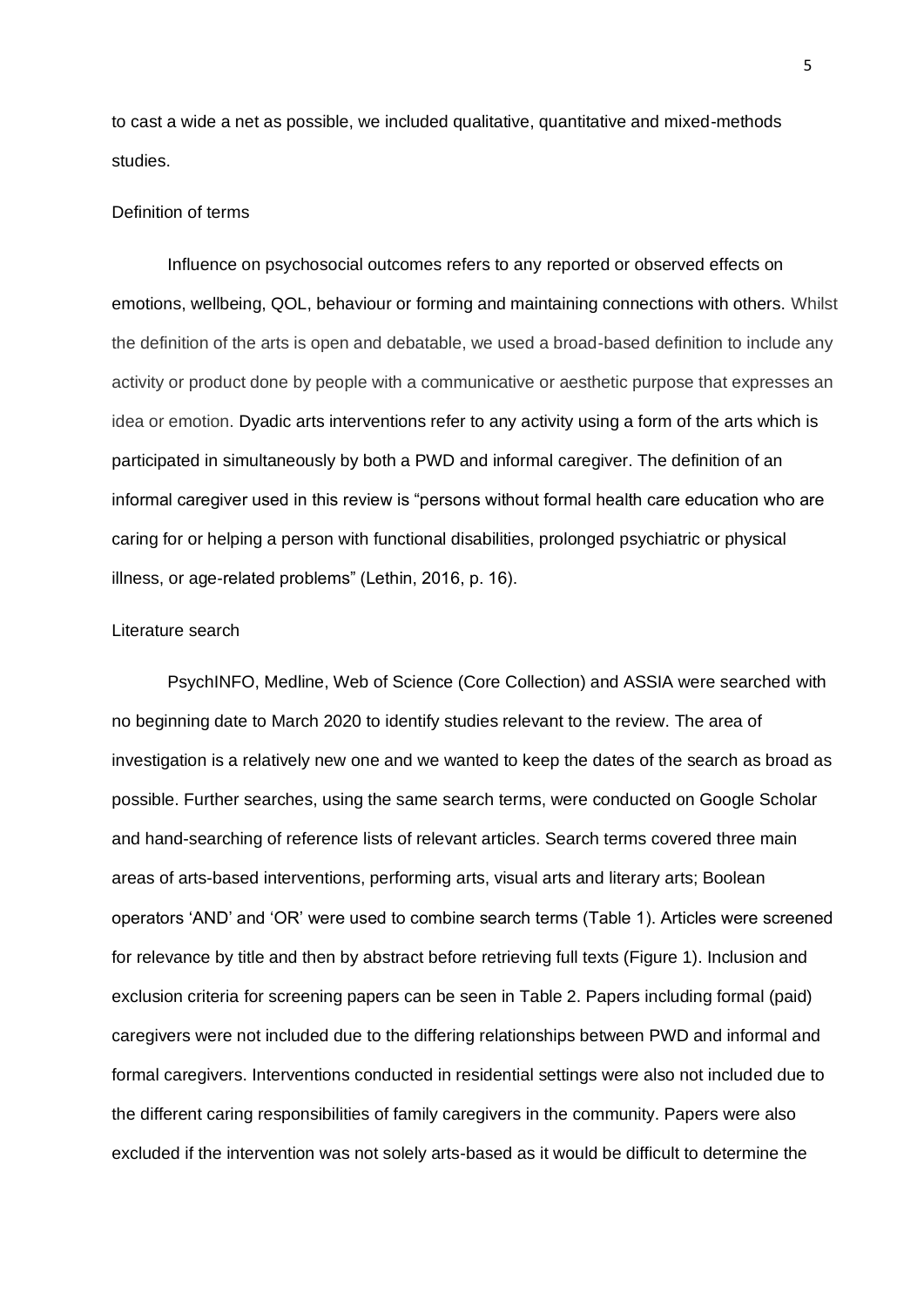influence of the arts intervention. Dance and other exercise-based interventions were excluded due to the overlap with the psychological impact of physical exercise (Thuné-Boyle, Iliffe, Cerga-Pashoja, Lowery, & Warner, 2012). Thirteen studies met the inclusion criteria (Table 4); seven were visual arts interventions and six were performing arts (no literary arts intervention studies met the inclusion criteria). Three studies were quantitative in design, five were mixed-methods and five qualitative. Only findings related to psychosocial outcomes were included due to the scope of this review.

# Table 1 here

Figure 1 here

Table 2 here

Data extraction and analysis

The quality of papers was reviewed using the assessment criteria developed by Kmet, Lee and Cook (2004), (Table 3) as this was applicable to a range of quantitative, qualitative and mixed-method study designs (Table 4). Mixed-methods studies were scored using both quantitative and qualitative criteria. All authors agreed to inclusion and exclusion criteria, PB and PC independently read and assessed each study using Kemet et al.'s criteria and scored each criterion with a low of zero and a high of two. Any differences in assessment scores were then discussed and resolved.

Table 3 here

# Structure of review

Study findings are first summarised under each type of arts intervention before considering methodological limitations. Finally, practice and research implications are considered.

Table 4 here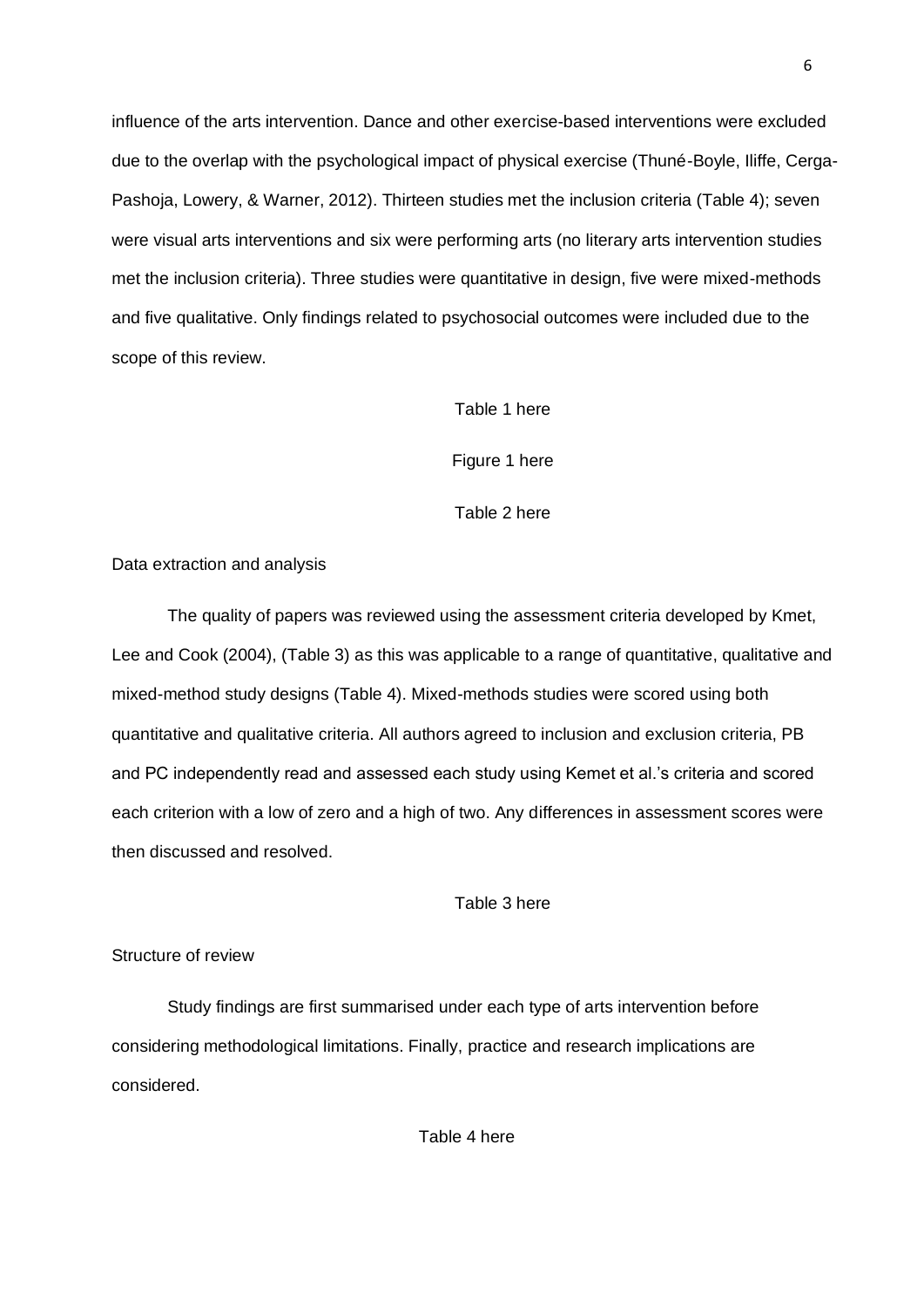#### Results

The overall quality of the eight quantitative studies was mixed with a range from a low of 50 to a high of 92 percent with five scoring over 75 percent. Likewise, the 10 qualitative studies were also of varying quality with a range from 45 to 100 percent with seven scoring 75 percent or above. Weaknesses of many quantitative studies included small sample sizes, not reporting the participant or comparison group selection and not reporting how confounding variables were controlled. For qualitative methods, the use of reflexivity was underutilised and described in only four studies.

#### Performing arts

All six studies assessing the influence of dyadic performing arts interventions focused on group singing interventions. These studies (Table 3), ranged from 6 to 17 dyads. Four measured the effects of time-limited, multi-session singing groups (Camic, Williams, & Meeten, 2013; Clark, Tamplin, & Baker, 2018; Davidson & Almeida, 2014), one of which culminated in a concert performance (Mittelman & Papayannopoulou, 2018). One study focused on on-going, multi-session groups (Osman, Tischler, & Schneider, 2016) and the final study recruited participants from five different groups including both on-going and time-limited (Unadkat, Camic, & Vella-Burrows, 2017).

Three studies used quantitative measures (Camic et al., 2013; Davidson & Almeida, 2014; Mittelman & Papayannopoulou, 2018). Whilst Camic et al. (2013) found a slight increase in depression and no change in QOL for PWD following the group, this was in the context of slightly deteriorated scores on cognition and activities of daily living (ADL) assessments. In contrast, the remaining two studies found significantly positive improvements in QOL, communication with caregivers (Mittelman & Papayannopoulou, 2018) and lucidity (Davidson & Almeida, 2014) with additional benefit from attending multiple sessions (significant improvements in lucidity, mood and focus).

7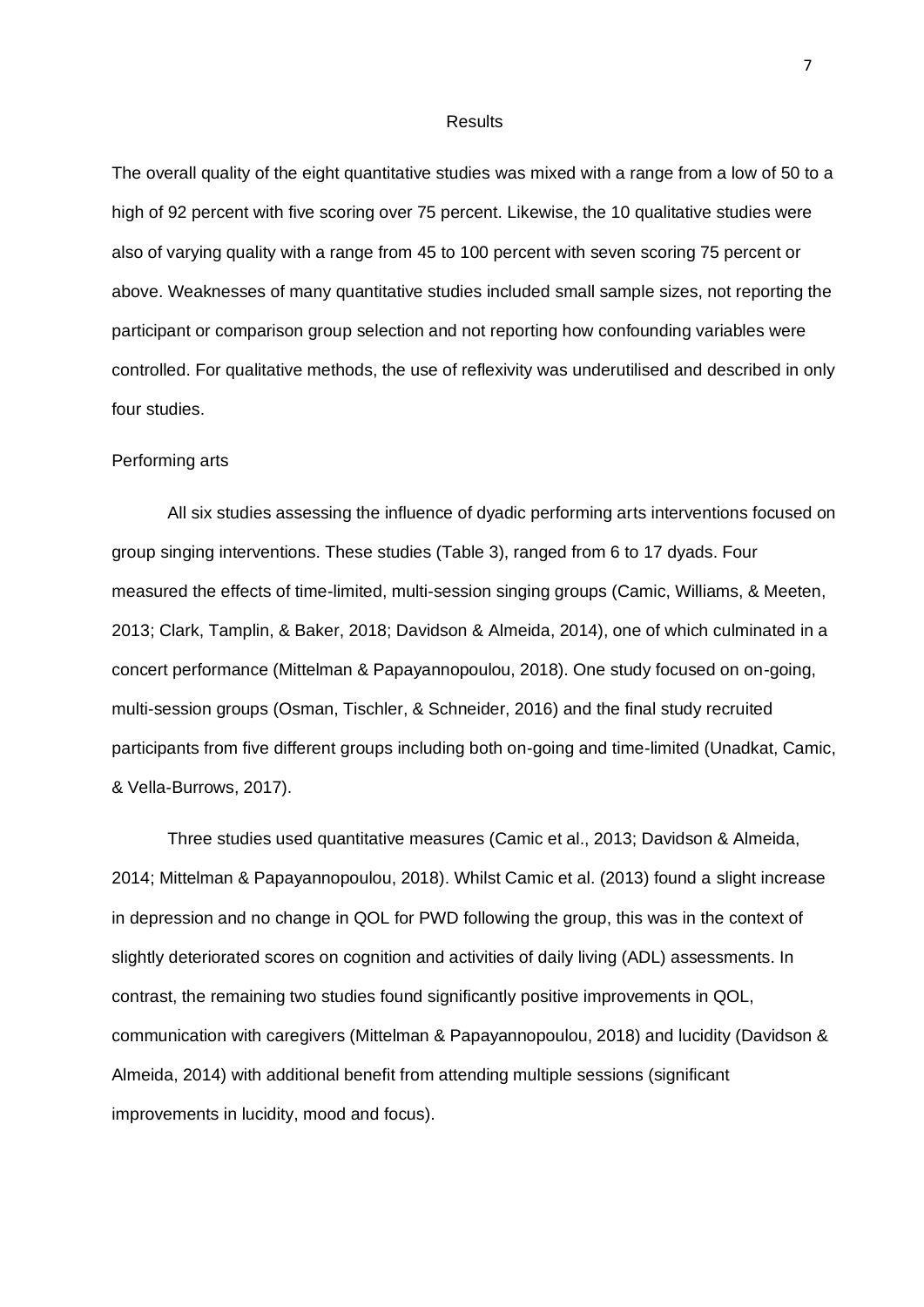For caregivers, the quantitative findings were generally positive, with significant improvements in mood, relaxation (Davidson & Almeida, 2014) and self-esteem (Mittelman & Papayannopoulou, 2018). Davidson and Almeida (2014) commented that the relatively few significant findings may have been partly related to the small sample size. Contrastingly, some reported no change in depression scores (Mittelman & Papayannopoulou, 2018) or QOL (Camic et al., 2013). Other explanations for the apparent lack of change may be the relatively high levels of QOL at baseline, leading to a ceiling effect (Camic et al., 2013). There were equivocal findings concerning stress levels (Camic et al., 2013; Davidson & Almeida, 2014).

All six studies collected qualitative data, although Davidson and Almeida (2014) and Mittelman and Papayannopoulou (2018) did not use formal qualitative analysis. All included reports of the positive impact of the activity of singing and doing so in a social/group setting with other PWD and caregivers. Four studies highlighted other parts of the singing group experience to be important. These included the accessibility of singing for all (Camic et al., 2013; Clark et al., 2018; Osman et al., 2016; Unadkat et al., 2017), shared experience between the PWD and caregiver (Clark et al., 2018; Davidson & Almeida, 2014; Osman et al., 2016; Unadkat et al., 2017), the challenge of learning new songs and facilitator skills and characteristics (Camic et al., 2013; Clark et al., 2018; Mittelman & Papayannopoulou, 2018; Unadkat et al., 2017). Participants also reported gaining enjoyment from singing familiar songs that facilitated reminiscence (Osman et al., 2016). All six studies included comments on improved mood or wellbeing and three on the extended impact in terms of mood (Mittelman & Papayannopoulou, 2018), the enjoyment of singing at home (Camic et al., 2013; Mittelman & Papayannopoulou, 2018; Unadkat et al., 2017) and socialising with other members outside of the group (Clark et al., 2018). Three studies highlighted how singing groups helped develop the PWD's identity outside that of someone with a diagnosis (Clark et al., 2018; Davidson & Almeida, 2014; Unadkat et al., 2017). Two studies reported neutral or negative comments regarding participation in the group. These included some caregivers reporting initial apprehensiveness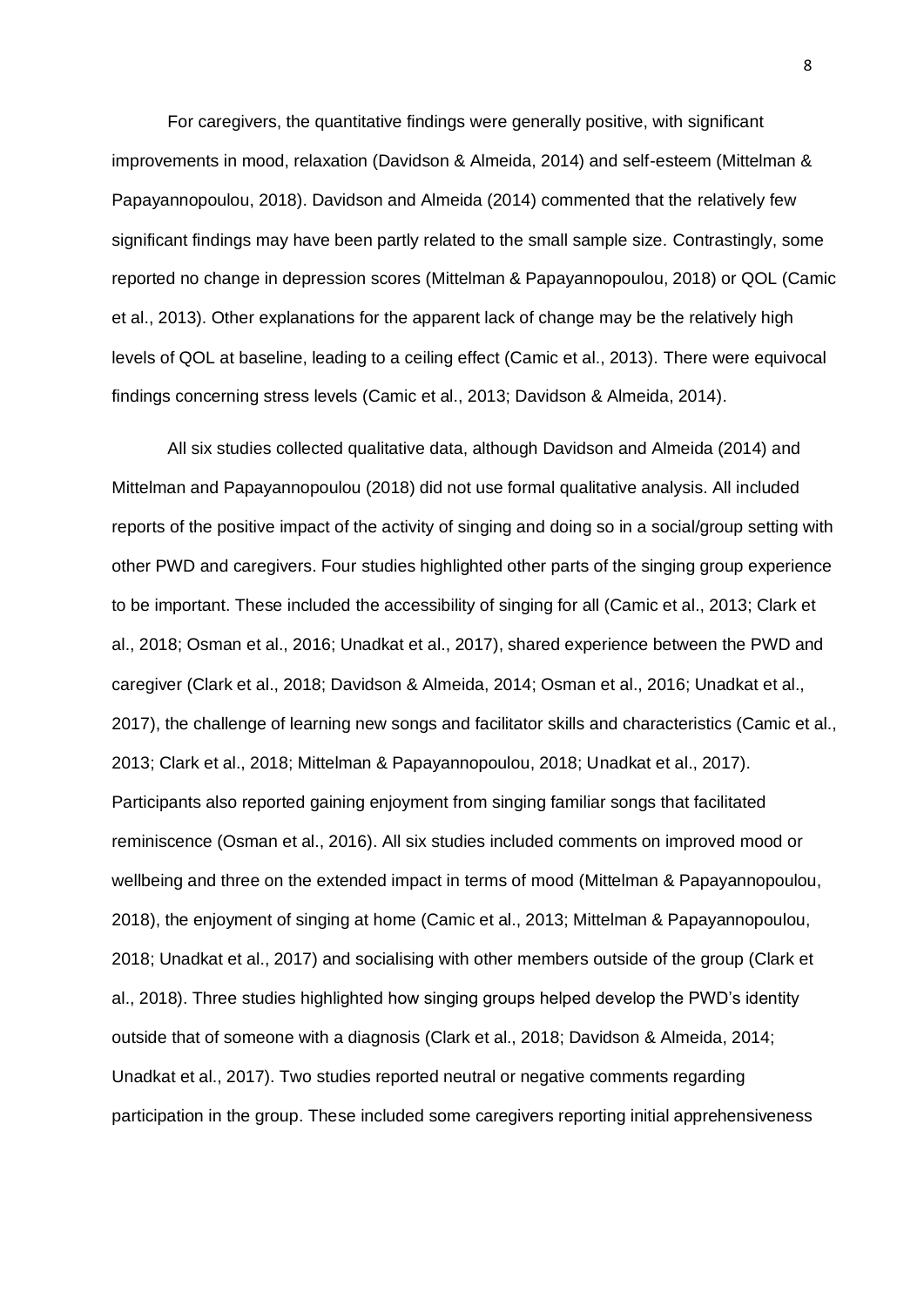about attending, no effect on themselves but effects on the PWD, and difficulties with relaxation due to concerns about the PWD (Camic et al., 2013; Davidson & Almeida, 2014).

## Visual arts

Five of the seven visual arts interventions assessed the impact of a combination of gallery/museum art-viewing and art-making (Camic et al. 2014; Camic, Baker, & Tischler, 2016; Eekelaar, Camic, & Springham, 2012; Flatt et al., 2015; Schall, Tesky, Adams, & Pantel, 2018) and two assessed art-viewing with object handling (Johnson, Culverwell, Hulbert, Robertson, & Camic, 2017; McGuigan, Legget, & Horsburgh, 2015). The number of dyads included in these studies ranged from 6 to 30 (Table 3). Two studies used single-session interventions (Flatt et al., 2015; Johnson et al., 2017) and the remaining five used multiple sessions. Three used quantitative measures of psychological functioning, one mixed-methods study (Camic et al., 2014) and two solely quantitative (Johnson et al., 2017), one of which was a randomised controlled design (Schall et al., 2018).

Overall, the findings were mostly positive. Camic et al. (2014), also found no site-specific differences between a Georgian period art gallery with mostly 17<sup>th</sup> and 18<sup>th</sup> century paintings and a contemporary gallery with conceptual and abstract art, suggesting a wide range of art can be used in interventions. Johnson et al. (2017) used a crossover design to control for the order of art-viewing and object-handling activities. They found a significant increase in wellbeing for PWD and caregivers following both activities, unaffected by order of activity. Also, there was no significant increase in wellbeing following a non-art activity, suggesting that the findings were not related only to group participation. Schall et al. (2018) also found significant improvements in wellbeing and QOL and decreases in apathy for PWD following art-viewing and art-making. The wait-list control group took part in independent museum visits and reported significant decreases in apathy. This may suggest that engagement with museum environments has an impact on apathy regardless of format. The control group also later took part in the intervention and their outcome measures were combined with those of the original intervention group. Once combined, there were significant decreases in overall neuropsychiatric symptoms, apathy and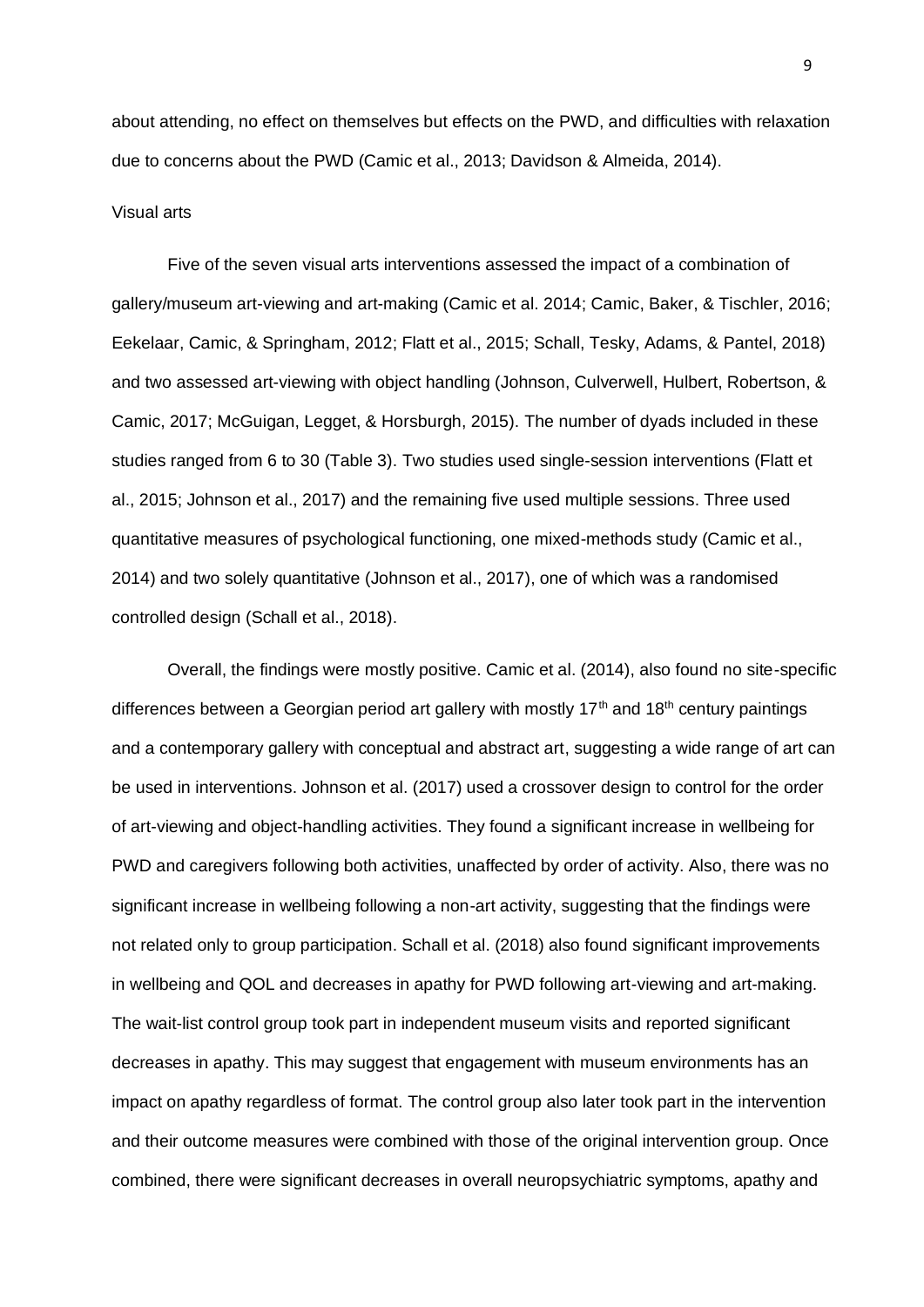negative affect (depression and anxiety). These positive findings regarding wellbeing and emotional state were also confirmed in caregiver questionnaires.

All five studies reporting qualitative analysis described the positive impact of socialising with others and reduced isolation and four papers also reported positive effects from the dyadic nature of activities and sharing positive experiences (Camic et al., 2014; Camic et al., 2016; Eekelaar et al., 2012; McGuigan et al., 2015). Enjoyment of the programme was reported in all studies as well as positive effects on affect in two studies (Camic et al., 2016; Eekelaar et al., 2012) and self-esteem in one (Flatt et al., 2015). The art activities themselves were highlighted as important in all papers. Reported benefits included new learning, stimulation and the accessibility of the activities, which creates a sense of normalcy and altered perceptions about PWD's abilities. This was supported by McGuigan et al. (2015) who found consistently high levels of attention throughout, suggesting that PWD can engage in visual arts sessions. Three papers also reported an increase in reminiscence by the PWD during interventions (Eekelaar et al., 2012; Flatt et al., 2015; McGuigan et al., 2015). Two papers highlighted the importance of the gallery setting (Camic et al., 2014; Camic et al., 2016) and facilitator characteristics (Camic et al., 2016; Flatt et al., 2015).

No negative effects were reported. Some participants shared disappointment that the intervention was time-limited (Camic et al., 2016; Eekelaar et al., 2012) whilst others said that it would be difficult to continue the sessions long-term due to caregiving responsibilities (Camic et al., 2016). There were some reports of an extended effect after the sessions, with two studies highlighting caregiver-reported post-session cognitive benefits (Camic et al., 2014; McGuigan et al., 2015) and three reporting an intention to continue with visual art activities after the intervention (Camic et al., 2014; Camic et al., 2016; Eekelaar et al., 2012). Themes and quantitative outcomes did not appear to differ between the object handling and art-making interventions.

Methodological critique

10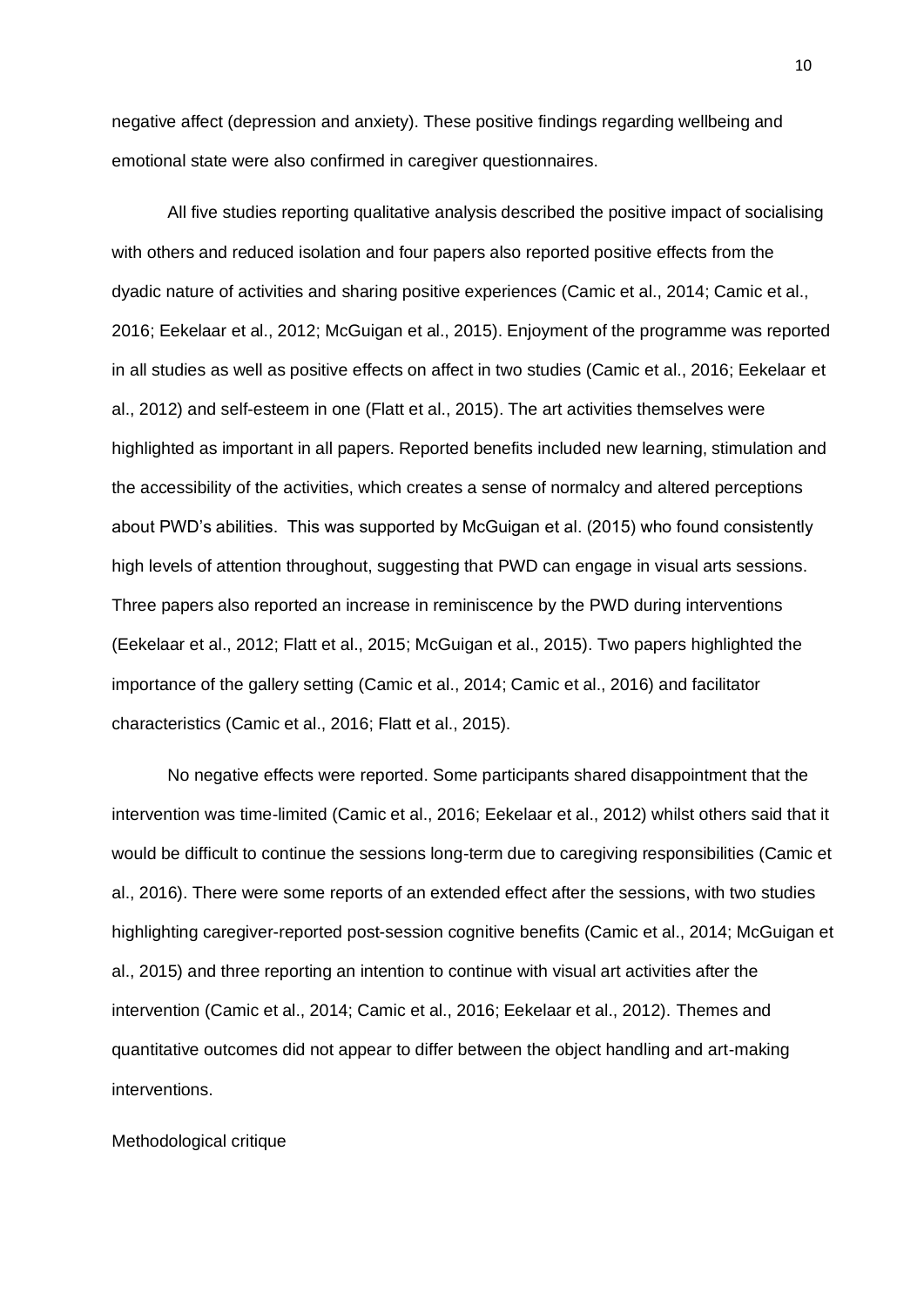With the exception of the qualitative aspects of Mittelman and Papayannopoulou's (2018) mixed methods study, all of the performing arts intervention papers reviewed were good quality (> 75%) according to the Kmet criteria (Kmet et al., 2004; Table 4). Overall, the 13 papers included clear and well-defined objectives, study designs and results and the conclusions were supported by the findings. Connections to theoretical frameworks and data verification strategies were well described in most qualitative studies. Nevertheless, there were methodological limitations across the literature which are described in the next section.

Whilst the Kmet quality assessment criteria used in the present review was robust and transparently documented, it was not developed to be arts or dementia specific and may not have always been able to assess some of the nuances of arts interventions or the dyadic component of the reviewed literature. One relevant example is the issue of participant choice when being invited to take part in an arts activity. Although all studies received ethical approval, the Kmet criteria does not assess whether a participant liked the art activity they participated in or were given a choice of another activity. Enjoying a leisure activity such as the arts, gardening or sports can be an important factor in the success (e.g. enjoyment, satisfaction) of the intervention. For a population that is arguably not always provided with different activity choices, developing expanded criteria to assess the intervention from the participant's perspective would contribute to a wider understanding of these activities.

Study design.

Study designs were well described and sample sizes varied across studies ( $n = 12$  to 88). Six studies had small sample sizes (Camic et al., 2013; Camic et al., 2014; Davidson & Almeida, 2014; Eekelaar et al., 2012; McGuigan et al., 2015; Mittelman & Papayannopoulou, 2018) and whilst these were appropriate sample sizes for the designs and had positive results, larger scale studies are needed to have further confidence about the impact of the interventions. Only Johnson et al. (2017) reported using a power analysis to determine sample size, finding that the sample size was adequate for the within-subject comparisons. The general lack of power calculations and the small sample sizes make it difficult to determine whether the studies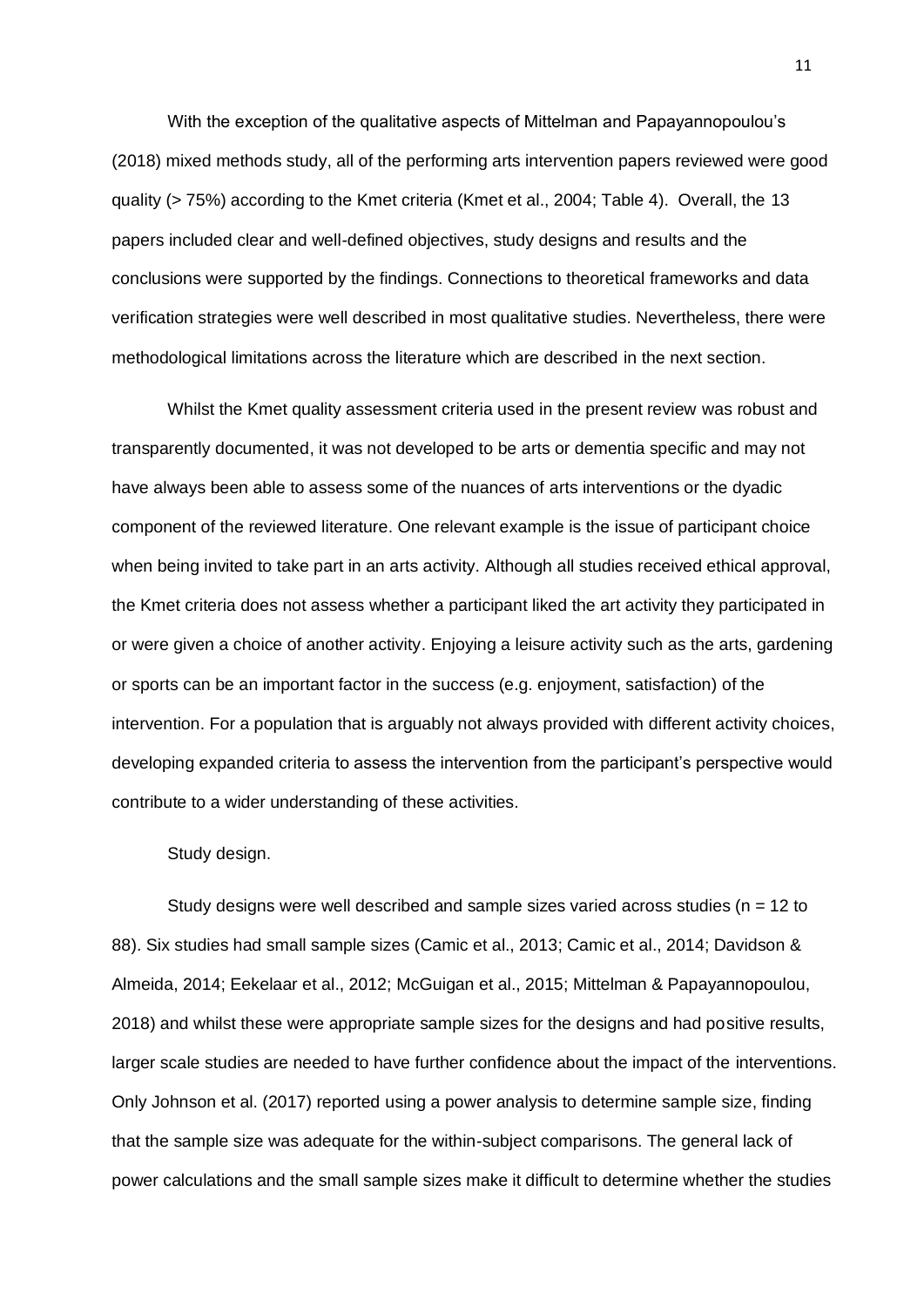were sufficiently powered. Non-attendance at some sessions and drop-out rates were reported; in one study this meant that only one dyad attended all three sessions (Eekelaar et al., 2012), reducing the generalisability of findings.

While one RCT included a control group (Schall et al., 2018), the general lack of control groups reduced the ability to determine causality. Six studies also utilised repeated measures designs, allowing researchers to control for some confounding variables which could impact findings such as individual differences (Camic et al., 2013; Camic et al., 2014; Davidson & Almeida, 2014; Eekelaar et al., 2012; Johnson et al., 2017; Mittelman & Papayannopoulou, 2018). The qualitative study designs were clear and well described.

# Sampling strategy.

All studies described recruitment settings. Unadkat et al. (2017) included participants from five different singing groups which increased the validity of findings. Six studies scored "partially" on the sampling strategy criteria due to insufficient sampling description (Camic et al., 2013; Camic et al., 2014; Davidson & Almeida, 2014; Eekelaar et al., 2012; Flatt et al., 2015; Mittelman & Papayannopoulou, 2018). These studies did not fully describe how participants were recruited (e.g. volunteer sampling) therefore it is unclear if some members of the target population were more likely to be recruited than others making it difficult to evaluate possible sampling bias. Only one study randomised participants (Schall et al., 2018). Whilst randomisation is considered the 'gold standard' of methods, it also has a limitation in that it may randomise people to an activity they do not like or feel competent to undertake. This may be particularly problematic for a dementia population or others who do not feel that they 'have a voice' in decision making. Although the self-selected nature of recruitment in 12 of the 13 studies is a limitation, randomisation and not considering participant preference is also troublesome and may raise ethical issues for people with dementia about not having activity choices in research studies.

Participant characteristics.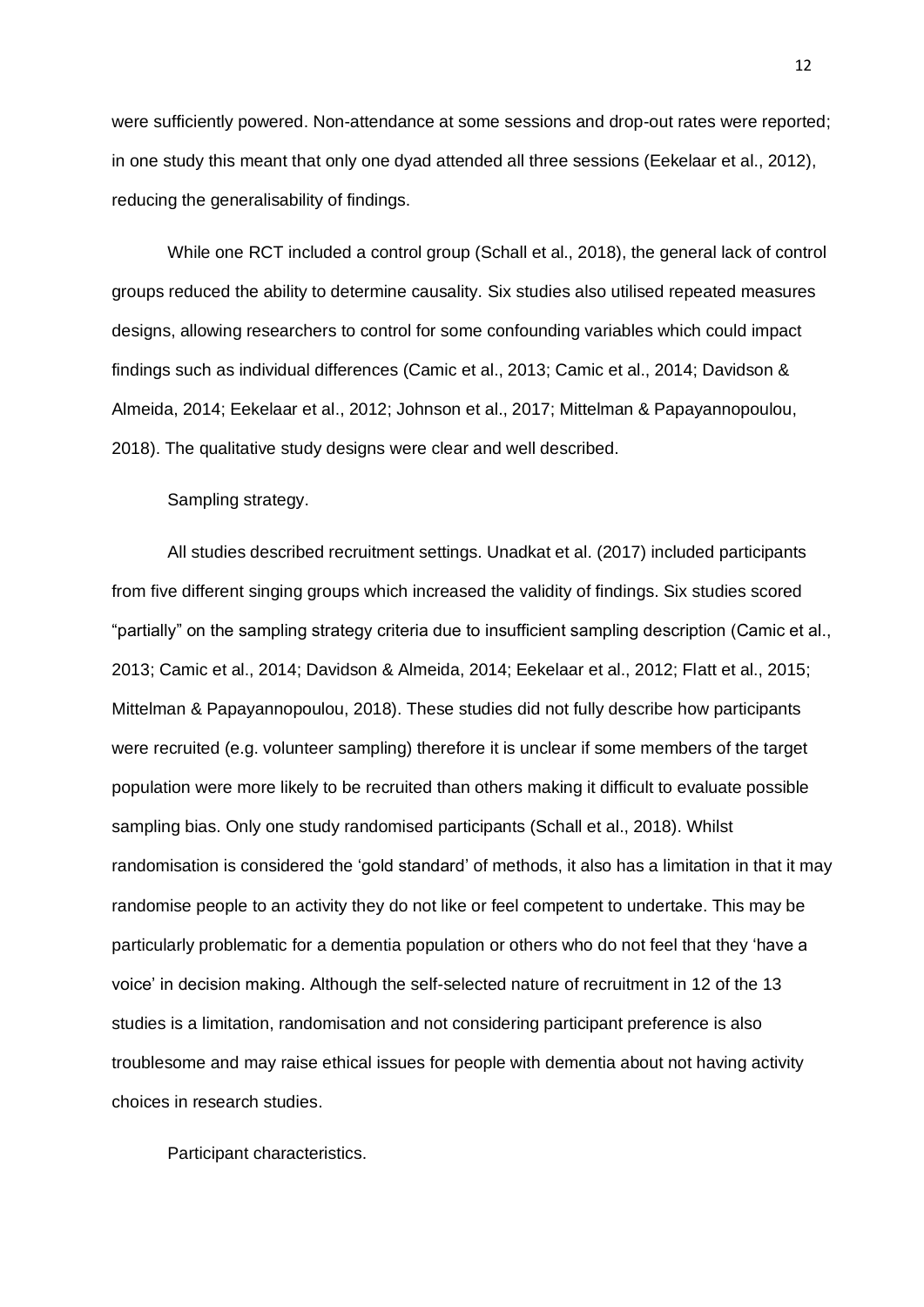Six studies reported limited data on participant characteristics including minimal demographic information about caregivers (Camic at al., 2013; Camic et al., 2014; Camic et al., 2016), not reporting PWD gender (Camic et al., 2014; Camic et al., 2016; Davidson & Almeida, 2014) or type of dementia diagnosis (Camic et al., 2014; Camic et al., 2016; Davidson & Almeida, 2014; Eekelaar et al., 2012; Mittelman & Papayannopoulou, 2018). These limitations may reduce the replicability and generalisability of findings.

Information that was relatively well reported included stage of dementia/level of impairment, participant ages and the relationship between caregiver and PWD (out of 184 caregivers all but 10 were spouses or adult children). Most studies included people with mild to moderate dementia with three studies including some participants with severe dementia (Camic et al., 2013; Clark et al., 2018; Unadkat et al., 2017). However, severity of dementia was determined using different scales across studies, making direct comparisons difficult. All studies took place in Western countries and results may not be applicable in other countries with different cultural groups and socio-economic conditions.

Outcome measures.

Quantitative outcome measures were well defined and reported. A range of psychological measures were used across the studies including depression, daily functioning, QOL, stress, anxiety and self-esteem. Whilst these may be related constructs it becomes more difficult to compare study findings and interventions. Nearly all of the studies utilised a form of self-report measure. Four studies included measures of QOL with PWD (Camic et al., 2013; Camic et al., 2014; Mittelman & Papayannopoulou, 2018; Schall et al., 2018) and two measures of wellbeing (Johnson et al., 2017; Schall et al., 2018) reducing the possibility of direct comparisons. Only two visual arts studies used self-report measures with caregivers (Camic et al., 2014; Johnson et al., 2017).

Data collection and analysis.

13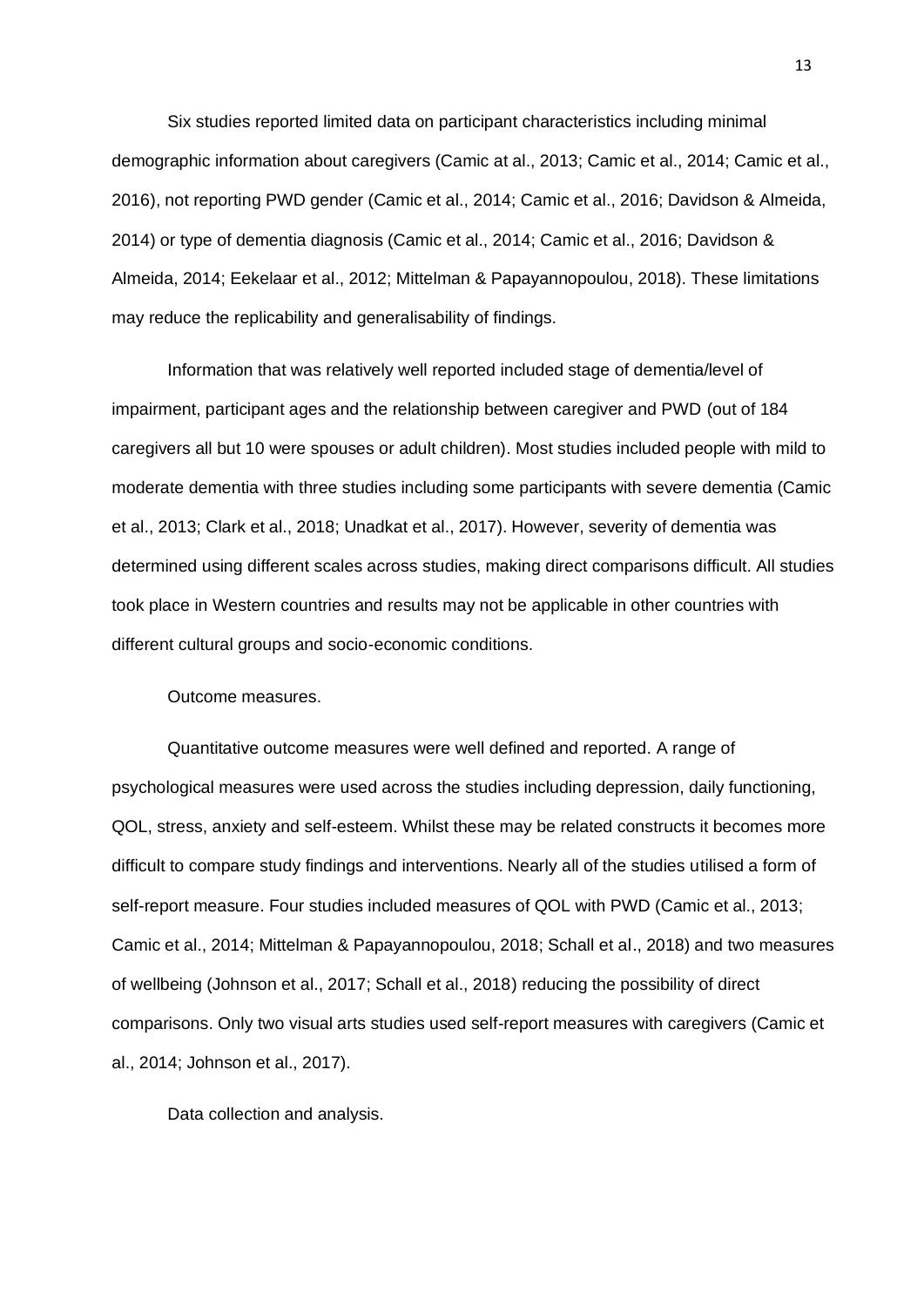Quantitative analysis methods were generally well described. Most studies using formal quantitative data analysis used parametric tests, however some did not comment on whether the sample was normally distributed (Camic et al., 2013; Davidson & Almeida, 2014; Mittelman & Papayannopoulou, 2018), thus making it uncertain if Type 2 errors occurred. Schall et al. (2018) did not appear to account for multiple statistical analyses (e.g. Bonferroni correction) which may increase the likelihood of Type 1 errors; for example, five t-tests were conducted on the Neuropsychiatric Inventory data. Mittelman and Papayannopoulou also used p < .1 as their significance value rather than  $p < 0.05$ . Although the justification for this was given as the small sample size, it may also increase the likelihood of a Type 1 error. Two studies did not report the variance of scores in their analysis (e.g. mean and/or SD), meaning that the distribution of scores could not be evaluated (Davidson & Almeida, 2014; McGuigan et al., 2015).

Most studies included a form of qualitative information from participants, gaining more indepth information about their experiences. The description of qualitative data collection methods was limited in two mixed-methods studies due to minimal information being available about interview questions or topics (Camic et al., 2016; Eekelaar et al., 2012), contrastingly Flatt et al. (2015) included a good example of a focus group script. Three studies included little description of the analysis and development of codes and/or themes (Eekelaar et al., 2012; Mittelman & Papayannopoulou, 2018; Osman et al., 2016) with one using "informal thematic analysis" (Mittelman & Papayannopoulou, 2018). Although McGuigan et al. (2015) included an adequate description of data analysis, few quotes illustrated the themes, making it more difficult to link data and theory. In Camic et al., (2014) only themes reported by all participants were included in the final themes. Whilst this increased the validity, it may also have omitted useful information.

Verification and reflexivity.

Twelve studies reported verification methods for qualitative data analysis (e.g. inter-rater reliability), however one did not (Mittelman & Papayannopoulou, 2018). This study also based the findings on only one researcher's notes, potentially increasing bias. Unadkat et al. (2017) explicitly discussed the possible impact of their own preconceptions on the qualitative data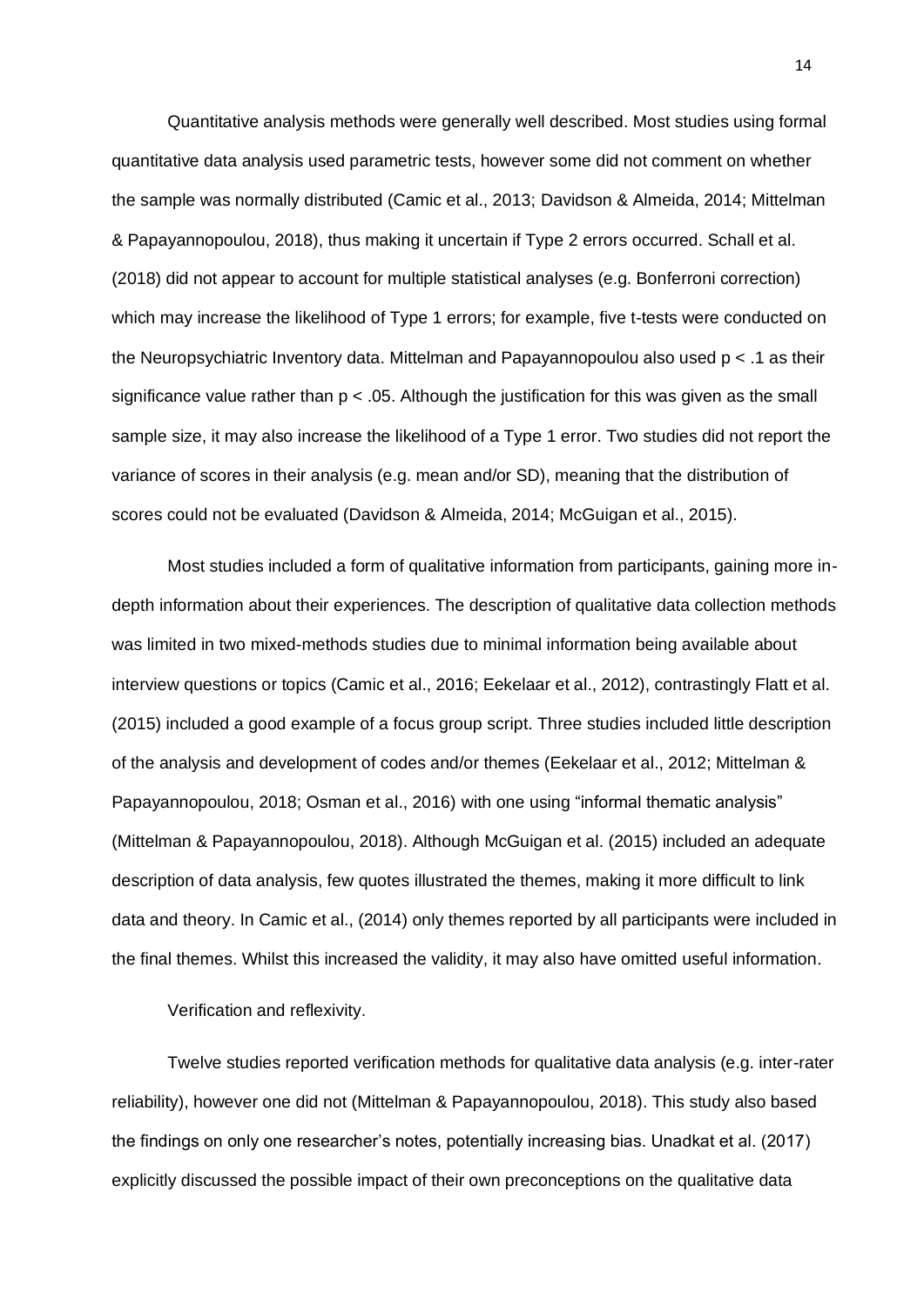analysis and ways this was minimised. Clark et al. (2018) noted that as the interviewers also conducted the sessions, it is possible that their relationship with participants affected both participant responses and data analysis and managed this by involving a third author in the analysis process. Camic et al. (2016) used research diaries and transcripts of analysis to consider the impact of author perspectives on the findings. The remaining studies using a form of qualitative analysis (thematic analysis and "informal thematic analysis") either contained no reference to the consideration of possible researcher preconceptions or, in one case, referred to reflexivity in the study design but not elsewhere (Camic et al., 2014). As a result, the possible influence of authors assumptions on data analysis is unknown.

## **Discussion**

Some previous research has found positive effects of performing and visual arts on mood, selfesteem, wellbeing, QOL and BPSD for PWD when provided solely to this group (Beard, 2012; Kinney & Rentz, 2005; McDermott et al., 2013; Raglio et al., 2012; Rentz, 2002; Windle et al., 2018). However, there has also recently been a focus on interventions provided jointly to both the PWD and caregiver (Rausch et al., 2017). The aim of this paper was to review the literature on the influence of dyadic arts-based interventions on psychosocial outcomes for PWD and their caregivers. Overall the findings appeared generally positive, supporting previous research, but it is difficult to draw definitive conclusions given the methodological limitations such as lack of control groups and mostly small sample sizes. Despite these limitations, the methodological quality of studies was generally good.

#### Performing arts

Results suggested PWD were able to engage in group singing interventions and that they may have a positive influence on QOL and communication with caregivers, improved mood and wellbeing, and a positive impact on the PWD's identity beyond that of someone with a diagnosis. However, only QOL and communication significantly increased. In some cases, it was reported that there was a longer impact in terms of mood, socialising outside of the group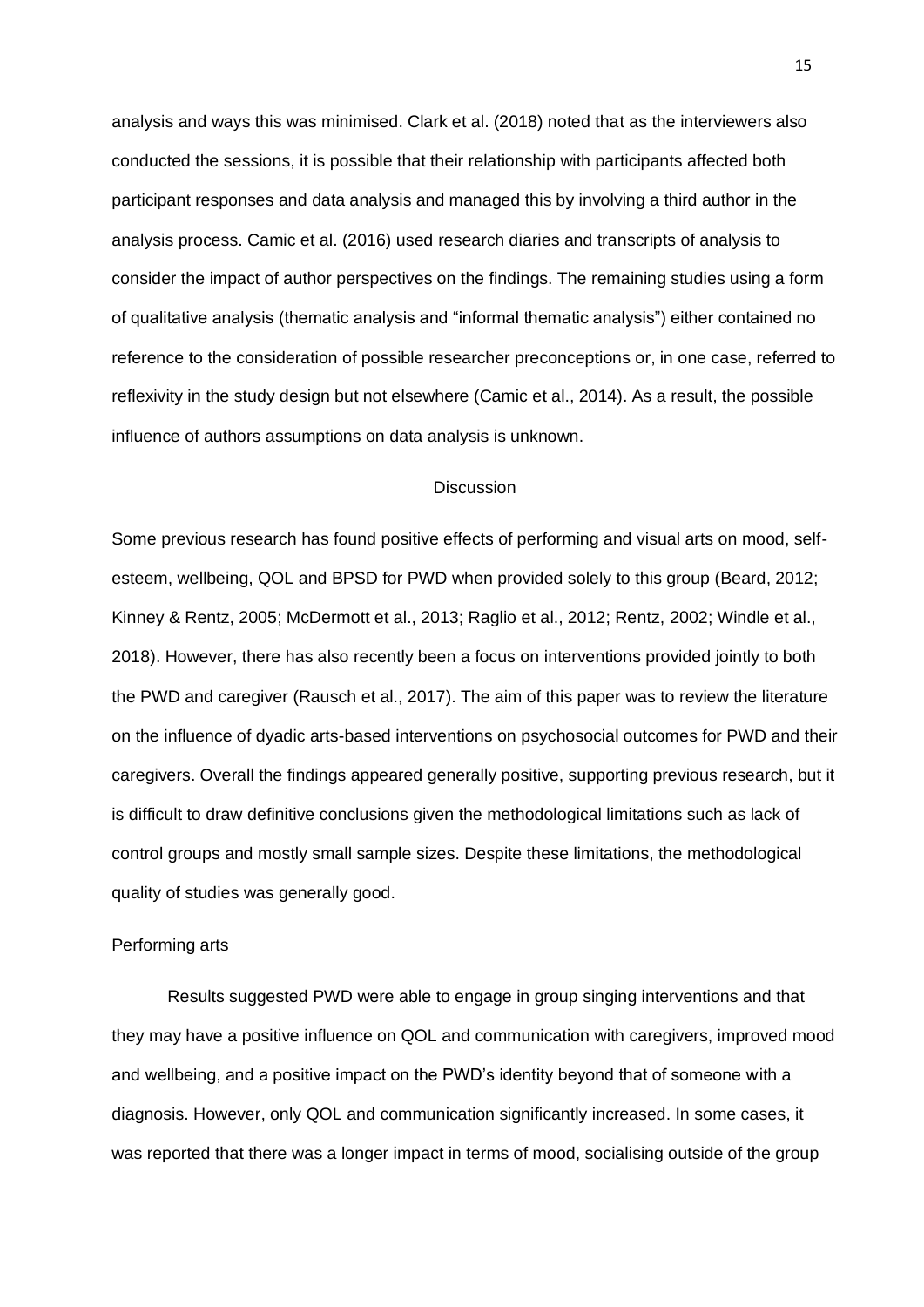and continuing singing activities at home (Camic et al., 2013; Clark et al., 2018; Mittelman & Papayannopoulou, 2018; Unadkat et al., 2017). In PWD, Camic et al. (2013) found an increase in depression and BPSD and stable QOL in the context of cognitive decline, therefore future research should consider measuring cognition alongside other measures to assess psychological outcomes relative to cognitive deterioration. For caregivers, findings were encouraging, with significant improvements in mood and self-esteem, although some studies reported no change in depression scores or QOL (Camic et al., 2013; Mittelman & Papayannopoulou, 2018). It is possible that some of the lack of change was related to the cognitive deterioration experienced by PWD (evidenced by Camic et al., 2013), therefore this should be considered in future research with dyad relationships. Important contributing factors to the positive influence of interventions included the activity of singing, group setting in reducing isolation, dyadic nature of the activity and enjoyment of learning. Facilitator characteristics were also noted as important in engaging participants and making the group accessible (e.g. Clark et al., 2018; Unadkat et al., 2017).

## Visual arts

Regarding visual arts interventions, for PWD significant increases in wellbeing (Johnson et al., 2017; Schall et al., 2018), QOL, affect and apathy (Schall et al., 2018) were noted, yet contrastingly, Camic et al. (2014) found no change in QOL. For caregivers, significant increases in wellbeing were also found (Johnson et al., 2017). Reports from PWD and caregivers highlighted similar findings to the performing arts literature in the importance of socialising in the group, its dyadic nature and enjoyment of new learning. In all studies, participants described enjoying the visual arts-based activity. Also highlighted were the effects of the intervention on affect, self-esteem and changing perceptions about PWD's abilities through their engagement in the sessions (e.g. Camic et al., 2016; Flatt et al., 2015). The longer lasting impact of the group was also reported in terms of cognitive benefits for the PWD and a desire to continue with similar activities (Camic et al., 2014; McGuigan et al., 2015). Additionally, the art gallery setting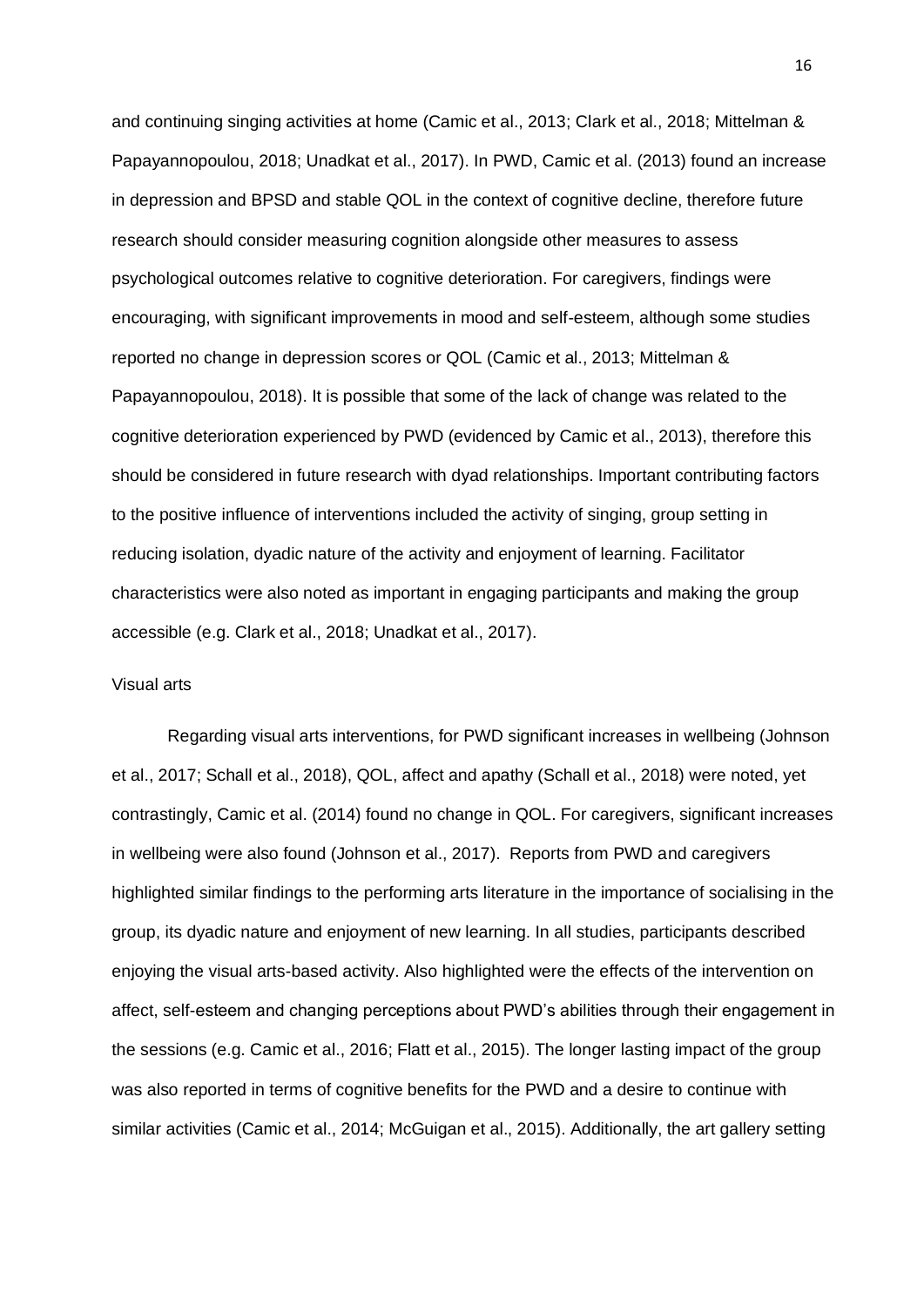was noted as an important place for interventions to take place (Camic et al., 2014; Camic et al., 2016).

### Dementia care implications

With the lack of medications to cure or slow the progression of dementia and the potential for negative impacts on psychosocial functioning, there is a great need for interventions to improve the QOL in PWD and caregivers. Internationally, the increase in the number of PWD in the community and the high demand on health and social care services increases the need for alternative ways of improving wellbeing and mental health. There is also a need for interventions not only provided for the PWD but also caregivers who can also experience lower levels of QOL (Pinquart & Sörensen, 2003).

Although quantitative outcomes were mixed, performing and visual arts interventions can tentatively be linked with improved psychosocial outcomes for PWD and their caregivers as supported by qualitative findings. Engagement in group dyadic arts-interventions was associated with improved wellbeing, QOL and mood (Davidson & Almeida, 2014; Johnson et al., 2017; Mittelman & Papayannopoulou, 2018; Schall et al., 2018). The accessibility, high engagement and new learning aspects of the group may have led to the increased self-esteem and positive effects on the identity of the PWD and changes in the way they are seen by others. The group nature of the interventions facilitated decreased isolation and a sense of community with others experiencing similar challenges. The significant increase in communication from PWD towards caregivers in one study may also have been facilitated by the dyadic nature of the group. This positive impact of the dyadic aspect of the group was highlighted in seven of the thirteen studies and may indicate that the interventions provided a shared activity promoting "couplehood" (Hellström et al., 2005). As the group was for both partners of the dyad and reported to be accessible, this may have had a positive influence on relationships and communication, facilitating a sense of reciprocity (Merrick et al., 2016). Although additional research is needed in order to *routinely* suggest recommending dyadic arts-interventions for home dwelling people with dementia, dementia care charities and public health planners should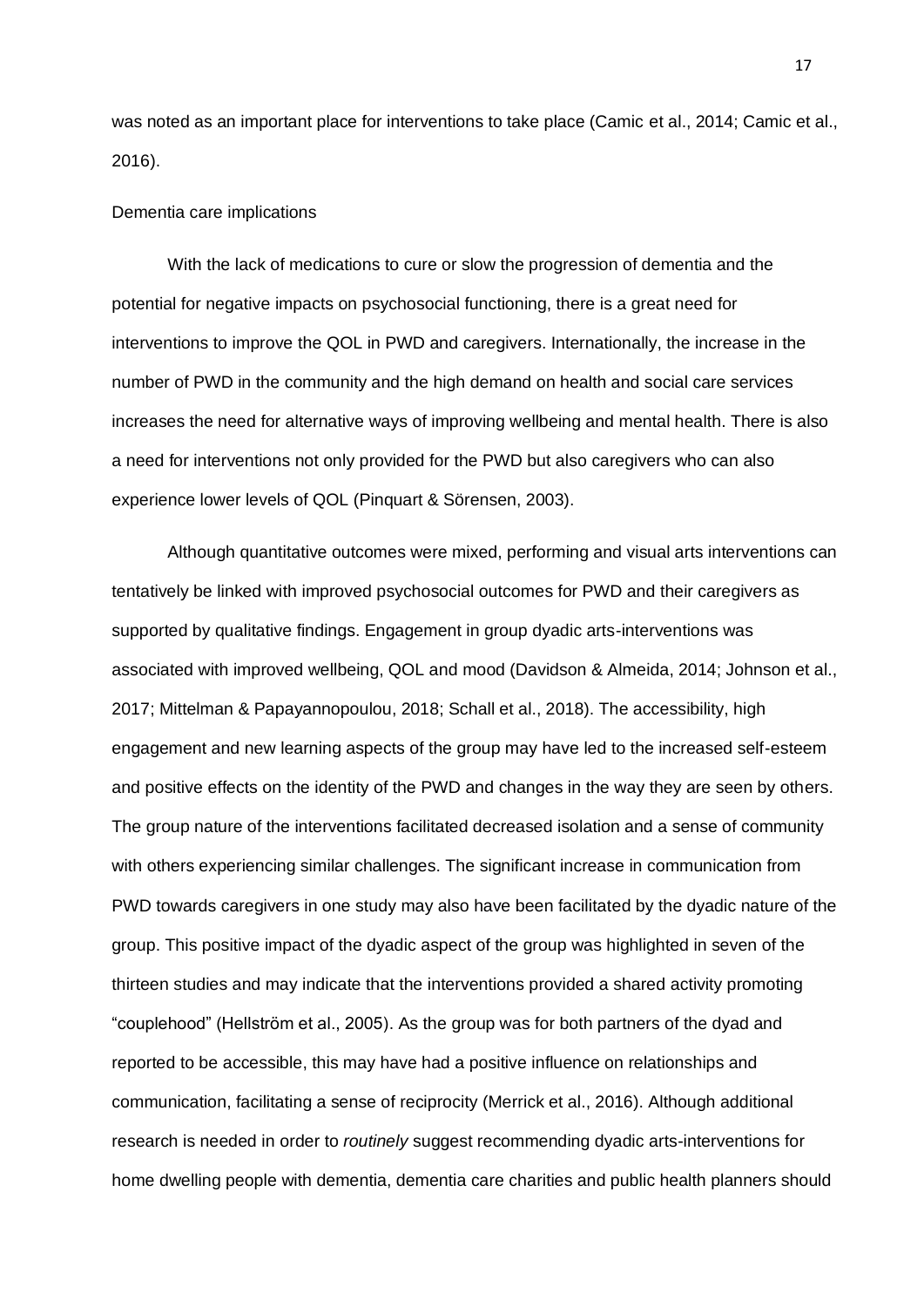now consider these as community-based activities that could be beneficial to couples and other dyads, particularly those who are socially isolated, have lower QOL or wellbeing or mood difficulties.

## Limitations of the review

The search criteria may have been overly focused leading to the omission of studies, including those written in a language other than English and those with formal caregivers. The review was focused on peer reviewed articles which meant that grey literature was not included, and the findings may have been skewed by publication bias. There may have been limitations to using the Kmet tool for assessing quality as it was not developed to be arts or dementia specific and may not have always assessed the nuances of the interventions evaluated in this review.

# Research recommendations

The findings suggest a role that performing and visual arts have a role to play in dementia care and although larger-scaled studies can help to inform public health policy and healthcare planning, recommending greater number of participants and comparison groups (e.g. Kinney & Renz, 2005; Rausch et al., 2007; van der Steen et al., 2018) as a *de facto* recommendation may be premature. A comprehensive, stepped approach is needed to understand the role of the dyad within arts interventions in dementia; this review has provided one step in that understanding but further work with theoretical development, identifying key intervention components, and specifying relevant and measurable outcomes is recommended. Medical Research Council (MRC, 2019) guidelines provide such an approach to developing and evaluating complex interventions, defined as "interventions with several interacting components…and several dimensions of complexity" (p. 9); a classification relevant to most dementia-focused arts and health activities. Those components in the present review include being in a dyad, the art form, location of intervention, dementia severity and dementia diagnosis. For community practitioners and local government public health departments, Public Health England (2016) has developed an evaluation framework that addresses theories of change,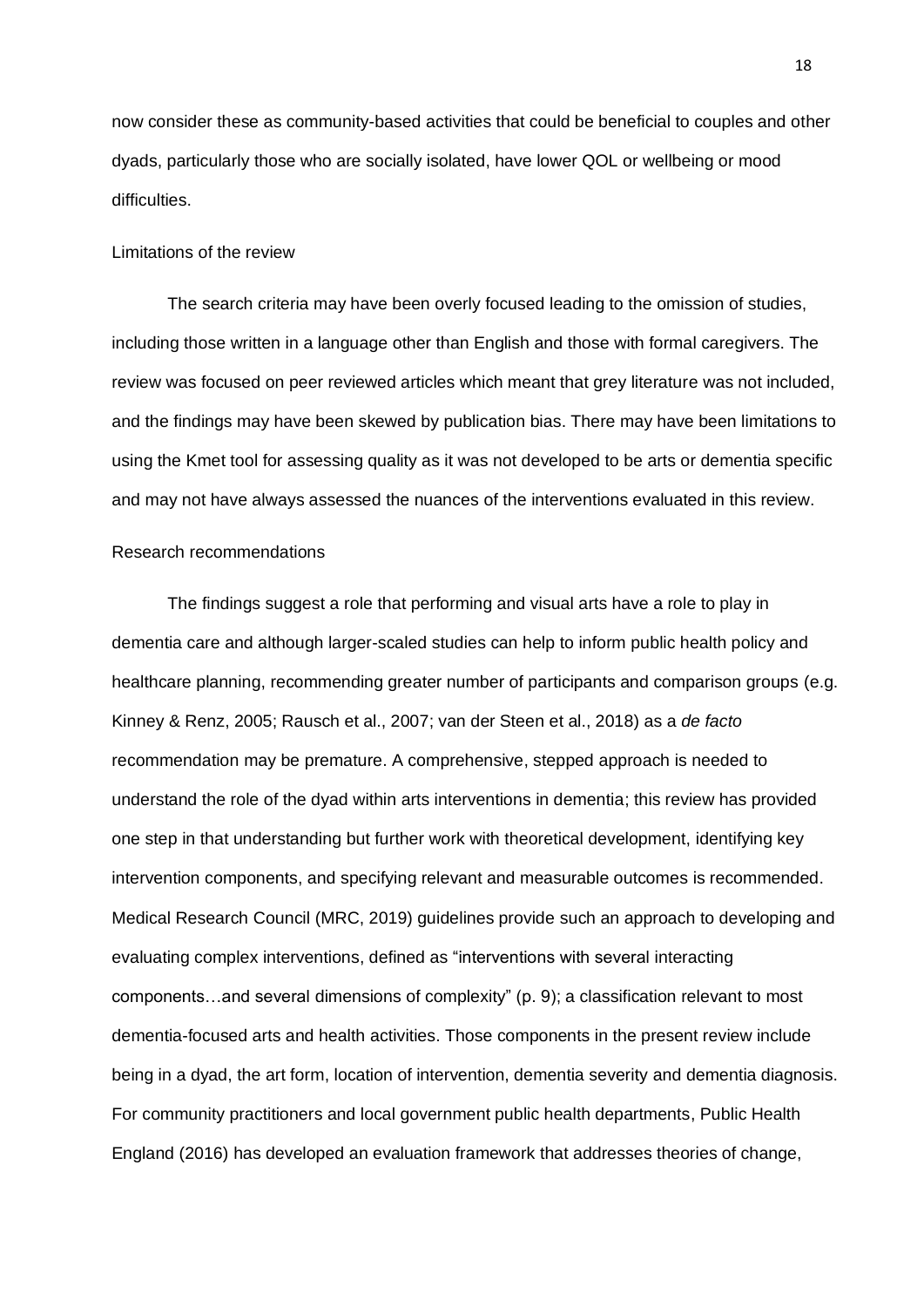logic models and selecting and measuring outcomes in arts and health. Whilst time consuming to develop, understanding how and why change occurs, for example, when dyads are participating together in an arts activity, as Unadkat et al. (2017) has attempted to do, will help contribute to better interventions.

The existing research associates choral singing and visual arts interventions with increased wellbeing, QOL, improved mood and decreased isolation, however the range of outcome measures makes findings difficult to compare. Therefore, as Johnson et al. (2017) and Camic, Hulbert and Kimmel (2019) have done with the Canterbury Wellbeing Scales (Camic et al., 2020), further research with comparable theoretically-informed and dementia-specific outcome measures are necessary, supporting recommendations by Beard (2012) and van der Steen et al. (2018) who highlighted the need for "process" measures such as wellbeing and QOL. It may also be helpful to include measures of the dyadic relationship in future studies to assess any impact of arts activities on aspects of the relationship (e.g. satisfaction).

One of the most common designs used was mixed-methods, allowing researchers to gain further insight into participant's experiences of interventions and factors contributing to quantitatively-measured changes. Future research would benefit from theoretically-informed outcome measures (e.g. wellbeing, QOL, mood, physiological (D'Cunha et al., 2019; Thomas et al., 2017)) to be used alongside qualitative approaches. McDermott et al. (2013) also highlighted the need to find measures that are sensitive to change, as effects of interventions may be short-lived due to cognitive impairment. They also noted that interventions are still worthwhile if they improve QOL, even if the effects are temporary. Johnson et al., (2017) and Camic et al. (2019) supported this recommendation by providing evidence for the use of a brief, easily completed wellbeing measure based on visual analogue scales (Camic, 2020).

Positively, this review suggests that research focusing on arts-based interventions for people in the early to mid-stages of dementia has substantially increased since Beard's (2012) review. There was, however, a lack of studies evaluating the impact of dyadic literary arts interventions such that none met the criteria for this review. Given the evidence suggesting that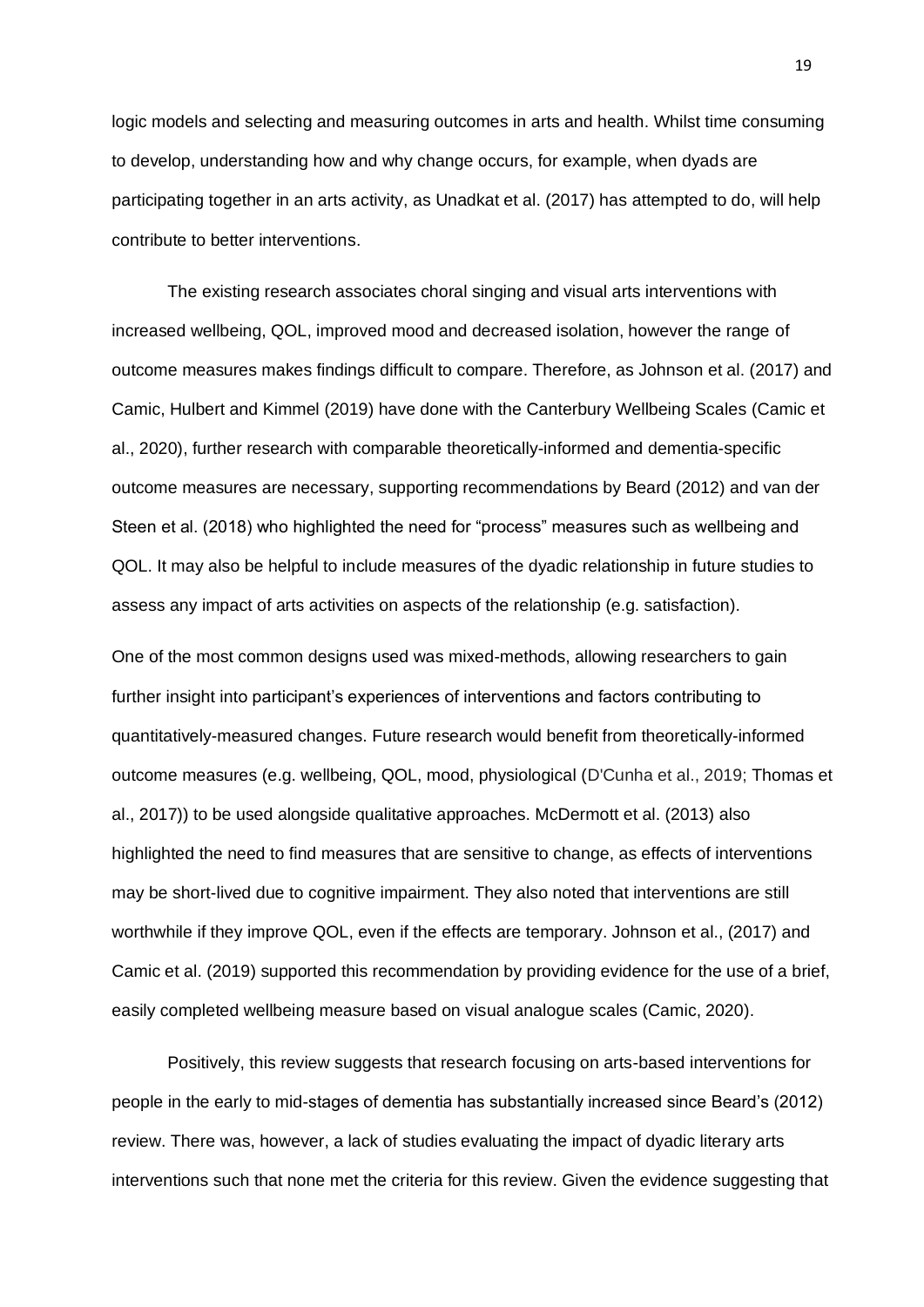individually delivered literary arts interventions may be associated with positive outcomes in PWD (Billington et al., 2013; Phillips et al., 2010), and the reported positive effects of other dyadic arts interventions, further research into dyadic literary arts interventions is warranted.

# **Conclusion**

The aim of this review was to evaluate the literature on the influence of dyadic arts-based interventions on psychosocial outcomes for those with dementia and informal caregivers. This review tentatively links arts interventions with improved outcomes, as seen in some increases in QOL, wellbeing and mood on quantitative measures. These positive effects were also seen through qualitative data. In all studies participants reported enjoyment from engaging in the interventions and in some studies, participants reported increased wellbeing and self-esteem, improved mood and positive effects on the identity of the PWD. Aspects of the interventions reported to have a positive impact on participants included the activity itself (either choral singing or visual arts), both the group and dyadic nature of the sessions and new learning. In some studies, the longer lasting impact of the intervention was noted, both on psychological outcomes and continuing the shared activity after the study. Future research recommendations include further theoretical development, identifying key intervention components, and specifying relevant and measurable theoretically-informed outcomes within dyadic interventions.

**Funding**: This work is part of the Created Out of Mind research programme. Created Out of Mind was funded as 'Created Out of Mind: Shaping Perceptions of Dementias, Grant Ref: 200783, by the Wellcome Trust as a part of the Hub Award. (Principal Investigator S.J. Crutch; Core Group: P. Ball, P. M. Camic, C. Evans, N. Fox, C. Murphy, F. Walsh, J. West, G. Windle, P.M. Camic). Funding was also provided by Canterbury Christ Church University.

### **References**

Allen, P., Brown, A., Camic, P.M., Cutler, D., Harvey, L, et al. (2015). *Becoming a dementia*

*friendly arts venue: A practical guide*. London: Alzheimer's Society.

American Psychiatric Association. (2000). *Diagnostic and Statistical Manual of Mental Disorders* 

(4<sup>th</sup> Ed., Text Revision). Washington, DC: American Psychiatric Association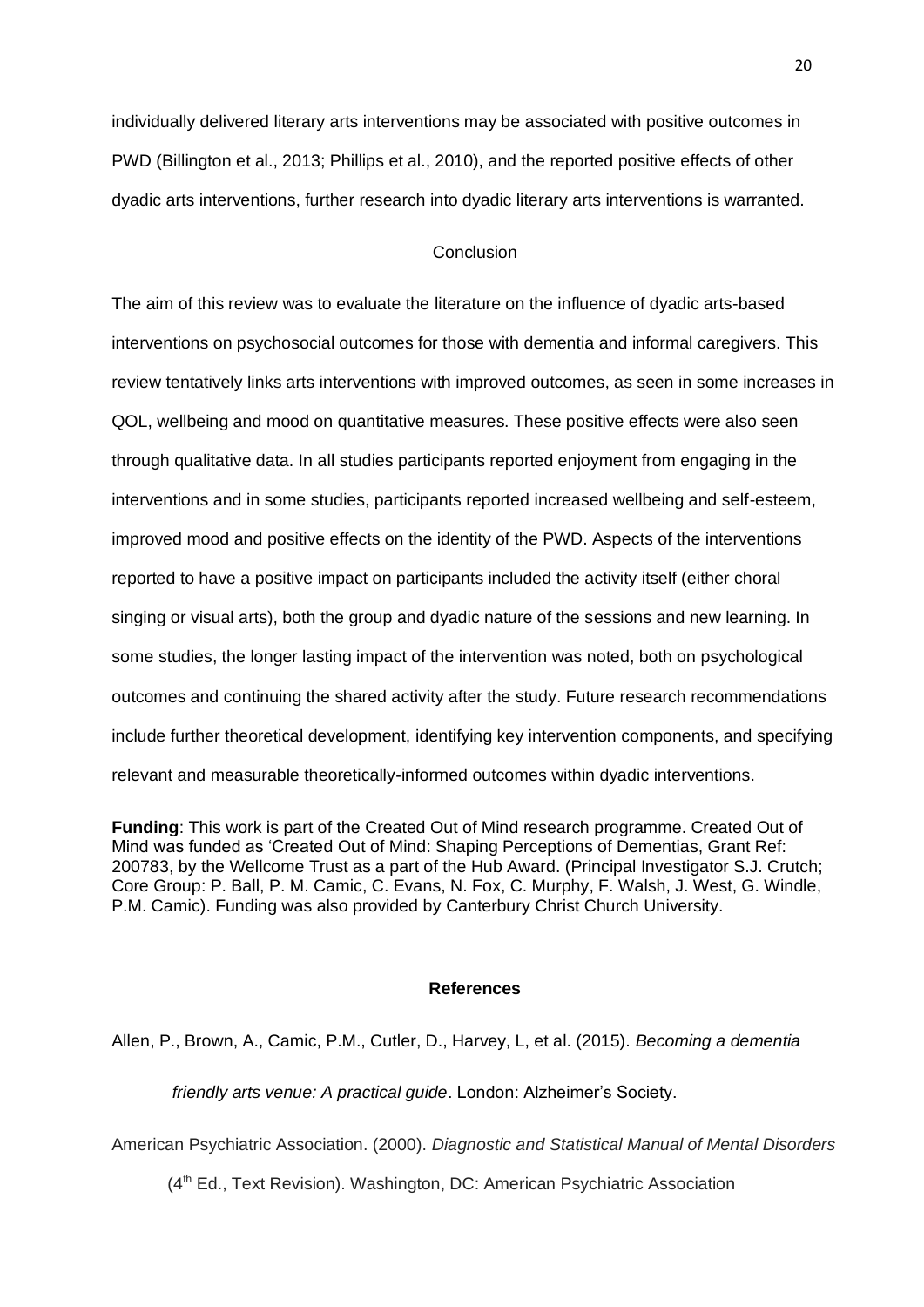- Baikie, E. (2002). The impact of dementia on marital relationships. *Sexual and Relationship Therapy, 17*, 289-299. doi: 10.1080/14681990220149095
- Balfour, A. (2014). Developing therapeutic couple work in dementia care–the living together with dementia project. *Psychoanalytic Psychotherapy, 28*, 304-320. doi: 10.1080/02668734.2014.934524
- Beard, R. L. (2012). Art therapies and dementia care: A systematic review. *Dementia, 11*, 633- 656. doi: 10.1177/1471301211421090
- Billington, J., Carroll, J., Davis, P., Healey, C., & Kinderman, P. (2013). A literature-based intervention for older people living with dementia. *Perspectives in Public Health, 133*, 165-173. doi: 10.1177/1757913912470052
- Brod, M., Stewart, A. L., Sands, L., & Walton, P. (1999). Conceptualization and measurement of quality of life in dementia: The dementia quality of life instrument (DQoL). *The Gerontologist, 39*, 25–35. doi: 10.1093/geront/39.1.25
- Brodaty, H., Green, A., & Koschera, A. (2003). Meta‐analysis of psychosocial interventions for caregivers of people with dementia. *Journal of the American Geriatrics Society, 51*, 657- 664. doi: 10.1034/j.1600-0579.2003.00210.x
- Bucks, R. S., Ashworth, D. L., Wilcock, G. K., & Siegfred, K. (1996). Assessment of activities of daily living in dementia: Development of the Bristol activities of daily living scale. *Age & Ageing, 25,* 113–120. doi: 10.1093/ageing/25.2.113
- Camic, P. M., Baker, E. L., & Tischler, V. (2016). Theorizing how art gallery interventions impact people with dementia and their caregivers. *The Gerontologist, 56*, 1033-1041. doi: 10.1093/geront/gnv063
- Camic, P. M., Hulbert, S. & Kimmel, J. (2019). Museum object handling: A health promoting community-based activity for dementia care. *Journal of Health Psychology*, *24*(6), 787- 798. doi: 10.1177/1359105316685899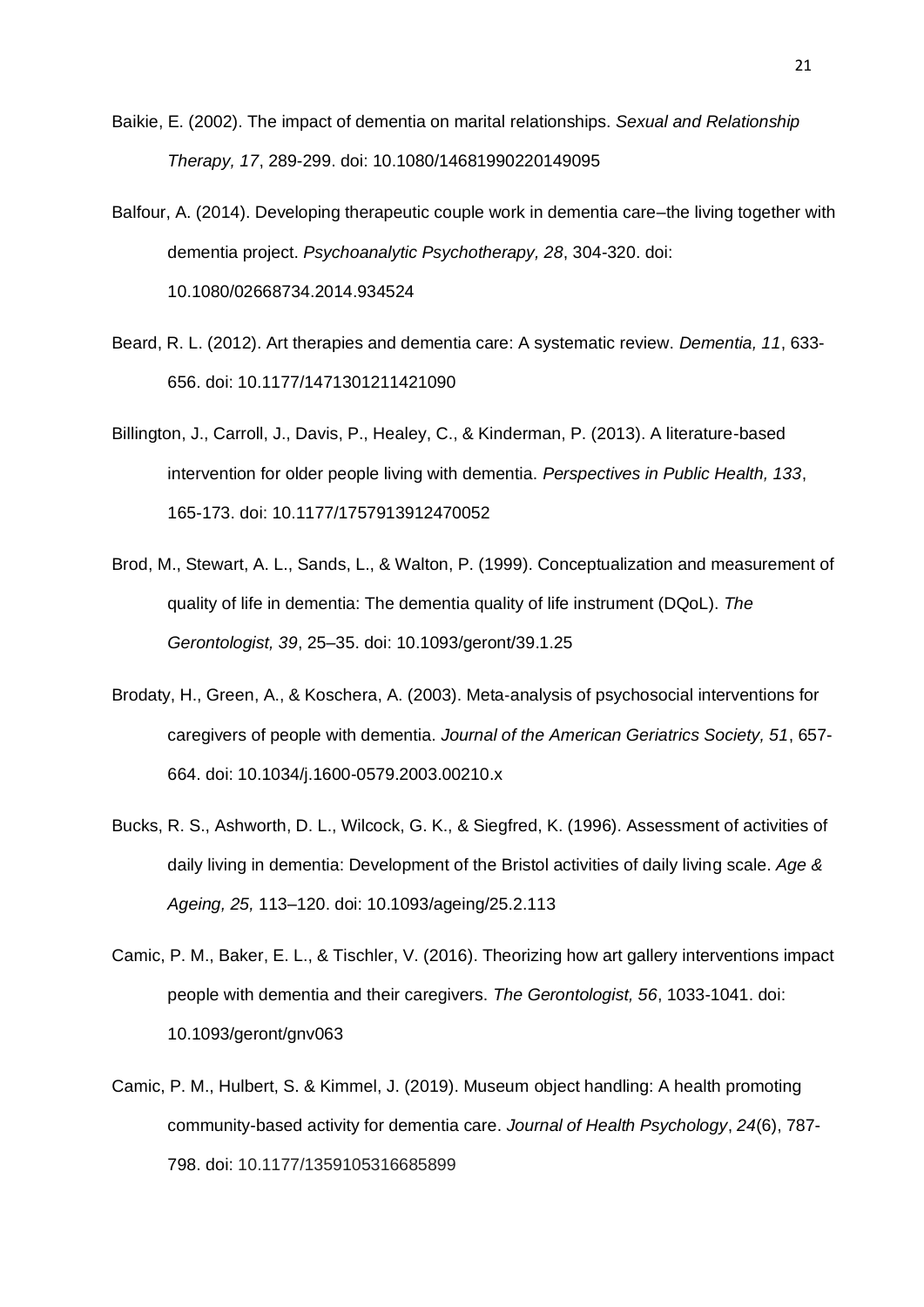- Camic, P.M., Hulbert, S., Strohmaier, S., Crutch, S.J., Homans, K. & Brotherhood, E.V. (2020). *Canterbury Wellbeing Scales: Directions and scales*. <https://zenodo.org/record/4063768#.X4bYrXhKjow>
- Camic, P. M., Tischler, V., & Pearman, C. H. (2014). Viewing and making art together: A multisession art-gallery-based intervention for people with dementia and their carers. *Aging & Mental Health, 18*, 161-168. doi: 10.1080/13607863.2013.818101
- Camic, P. M., Williams, C. M., & Meeten, F. (2013). Does a 'singing together group' improve the quality of life of people with a dementia and their caregivers? A pilot evaluation study. *Dementia, 12*, 152-171. doi: 10.1177/1471301211422761
- Carbonneau, H., Caron, C., & Desrosiers, J. (2010). Development of a conceptual framework of positive aspects of caregiving in dementia. *Dementia, 9*, 327-353. doi: 10.1177/1471301210375316
- Chatterjee, H.E., Thomson, L. J., Lockyer, B. & Camic, P.M. (2017). Non-clinical community interventions: A systemised review of social prescribing schemes. *Arts & Health, 10*, 97- 123 <http://dx.doi.org/10.1080/17533015.2017.1334002>
- Clark, I. M., Tamplin, J. T., & Baker, F. A. (2018). Community-dwelling people living with dementia and their family caregivers experience enhanced relationships and feelings of well-being following therapeutic group singing: A qualitative thematic analysis. *Frontiers in Psychology, 9*. doi: 10.3389/fpsyg.2018.01332
- Cooke, D. D., McNally, L., Mulligan, K. T., Harrison, M. J. G., & Newman, S. P. (2001). Psychosocial interventions for caregivers of people with dementia: a systematic review. *Aging & Mental Health, 5*, 120-135. doi: 10.1080/713650019
- Crawford, J. R., & Henry, J. D. (2003). The Depression and Anxiety Stress Scales (DASS): Normative data and latent structure in a large non-clinical sample. *British Journal of Clinical Psychology, 42*, 111–131. doi: 10.1348/014466503321903544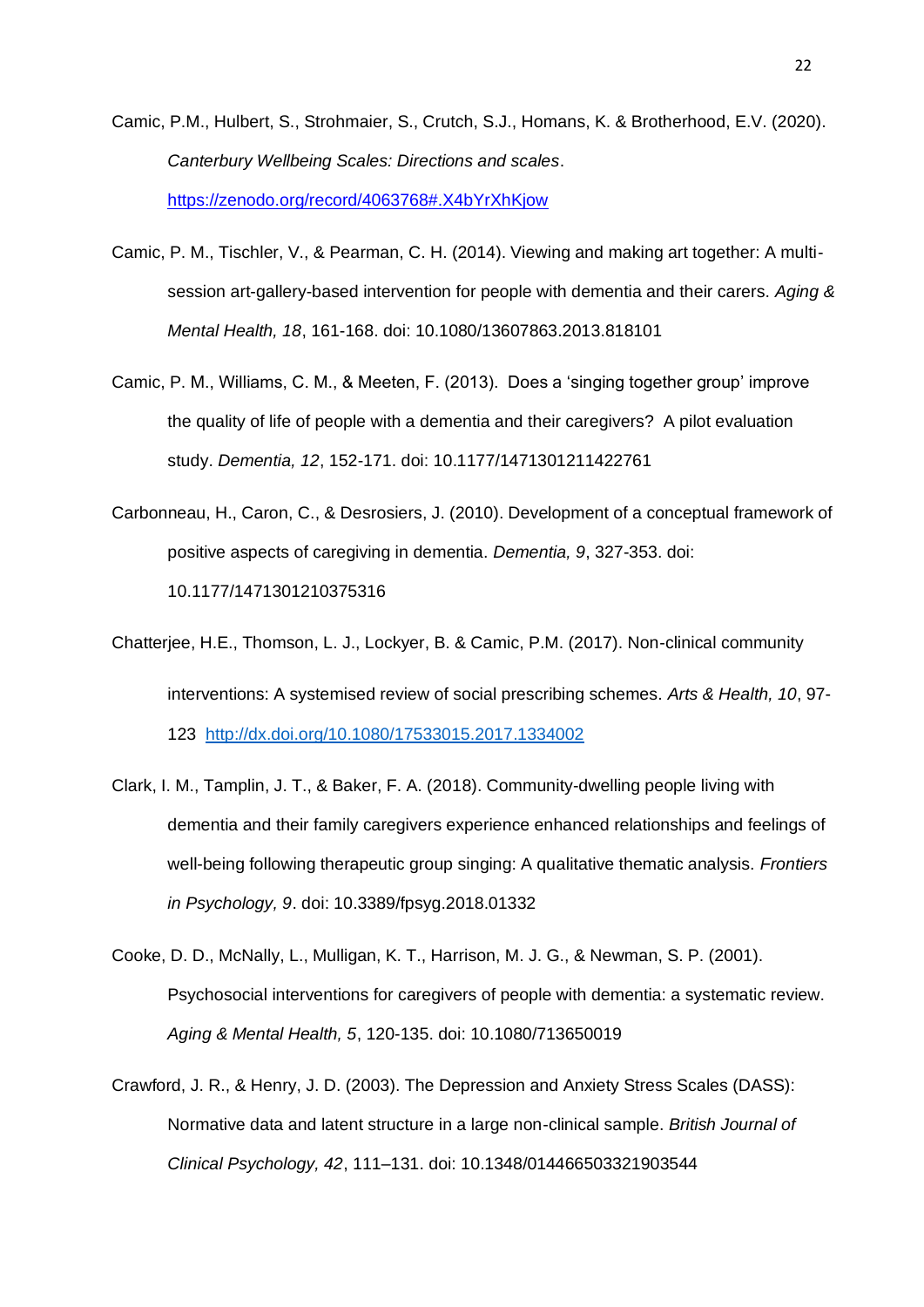- Cummings, J. L., Mega, M. S., Gray, K., Rosemberg-Thompson, S., & Gornbein, T. (1994). The Neuropsychiatric Inventory: Comprehensive assessment of psychopathology in dementia. *Neurology, 44*, 2308–2314. doi: 10.1212/wnl.44.12.2308
- Davidson, J. W., & Almeida, R. A. (2014). An exploratory study of the impact of group singing activities on lucidity, energy, focus, mood and relaxation for persons with dementia and their caregivers. *Psychology of Well-Being, 4*. doi: 10.1186/s13612-014-0024-5

Department of Health (2015). *Prime Minister's challenge on dementia*. London: Cabinet Office.

- D'Cunha, N. M., McKune, A. J., Isbel, S., Kellett, J., Georgousopoulou, E. N., & Naumovski, N. (2019). Psychophysiological responses in people living with dementia after an art gallery intervention: An exploratory study. *Journal of Alzheimer's Disease, 72*(2), 549–562. https://doi.org/10.3233/JAD-190784
- Eekelaar, C., Camic, P. M., & Springham, N. (2012). Art galleries, episodic memory and verbal fluency in dementia: An exploratory study. *Psychology of Aesthetics, Creativity, and the Arts, 6,* 262–272. doi:10.1037/a0027499
- Flatt, J. D., Liptak, A., Oakley, M. A., Gogan, J., Varner, T., & Lingler, J. H. (2015). Subjective experiences of an art museum engagement activity for persons with early-stage Alzheimer's disease and their family caregivers. *American Journal of Alzheimer's Disease & Other Dementias, 30*, 380-389. doi: 10.1177/1533317514549953
- Folstein, M. F., Folstein, S. E., & McHugh, P. R. (1975). Mini-mental state: A practical method for grading the cognitive state of patients for the clinician. *Journal of Psychiatric Research, 12*, 189–198. doi: 10.1016/0022-3956(75)90026-6
- Grant, M. J. & Booth, A. (2009). A typology of reviews: An analysis of 14 review types and associated methodologies. *Health Information and Libraries Journal, 26*, 91–108. doi:10.1111/j.1471-1842.2009.00848.x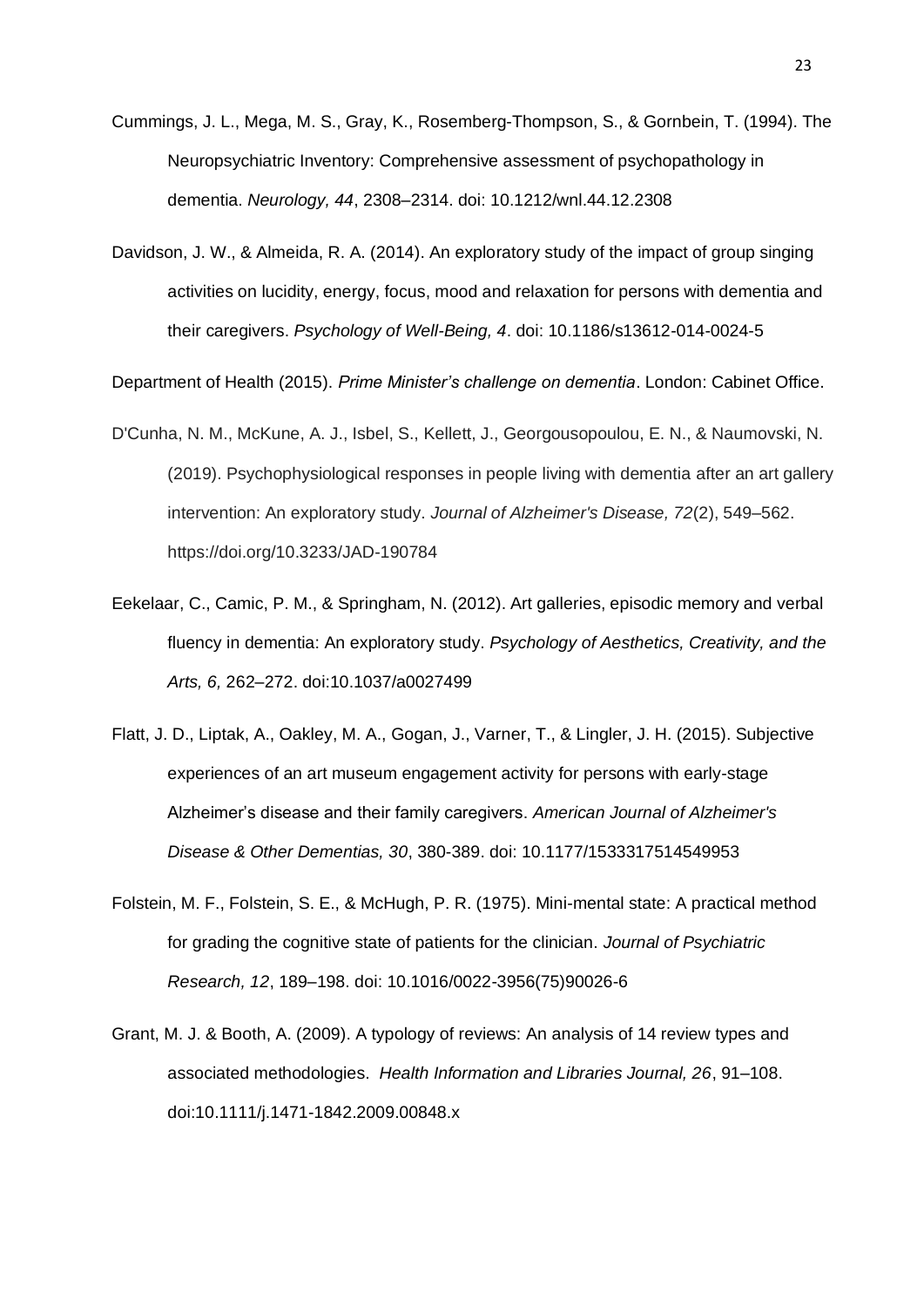- Hellström, I., Nolan, M., & Lundh, U. (2005). 'We do things together': A case study of 'couplehood 'in dementia. *Dementia, 4*, 7-22. doi: 10.1177/1471301205049188
- Hellström, I., Nolan, M., & Lundh, U. (2007). Sustaining 'couplehood': Spouses' strategies for living positively with dementia. *Dementia, 6*, 383-409. doi: 10.1177/1471301207081571
- Johnson, J., Culverwell, A., Hulbert, S., Robertson, M., & Camic, P. M. (2017). Museum activities in dementia care: Using visual analog scales to measure subjective wellbeing. *Dementia,16*, 591-610. doi: 10.1177/1471301215611763
- Kinney, J. M., & Rentz, C. A. (2005). Observed well-being among individuals with dementia: Memories in the Making©, an art program, versus other structured activity. *American Journal of Alzheimer's Disease & Other Dementias, 20*, 220-227. doi: 10.1177/153331750502000406
- Krnic Martinic, M., Pieper, D., Glatt, A. & Puljak, (2019). Definition of a systematic review used in overviews of systematic reviews, meta-epidemiological studies and textbooks. *BMC Medical Research Methodology 19,* (203), 2-12. https://doi.org/10.1186/s12874-019-0855-0
- Kmet, L. M., Lee, R. C., & Cook, L. S. (2004). *Standard quality assessment criteria for evaluating primary research papers from a variety of fields*. Edmonton: Alberta Heritage Foundation for Medical Research. Retrieved from: https://www.ihe.ca/advancedsearch/standard-quality-assessment-criteria-for-evaluating-primary-research-papersfrom-a-variety-of-fields
- Lethin, C. (2016). *Informal caregivers of older persons with dementia in eight European countries: Experiences, support, well-being and burden.* Lund: Lund University, Faculty of Medicine. Retrieved from http://portal.research.lu.se/portal/files/11626472/Connie\_Lethin\_webb\_papers\_3.pdf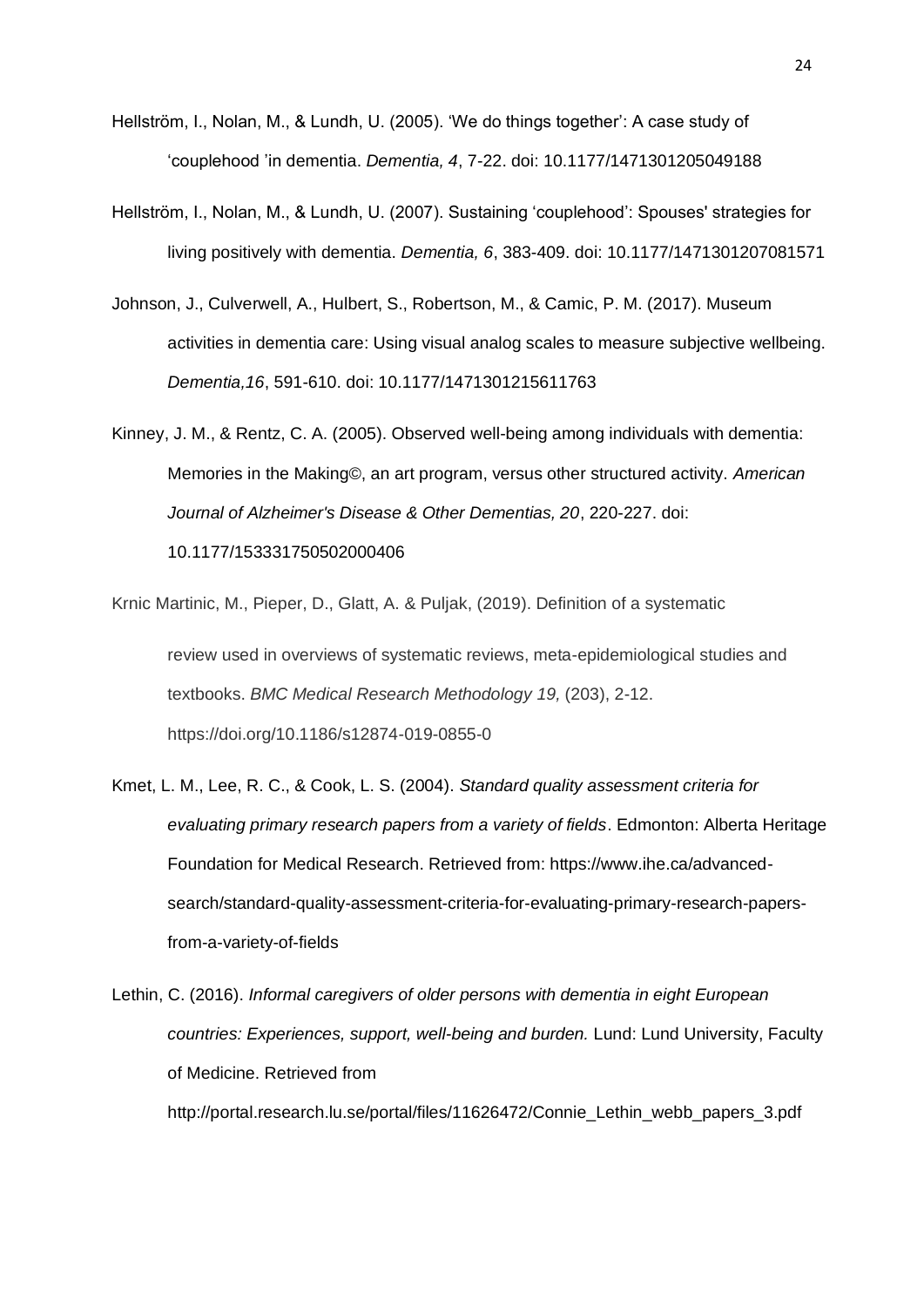- Logsdon, R. G., Gibbons, L. E., McCurry, S. M., & Teri, L. (2002). Assessing quality of life in older adults with cognitive impairment. *Psychosomatic Medicine, 64*, 510–519. doi: 10.1097/00006842-200205000-00016
- Lovibond, S. H., & Lovibond, P. F. (1995). *Manual for the Depression Anxiety Stress Scales* (2nd ed.). Sydney: Psychology Foundation.
- McDermott, O., Crellin, N., Ridder, H. M., & Orrell, M. (2013). Music therapy in dementia: a narrative synthesis systematic review. *International Journal of Geriatric Psychiatry, 28*, 781-794. doi: 10.1002/gps.3895
- McGuigan, K. A., Legget, J. A., & Horsburgh, M. (2015). Visiting the museum together: Evaluating a programme at Auckland Museum for people living with dementia and their carers. *Arts & Health, 7*, 261-270. doi: 10.1080/17533015.2015.1045531
- Merrick, K., Camic, P. M., & O'Shaughnessy, M. (2016). Couples constructing their experiences of dementia: A relational perspective. *Dementia, 15,* 34-50. doi: 10.1177/147130121351302
- Mioshi, E., Dawson, K., Mitchell, J., Arnold, R., & Hodges, J. R. (2006). The Addenbrooke's Cognitive Examination Revised (ACE-R): A brief cognitive test battery for dementia screening. *International Journal of Geriatric Psychiatry, 21*, 1078–1085. doi: 10.1002/gps.1610
- Mittelman, M. S., & Papayannopoulou, P. M. (2018). The Unforgettables: A chorus for people with dementia with their family members and friends. *International Psychogeriatrics, 30,*779-789*.* doi: 10.1017/S1041610217001867
- Moher, D., Liberati, A., Tetzlaff, J., & Altman, D. G. (2009). Preferred reporting items for systematic reviews and meta-analyses: The PRISMA statement. *PLoS Med, 6*. doi: 10.1371/journal.pmed1000097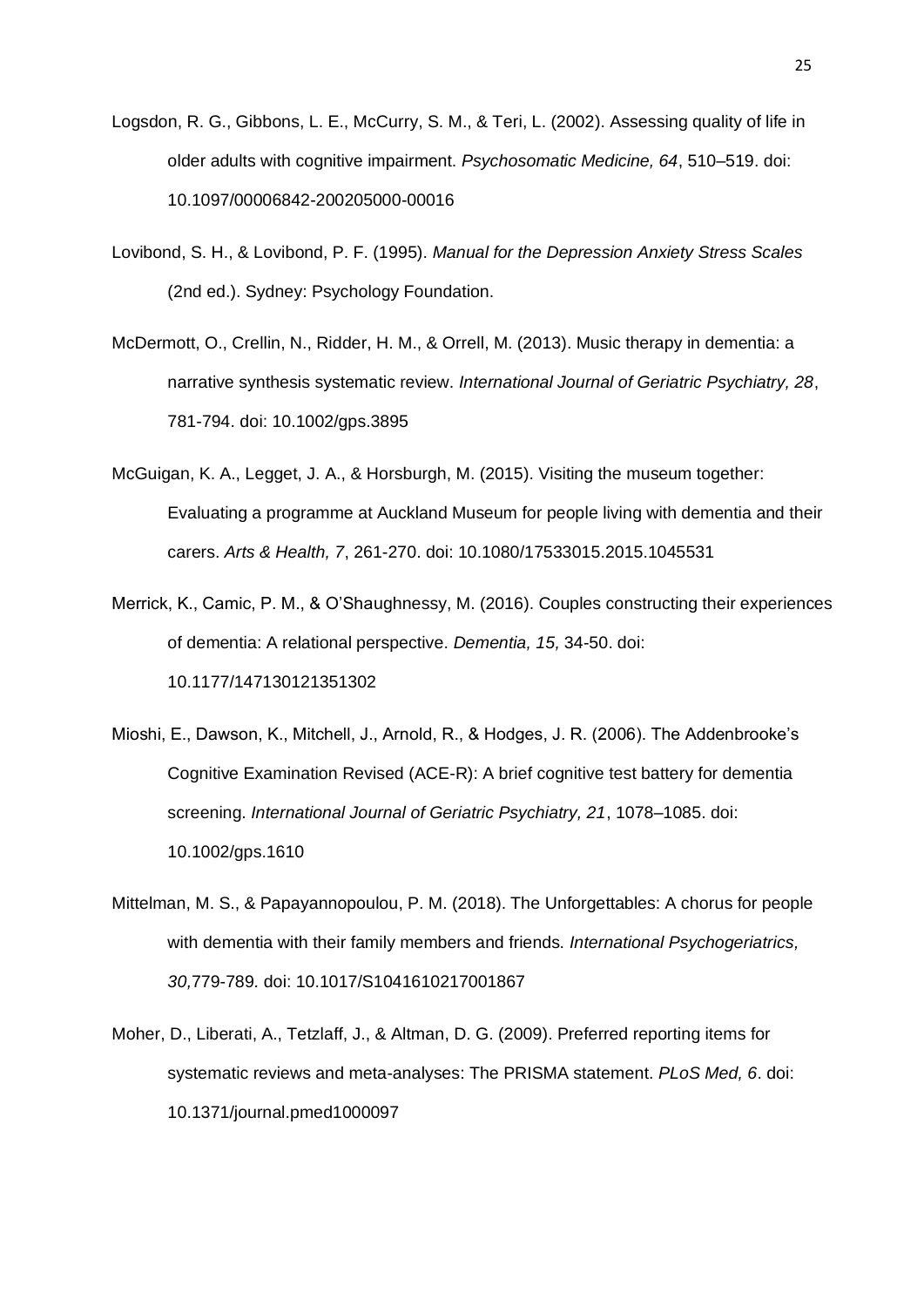- Morris, J. C. (1993). The Clinical Dementia Rating (CDR): Current vision and scoring rules. *Neurology, 19*, 2412–2414. doi:10.1212/WNL.43.11.2412-a
- Medical Research Council (2019). *Developing and evaluating complex interventions*. London: London Institute of Medical Sciences
- NICE. (2006)*. Dementia: supporting people with dementia and their caregivers in health and social care*. Retrieved from https://www.nice.org.uk/guidance/cg42?unlid=13608378720158241495
- Osman, S. E., Tischler, V., & Schneider, J. (2016). 'Singing for the Brain': A qualitative study exploring the health and well-being benefits of singing for people with dementia and their caregivers. *Dementia, 15*, 1326-1339. doi:10.1177/1471301214556291
- Phillips, L. J., Reid-Arndt, S. A., & Pak, Y. (2010). Effects of a creative expression intervention on emotions, communication, and quality of life in persons with dementia. *Nursing Research, 59*, 417-425. doi: 10.1097/nnr.0b013e3181faff52
- Pinquart, M., & Sörensen, S. (2003). Differences between caregivers and noncaregivers in psychological health and physical health: A meta-analysis. *Psychology and Aging, 18*, 250–267. doi:10.1037/0882-7974.18.2.250
- Public Health England (PHE) (2016). *Arts for health and wellbeing: An evaluation framework*. London: Public Health England
- Raglio, A., Bellelli, G., Mazzola, P., Bellandi, D., Giovagnoli, A. R., Farina, E., et al. (2012). Music, music therapy and dementia: A review of literature and the recommendations of the Italian Psychogeriatric Association. *Maturitas, 72*, 305-310. doi: 10.1016/j.maturitas.2012.05.016
- Rausch, A., Caljouw, M. A., & van der Ploeg, E. S. (2017). Keeping the person with dementia and the informal caregiver together: a systematic review of psychosocial interventions. *International Psychogeriatrics, 29*, 583-593. doi: 10.1017/s1041610216002106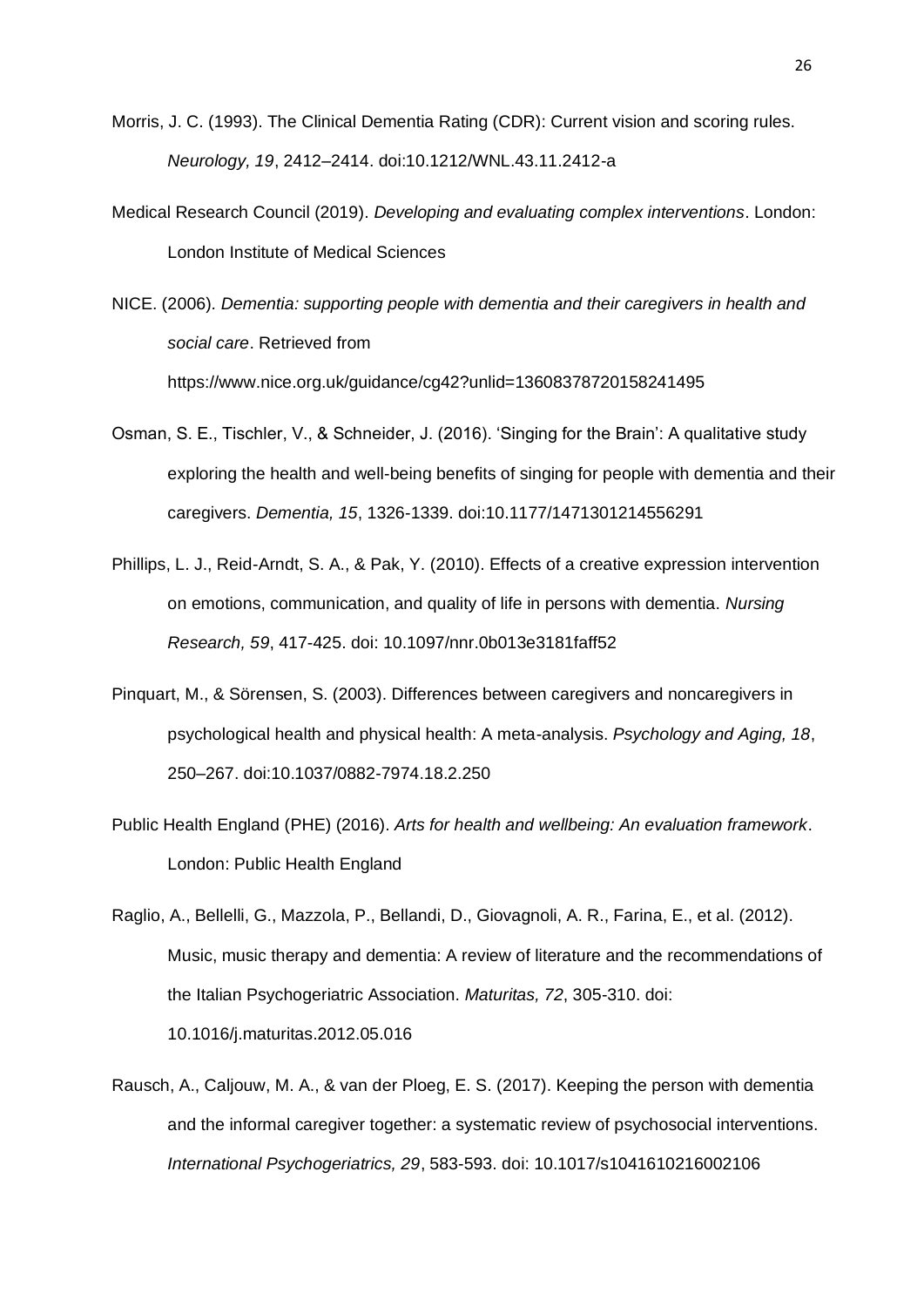- Reisberg, B., Ferris, S. H., de Leon, M. J., & Crook, T. (1982). The global deterioration scale for assessment of primary degenerative dementia. *American Journal of Psychiatry, 139*, 1136–1139. doi: 10.1176/ajp.139.9.1136
- Rentz, C. A. (2002). Memories in the Making: Outcome-based evaluation of an art program for individuals with dementing illnesses. *American Journal of Alzheimer's Disease & Other Dementias, 17*, 175-181. doi: 10.1177/153331750201700310
- Rosen, W. G., Mohs, R. C., & Davis, K. L. (1984). A new rating scale for Alzheimer's disease. *The American Journal of Psychiatry, 141*, 1356–1364. doi: 10.1176/ajp.141.11.1356
- Rosenberg, M. (1965). *Society and the adolescent self-image*. Princeton, NJ: Princeton University Press.
- Schall, A., Tesky, V. A., Adams, A. K., & Pantel, J. (2018). Art museum-based intervention to promote emotional well-being and improve quality of life in people with dementia: The ARTEMIS project. *Dementia*, *17*, 728-743. doi: 10.1177/1471301217730451
- Sheikh, J. I., & Yesavage, J. A. (1986). Geriatric Depression Scale (GDS): Recent evidence and development of a shorter version. *Clinical Gerontologist: The Journal of Aging and Mental Health*, 5, 165–173. doi: 10.1300/j018v05n01\_09
- Sherbourne, C. D., & Stewart, A. L. (1991). The MOS social support survey. *Social Science & Medicine, 32*, 705–714. doi: 10.1016/0277-9536(91)90150-b
- Skevington, S. M., Lotfy, M., & O'Connell, K. A. (2004). The World Health Organization's WHOQOL-BREF quality of life assessment: Psychometric properties and results of the international field trial. A report from the WHOQOL Group. *Quality of Life Research, 13,* 299–310. doi: 10.1023/b:qure.0000018486.91360.00
- Skinner, H. A., Steinhauer, P. D., & Santa-Barbara, J. (1983). The family assessment measure. *Canadian Journal of Community Mental Health, 2,* 91–103. doi: 10.7870/cjcmh-1983- 0018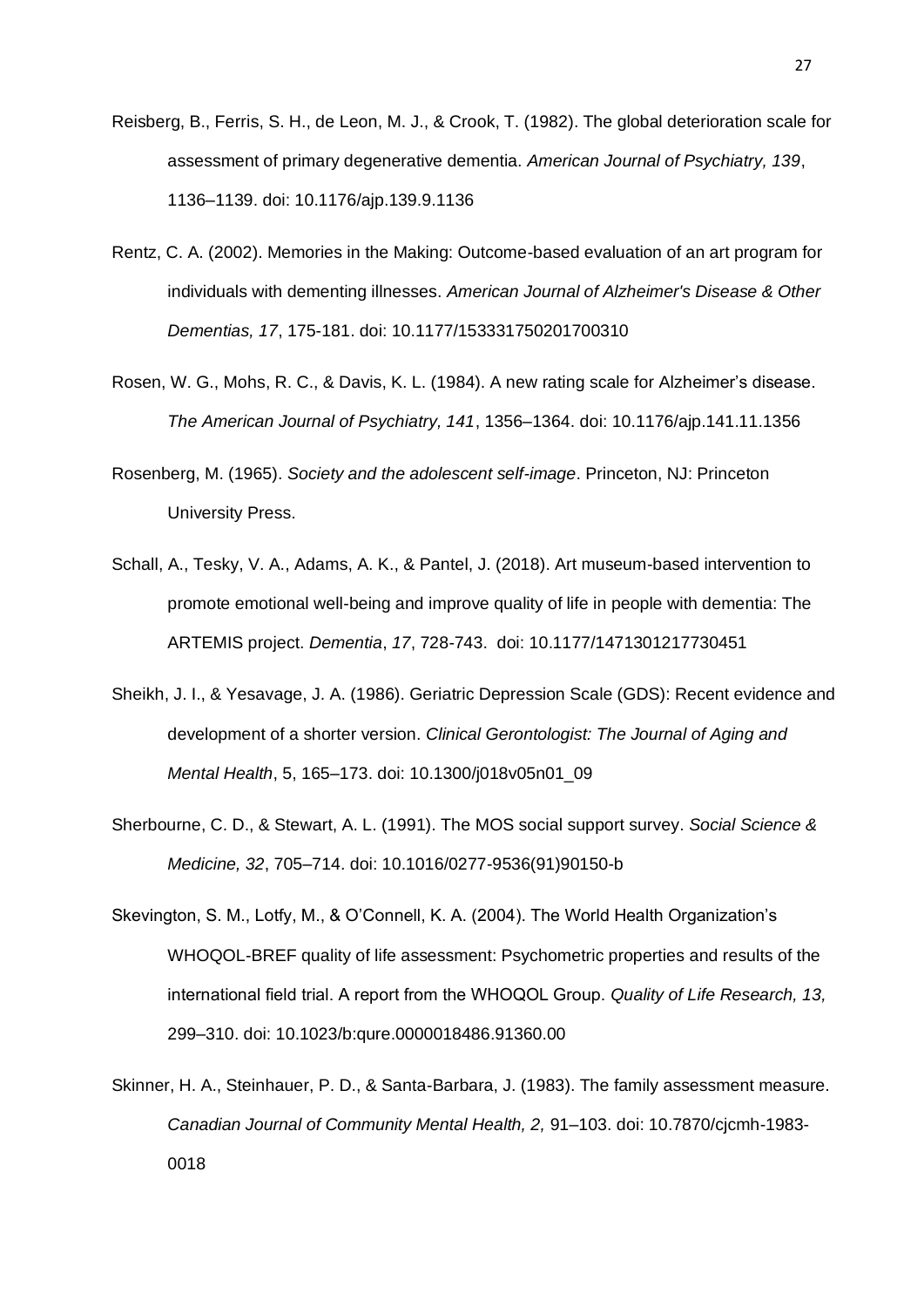Smith, S. C., Lamping, D. L., Banerjee, S., Harwood, R., Foley, B., Smith, P., et al. (2005). Measurement of health-related quality of life for people with dementia: Development of a new instrument (DEMQOL) and an evaluation of current methodology. *Health Technology Assessment, 9*, 101–108. doi: 10.3310/hta9100

Thuné-Boyle, I. C. V., Iliffe, S., Cerga-Pashoja, A., Lowery, D., & Warner, J. (2012). The effect of exercise on behavioral and psychological symptoms of dementia: Towards a research agenda. *International Psychogeriatrics, 24*, 1046-1057. doi: 10.1017/s1041610211002365

- Thomas, G. E. C., Crutch, S. J. & Camic, P. M. (2017). Measuring physiological responses to the arts in people with a dementia: A systemized literature review. *International Journal of Psychophysiology, 123,* 64-73. doi:<https://doi.org/10.1016/j.ijpsycho.2017.11.008>
- Unadkat, S., Camic, P.M., & Vella-Burrows, T. (2017). Understanding the experience of group singing for couples where one partner has a diagnosis of dementia. *The Gerontologist, 57*, 469-478. doi: 10.1093/geront/gnv698
- van der Steen, J.T., Smaling, H.J., van der Wouden, J.C., Bruinsma, M.S., Scholten, R.J. & Vink, A.C., 2018. Music‐based therapeutic interventions for people with dementia. Cochrane Database of Systematic Reviews. doi: 10.1002/14651858.CD003477.pub4
- Van't Leven, N., Prick, A. E. J., Groenewoud, J. G., Roelofs, P. D., de Lange, J., & Pot, A. M. (2013). Dyadic interventions for community-dwelling people with dementia and their family caregivers: A systematic review. *International Psychogeriatrics, 25*, 1581-1603. doi: 10.1017/s1041610213000860
- Voelkl, J. E. (1998). The shared activities of older adults with dementia and their caregivers. *Therapeutic Recreation Journal, 32*, 231-239. Retrieved from https://search.proquest.com/openview/4247af65bf158120d0047f6be8ad3eb7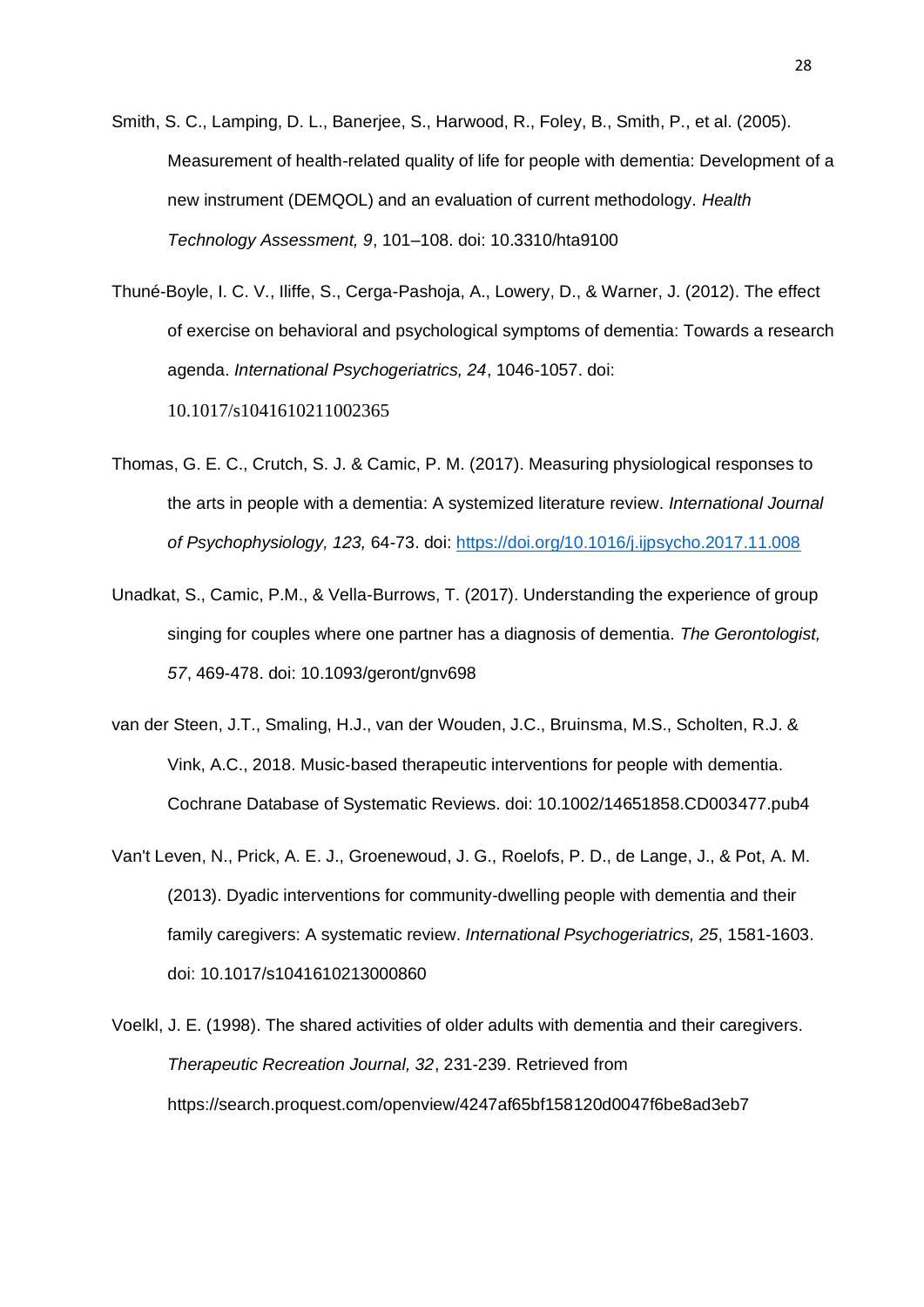- Ware, J. E., Kosinski, M., Dewey, J. E., & Gandek, B. (2001). *How to score and interpret singleitem health status measures: A manual for users of the SF-8 Health Survey*. Lincoln, RI: QualityMetric, Inc.
- Windle, G., Joling, K. J., Howson-Griffiths, T., Woods, B., Jones, C. H., van de Ven, P. M., Newman, A. & Parkinson, C. (2018). The impact of a visual arts program on quality of life, communication, and well-being of people living with dementia: A mixed-methods longitudinal investigation. *International Psychogeriatrics, 30*(3), 409-423. doi: 10.1017/s1041610217002162
- Wydra, G. (2003). Der Fragebogen zum allgemeinen habituellen Wohlbefinden (FAHW) [Questionnaire of General Habitual Well-being]. In J. Schumacher, A. Klaiberg, & E. Brähler (Eds.), *Diagnostische verfahren zu lebensqualität und wohlbefinden* (pp. 102– 107). Göttingen, Germany: Hogrefe.
- Young, R., Camic, P. M. & Tischler, V. (2015). The impact of community-based arts and health interventions on cognition in people with dementia: A systematic literature review. *Aging & Mental Health, 20*, 337-351*.* doi:10.1080/13607863.2015.1011080
- Zarit, S. H., Reever, K. E., & Bach-Peterson, J. (1980). Relatives of the impaired elderly: Correlates of feelings of burden. *The Gerontologist, 20,* 649–655. doi: 10.1093/geront/20.6.649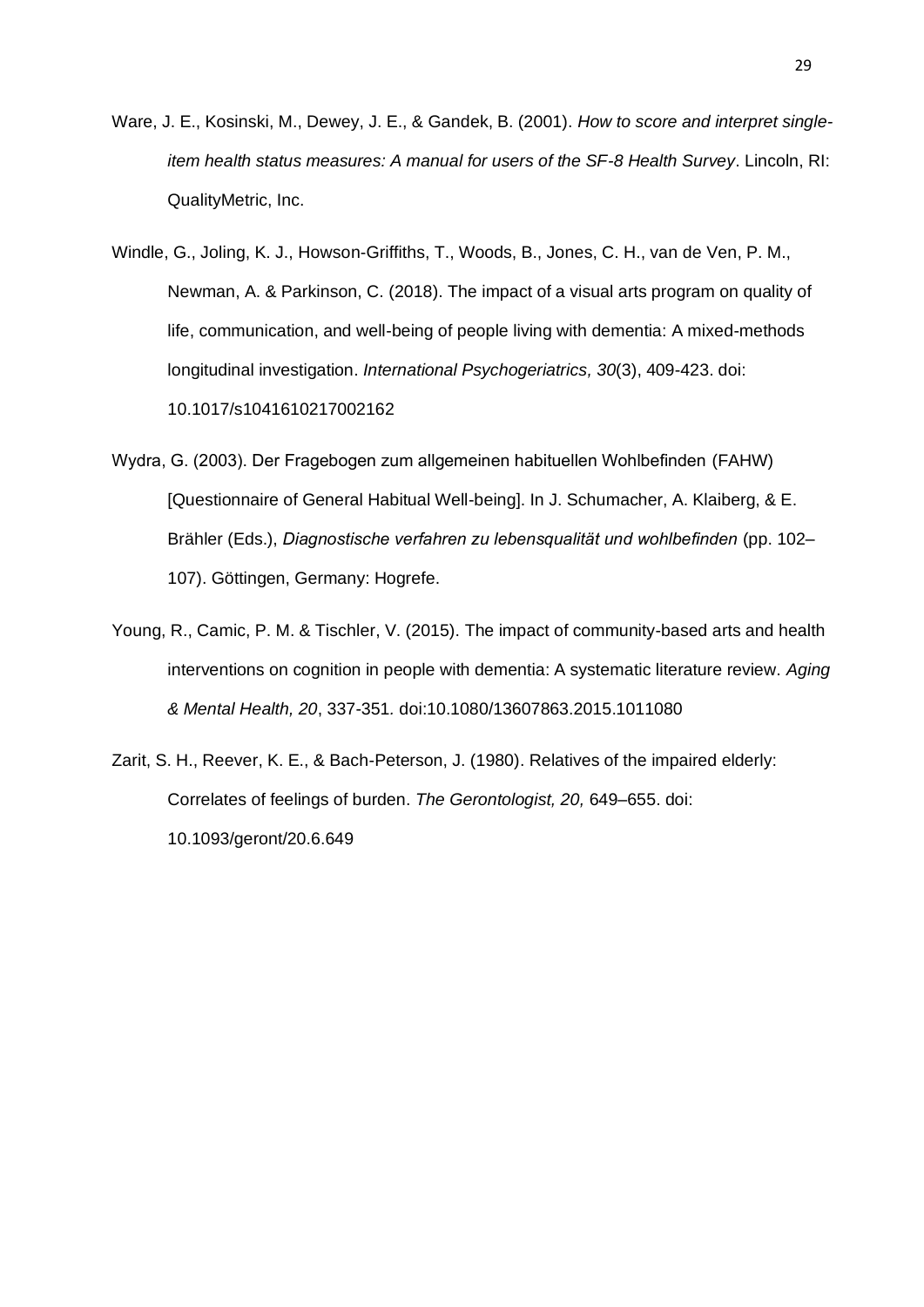# Table 1

# *Search terms and database results*

|            |                                                                                             | Database        |                |                                   |              |  |  |
|------------|---------------------------------------------------------------------------------------------|-----------------|----------------|-----------------------------------|--------------|--|--|
| Searc<br>h | Search terms                                                                                | <b>PsycINFO</b> | <b>Medline</b> | Web of Science<br>Core collection | <b>ASSIA</b> |  |  |
| 1          | "dement*" OR<br>"Alzheimer*"                                                                | 103 076         | 194 024        | 310 322                           | 9 1 7 0      |  |  |
| 2          | "carer*" OR<br>"caregiv*" OR<br>"spous*" OR<br>"family*" OR<br>"care partner" OR<br>"dyad*" | 426 479         | 932 242        | 1 241 591                         | 104 907      |  |  |
| 3          | "art" OR "arts"<br>OR "sing" OR<br>"singing"<br>OR "music*" OR<br>"theatre" OR              | 127 631         | 173 716        | 949 216                           | 14 4 22      |  |  |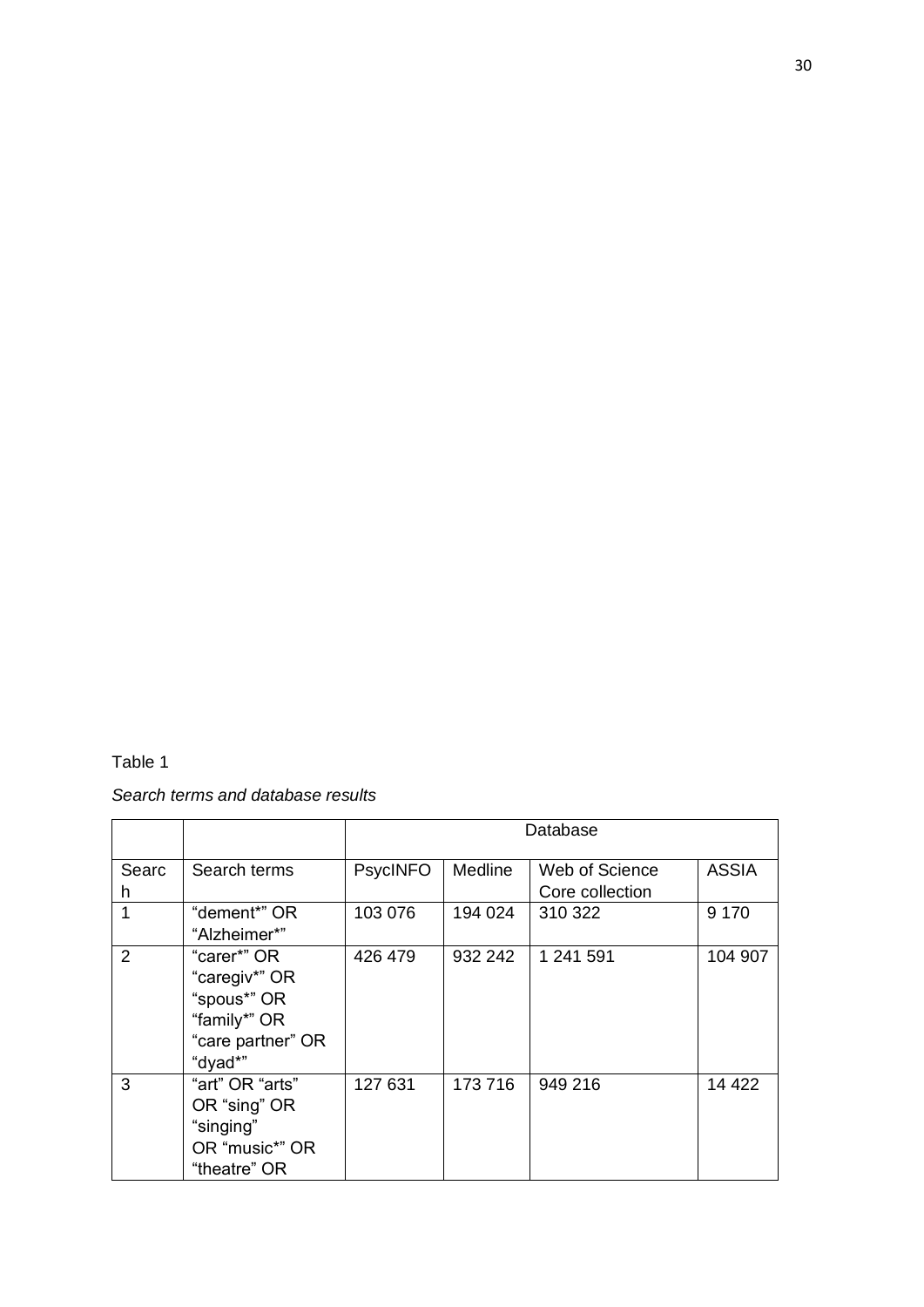| "drama" OR         |     |     |     |    |
|--------------------|-----|-----|-----|----|
| "museum*"          |     |     |     |    |
| OR "literary" OR   |     |     |     |    |
| "creative writing" |     |     |     |    |
| OR "poetry"        |     |     |     |    |
| OR "colo*ring"     |     |     |     |    |
| OR "storytell*"    |     |     |     |    |
| 1 & 2 & 3          | 384 | 286 | 453 | 69 |
|                    |     |     |     |    |

# Table 2

*Inclusion and exclusion criteria*

| Inclusion criteria                        | Exclusion criteria                           |
|-------------------------------------------|----------------------------------------------|
| Reports findings from an arts-based       | No report of the relationship between        |
| intervention                              | caregiver and PWD or intervention setting    |
|                                           | (e.g. formal/informal caregiver,             |
|                                           | residential/community)                       |
| Both PWD and their informal caregivers    | Included formal caregivers (if results were  |
| participated in the intervention          | not reported separately from informal        |
|                                           | caregivers)                                  |
| Outcomes included psychosocial impact or  | Included PWD living in residential settings  |
| influence of intervention on participants | (if results were not reported separately)    |
| Intervention was delivered in the         | Written in any language other than English   |
| community                                 |                                              |
| Peer reviewed journal article             | Intervention consists of training caregivers |
|                                           | to deliver an intervention to the PWD        |
|                                           | separately                                   |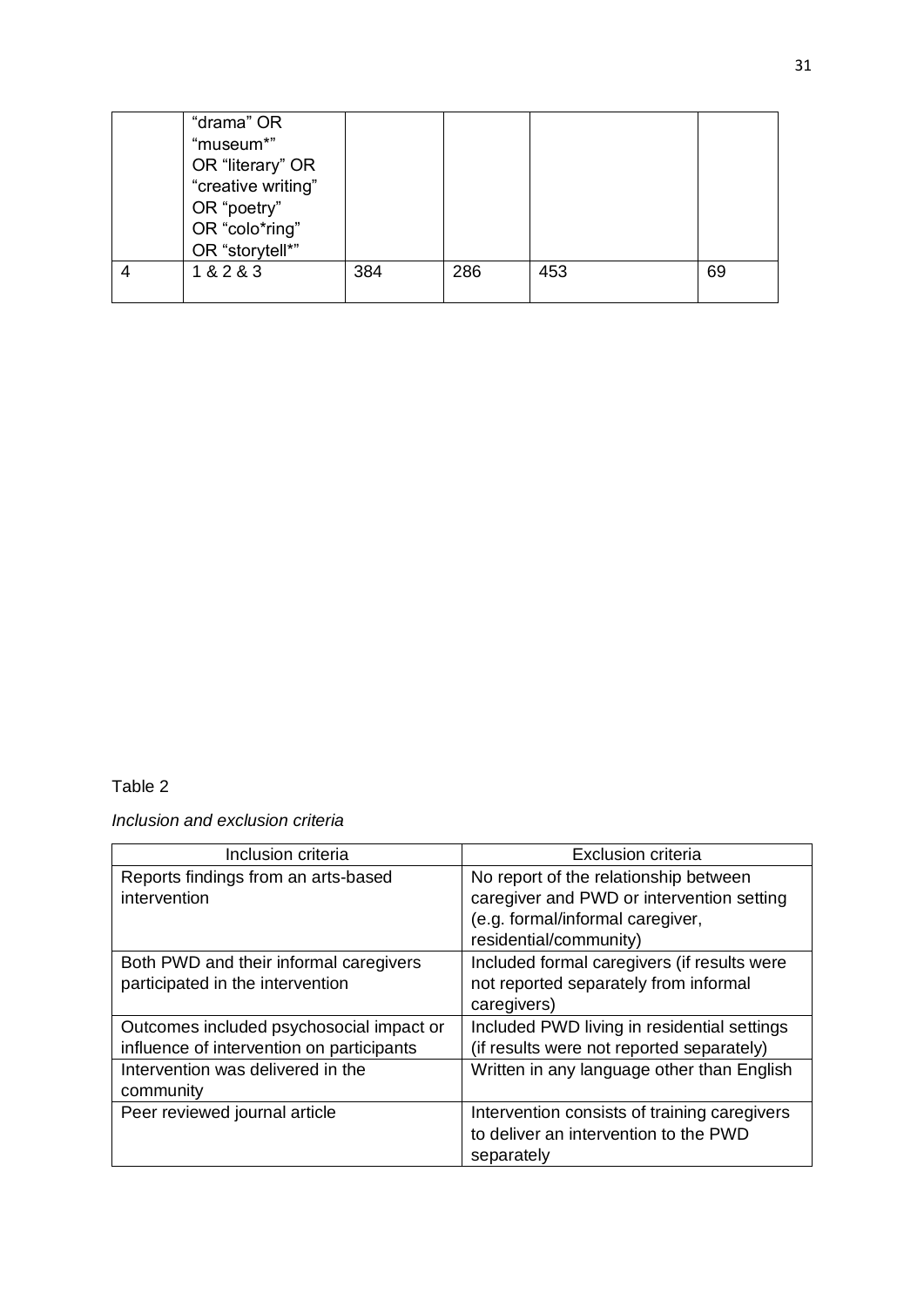| Any methodology       | Included other interventions alongside arts-<br>based intervention (e.g. counselling) |
|-----------------------|---------------------------------------------------------------------------------------|
| Published in any year | Included exercise-based interventions (e.g.<br>dance)                                 |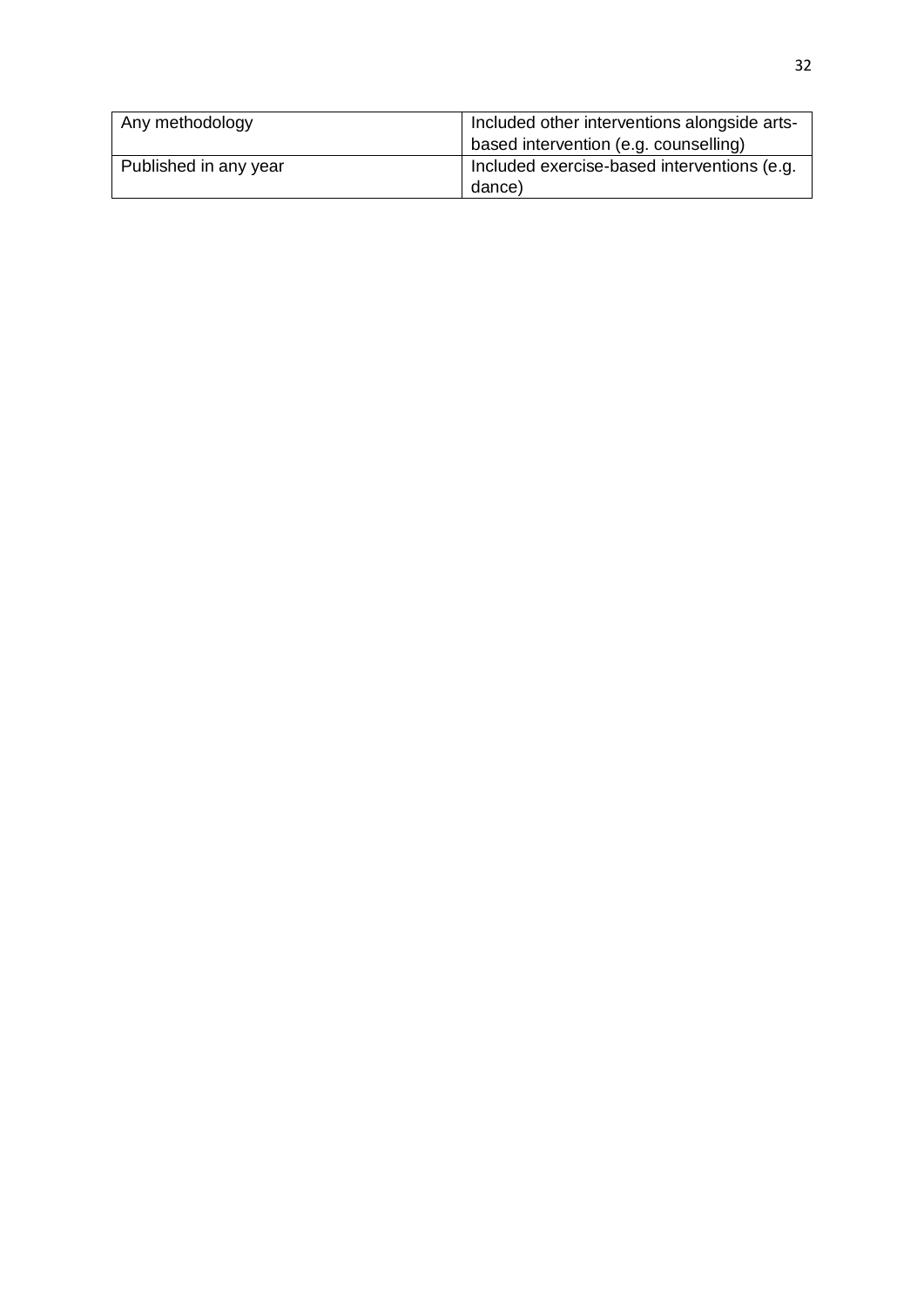# Table 3 - Quality assessment criteria scores (Kmet et al., 2004)

# *Scores for quantitative methodologies*

|                                                                                                                                                    | Camic et<br>al. (2013) | Davidson &<br>Almeida<br>(2014) | Mittelman &<br>Papayannopoulou<br>(2018) | Camic<br>et al.<br>(2014) | Eekelaa<br>r et al.<br>(2012) | Johnso<br>n et al.<br>(2017) | McGuiga<br>n et al.<br>(2015) | Schall<br>et al.<br>(2018) |
|----------------------------------------------------------------------------------------------------------------------------------------------------|------------------------|---------------------------------|------------------------------------------|---------------------------|-------------------------------|------------------------------|-------------------------------|----------------------------|
| Question/objective sufficiently described?                                                                                                         | $\overline{2}$         | $\overline{2}$                  | $\mathbf{1}$                             | $\overline{2}$            | $\overline{2}$                | $\overline{2}$               | 1                             | $\overline{2}$             |
| Study design evident and appropriate?                                                                                                              | $\overline{2}$         | $\overline{2}$                  | $\overline{2}$                           | $\overline{2}$            | $\overline{2}$                | 2                            | $\mathbf 1$                   | $\overline{2}$             |
| Method of subject/comparison group selection or<br>source of information/input variables described and<br>appropriate?                             | $\mathbf{1}$           | $\mathbf{1}$                    | $\overline{1}$                           |                           | $\overline{1}$                | 2                            | -1                            | $\overline{2}$             |
| Subject (and comparison group, if applicable)<br>characteristics sufficiently described?                                                           | 1                      | 1                               | $\mathbf 1$                              |                           | -1                            | 2                            | $\overline{2}$                | $\overline{2}$             |
| If interventional and random allocation was possible,<br>was it described?                                                                         | N/A                    | N/A                             | N/A                                      | N/A                       | N/A                           | N/A                          | N/A                           | $\overline{2}$             |
| If interventional and blinding of investigators was<br>possible, was it reported?                                                                  | N/A                    | N/A                             | N/A                                      | N/A                       | N/A                           | N/A                          | N/A                           | N/A                        |
| If interventional and blinding of subjects was possible,<br>was it reported?                                                                       | N/A                    | N/A                             | N/A                                      | N/A                       | N/A                           | N/A                          | N/A                           | N/A                        |
| Outcome and (if applicable) exposure measure(s) well<br>defined and robust to measurement/misclassification<br>bias? Means of assessment reported? | $\overline{2}$         | $\overline{2}$                  | 2                                        | $\overline{2}$            | $\overline{2}$                | 2                            | $\overline{1}$                | $\overline{2}$             |
| Sample size appropriate?                                                                                                                           | $\overline{2}$         | 2                               | $\overline{2}$                           | $\mathbf 1$               | $\overline{1}$                | 2                            | $\mathbf 1$                   | $\overline{2}$             |
| Analytic methods described/justified and appropriate?                                                                                              | 1                      | 1                               | $\mathbf{1}$                             | $\overline{2}$            | 2                             | 2                            | $\Omega$                      | 1                          |
| Some estimate of variance is reported for the main<br>results?                                                                                     | $\overline{2}$         | 1                               | $\overline{2}$                           | $\overline{2}$            | $\Omega$                      | 2                            | $\Omega$                      | $\overline{2}$             |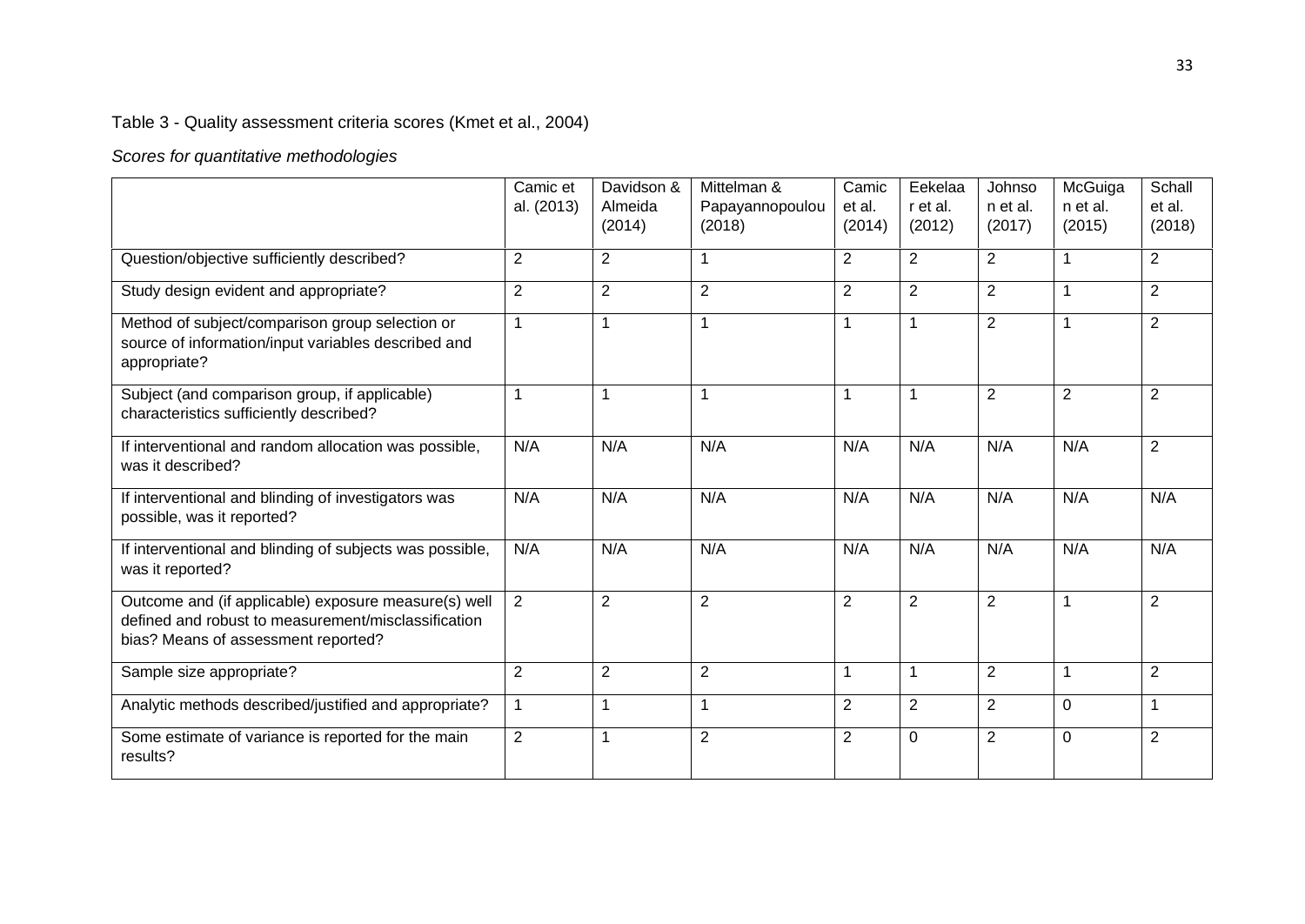| Controlled for confounding?            |               |            |            |               |               |               |               |               |
|----------------------------------------|---------------|------------|------------|---------------|---------------|---------------|---------------|---------------|
| Results reported in sufficient detail? |               |            |            |               |               |               |               |               |
| Conclusions supported by the results?  |               |            |            |               |               |               |               |               |
| Total score (%)                        | 18/22<br>(82) | 17/22 (77) | 16/22 (72) | 19/22<br>(86) | 16/22<br>(72) | 20/22<br>(91) | 10/20<br>(50) | 22/24<br>(92) |

*Scores for qualitative methodologies*

|                                                                   | Camic et<br>al. (2013) | Mittelman &<br>Papayannopoulou<br>(2018) | Osman<br>et al.<br>(2016) | Unadkat<br>et al.<br>(2017) | Camic<br>et al.<br>(2014) | Camic<br>et al.<br>(2016) | Eekelaar<br>et al.<br>(2012) | Flatt et<br>al.<br>(2015) | McGuiga<br>n et al.<br>(2015) | Clark et<br>al.<br>(2018) |
|-------------------------------------------------------------------|------------------------|------------------------------------------|---------------------------|-----------------------------|---------------------------|---------------------------|------------------------------|---------------------------|-------------------------------|---------------------------|
| Question/objective sufficiently described?                        | $\overline{2}$         | 0                                        | 2                         | $\overline{2}$              | $\overline{2}$            | $\overline{2}$            | 1                            | $\overline{2}$            |                               | $\overline{2}$            |
| Study design evident and appropriate?                             | $\overline{2}$         | 2                                        | $\overline{2}$            | $\overline{2}$              | $\overline{2}$            | 2                         | $\overline{2}$               | $\overline{2}$            |                               | 2                         |
| Context for the study clear?                                      | $\overline{2}$         | $\overline{2}$                           | $\overline{2}$            |                             | $\overline{2}$            | $\overline{2}$            | $\overline{2}$               | $\overline{2}$            | $\overline{2}$                | $\overline{2}$            |
| Connection to a theoretical<br>framework/wider body of knowledge? | $\overline{2}$         | $\overline{2}$                           | $\overline{2}$            | 2                           | $\overline{2}$            | $\overline{2}$            | $\overline{2}$               | $\overline{2}$            |                               | $\overline{2}$            |
| Sampling strategy described, relevant and<br>justified?           |                        |                                          | $\overline{2}$            | $\overline{2}$              |                           | $\overline{2}$            |                              |                           |                               | $\overline{2}$            |
| Data collection methods clearly described<br>and systematic?      | $\overline{2}$         |                                          | $\overline{2}$            | $\overline{2}$              | $\overline{2}$            |                           |                              | $\overline{2}$            |                               | $\overline{2}$            |
| Data analysis clearly described and<br>systematic?                | $\overline{2}$         | $\Omega$                                 | 1                         | 2                           | $\overline{2}$            | $\overline{2}$            | 1                            | $\overline{2}$            | $\overline{2}$                | $\overline{2}$            |
| Use of verification procedure(s) to<br>establish credibility?     | $\overline{2}$         | $\Omega$                                 | $\overline{2}$            | 2                           | $\overline{2}$            | $\overline{2}$            | $\overline{2}$               | $\overline{2}$            | $\overline{2}$                | $\overline{2}$            |
| Conclusions supported by the results?                             | $\overline{2}$         |                                          | $\overline{2}$            | 2                           | $\overline{2}$            | $\overline{2}$            | $\overline{2}$               | $\overline{2}$            | $\overline{\mathbf{1}}$       | $\overline{2}$            |
| Reflexivity of the account?                                       | 0                      | $\Omega$                                 | 0                         | 2                           |                           | $\overline{2}$            | 0                            | $\Omega$                  | $\mathbf{0}$                  | 2                         |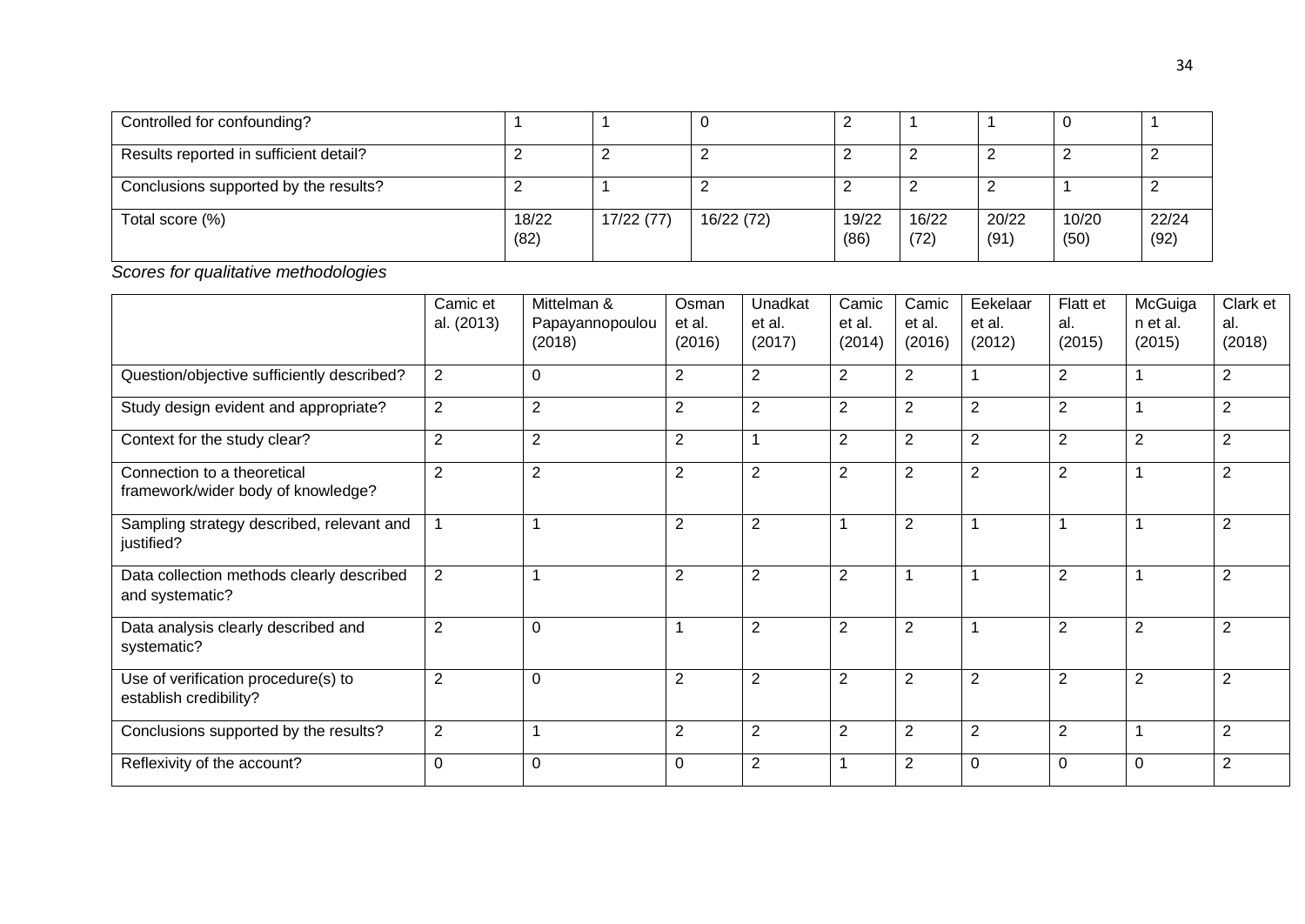| Total score (%) | 17/20 (85) | 9/20(45) | 17/20<br>7720 | 19/20<br>. | 18/20 | 19/20 | 14/20 | 17/20 | 12/20 | 20/20 |
|-----------------|------------|----------|---------------|------------|-------|-------|-------|-------|-------|-------|
|                 |            |          | (85)          | (95)       | (90)  | (95)  | (70)  | (85)  | (60)  | (100) |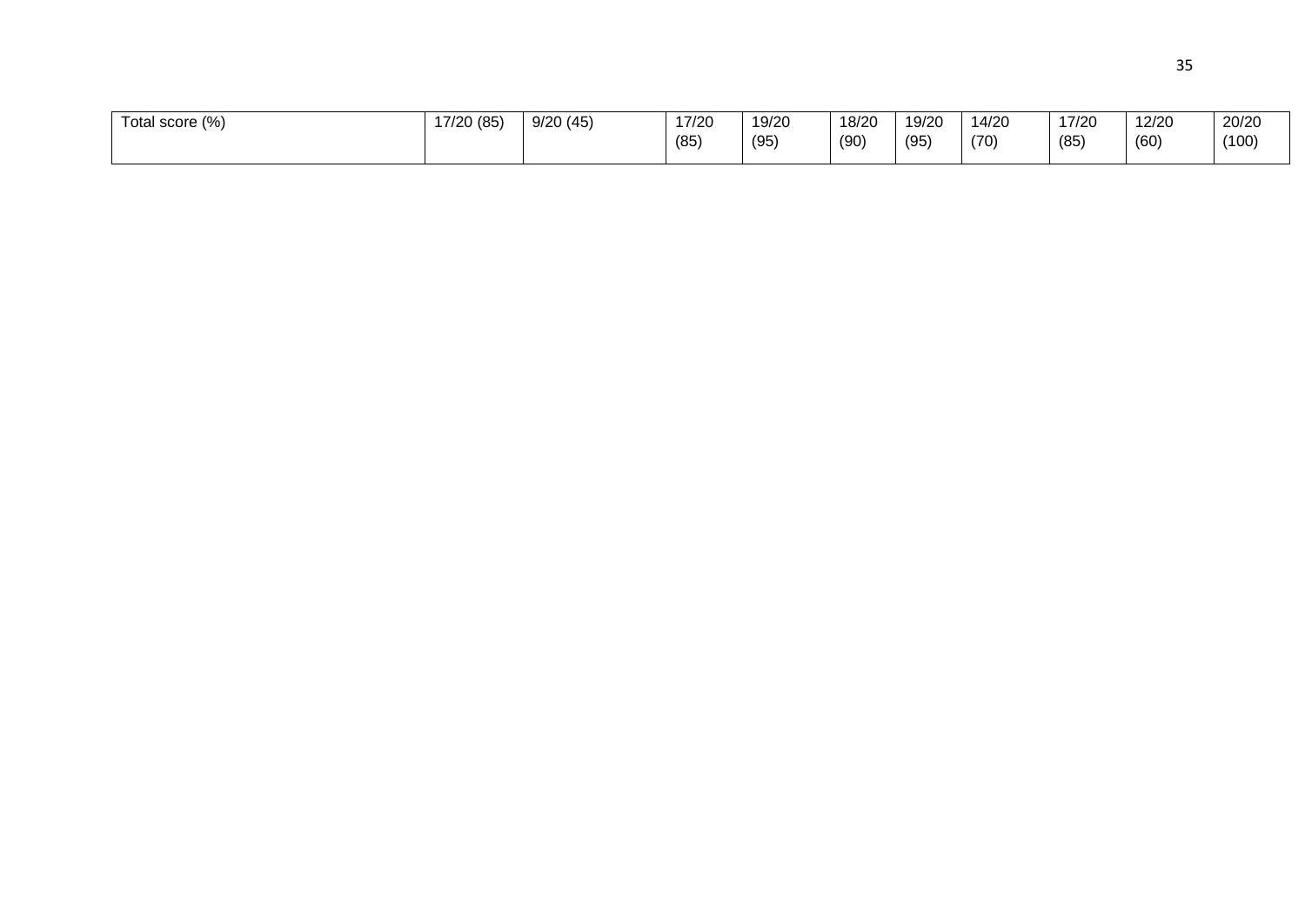# Table 4

# *Summary of literature included in review*

| Study (year)<br>Location   | Sample                                                                                                                                                                                         | Aim(s)                                                                                                                                                             | Interventio<br>n                                                                                   | Methodology/<br>design (overall<br>Kmet score)                                                                                                                                                             | <b>Measures</b>                                                                                                                                                                                                                                                                                                                                                                                                               | Key findings                                                                                                                                                                                                                                                                                                                                                                                                                                                                                                                                                                                                                                                                                                   |
|----------------------------|------------------------------------------------------------------------------------------------------------------------------------------------------------------------------------------------|--------------------------------------------------------------------------------------------------------------------------------------------------------------------|----------------------------------------------------------------------------------------------------|------------------------------------------------------------------------------------------------------------------------------------------------------------------------------------------------------------|-------------------------------------------------------------------------------------------------------------------------------------------------------------------------------------------------------------------------------------------------------------------------------------------------------------------------------------------------------------------------------------------------------------------------------|----------------------------------------------------------------------------------------------------------------------------------------------------------------------------------------------------------------------------------------------------------------------------------------------------------------------------------------------------------------------------------------------------------------------------------------------------------------------------------------------------------------------------------------------------------------------------------------------------------------------------------------------------------------------------------------------------------------|
| Camic et al.,<br>(2013) UK | PWD: 10, 50%<br>male. Mean age<br>75 (range 68-88).<br>Diagnoses: 60%<br>AD, 20% VD,<br>10% MD, 10%<br>MCI. MMSE<br>mean 19 (range<br>$5-28$<br>Caregivers: 10<br>(spouse 9, adult<br>child 1) | To determine a<br>community<br>singing group's<br>impact on<br>wellbeing, day-<br>to-day<br>functioning and<br>social exclusion<br>for PWD and<br>their caregivers | 10 weekly<br>group<br>singing<br>sessions                                                          | Mixed-<br>methods,<br>repeated<br>measures pre-<br>, post- and 10-<br>week follow-<br>up, exploratory<br>study using<br>thematic<br>analysis<br>Kmet score:<br>Quantitative:<br>86%<br>Qualitative:<br>85% | Standardised:<br>PWD: cognition (ACE-<br>R/MMSE), depression<br>(GDS), QOL (DEMQOL-<br>4);<br>Proxy measures<br>completed by caregivers:<br>QOL (DEMQOL-Proxy),<br>BPSD (NPI), activities of<br>daily living (BADLS);<br>Self-report caregiver:<br>anxiety, stress,<br>depression (DASS), QOL<br>(WHO-QoL BREF)<br>Observations of<br>engagement for PWD<br>Separate semi-structured<br>interviews with PWD and<br>caregivers | PWD: Slight deterioration in cognition,<br>ADLs and BPSD. Slight increase in<br>depression. No sig difference in QOL.<br>Caregivers: slight decreases in<br>anxiety and depression, slight<br>increases in stress, none sig. QOL -<br>no change.<br>Engagement - high.<br>PWD themes: Challenged beliefs and<br>attitudes, enjoyment, opportunity,<br>singing, facilitator characteristics, new<br>learning, personal changes. Caregiver<br>themes: response to group - pre-<br>group deliberation, ambience and<br>environment, structure, social<br>inclusion, experience of singing<br>Perception of influence on PWD:<br>social inclusion, new learning,<br>enhanced emotions, impact outside<br>the group |
| Camic et al.,<br>(2014) UK | PWD: 12. Mean<br>age 78.3 (range<br>58-94). MMSE<br>mean 20.1 (range<br>$10-24$ ).<br>Caregivers: 12                                                                                           | Explore<br>experiences of<br>art gallery<br>viewing and<br>impact on<br>caregiver<br>burden, PWD-<br>caregiver                                                     | 8 weekly<br>group art<br>gallery<br>sessions;<br>1-hour art-<br>viewing, 1-<br>hour art-<br>making | Mixed-<br>methods, pre-<br>post- and<br>comparing two<br>intervention<br>sites.<br>Interviews 2-3<br>weeks post-                                                                                           | Standardised:<br>PWD: QOL (DEMQOL-4);<br>Caregivers: caregiver<br>burden (ZBI), activities of<br>daily living (BADLS)<br>Joint semi-structured<br>interviews                                                                                                                                                                                                                                                                  | No sig differences on any quantitative<br>measures pre-post or when compared<br>between sites<br>(traditional/contemporary). Trend for<br>reduction in caregiver burden.<br>Three overarching themes - social,<br>cognitive abilities, gallery setting.                                                                                                                                                                                                                                                                                                                                                                                                                                                        |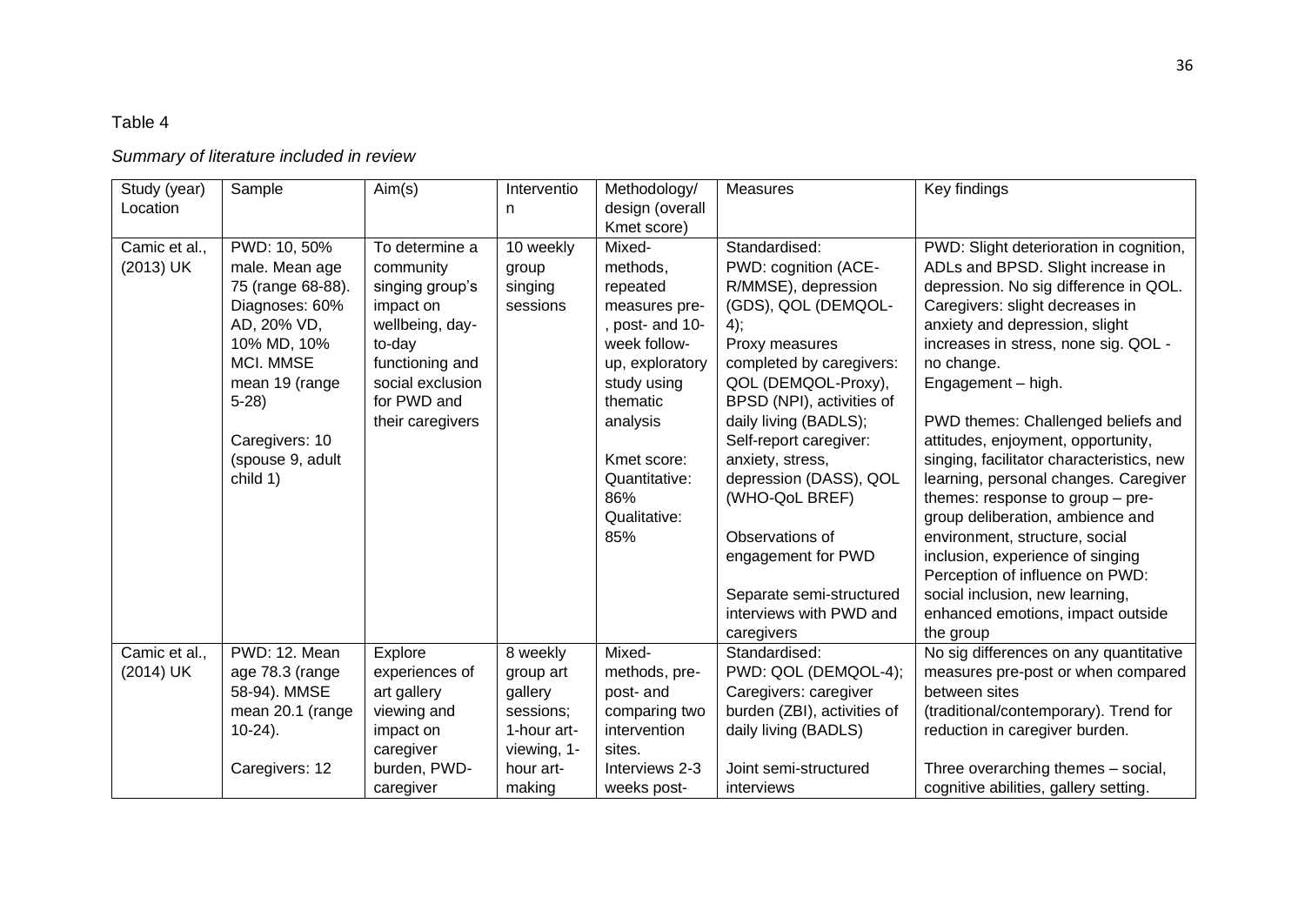|               | (spouse 7, adult  | relationship,       |             | using thematic |                           |                                         |
|---------------|-------------------|---------------------|-------------|----------------|---------------------------|-----------------------------------------|
|               | child 3, paid     | social and          |             | analysis       |                           |                                         |
|               | caregiver 2)      | cognitive           |             |                |                           |                                         |
|               |                   | domains, social     |             | Kmet score:    |                           |                                         |
|               |                   | inclusion and       |             | Quantitative:  |                           |                                         |
|               |                   | QOL for PWD         |             | 82%            |                           |                                         |
|               |                   |                     |             | Qualitative:   |                           |                                         |
|               |                   |                     |             | 90%            |                           |                                         |
| Camic et al., | PWD: 12. Mean     | Develop a           | 8 weekly    | Qualitative,   | Joint semi-structured     | Four categories - gallery setting,      |
| (2016) UK     | age 78.3 (range   | theoretical         | group art   | grounded       | interviews with           | intellectual stimulation, social        |
|               | 58-94). MMSE      | understanding       | gallery     | theory         | PWD/caregivers;           | relationships and changed               |
|               | mean 20.1 (range  | of how art          | sessions;   |                | facilitator interviews;   | perceptions.                            |
|               | $10-24$ ).        | viewing and         | 1-hour art- | Kmet score:    | analysis of field notes;  | Theory developed of a three-way         |
|               |                   | making impacts      | viewing, 1- | 95%            | email blog                | interaction between the intervention    |
|               | Caregivers: 12    | PWD and their       | hour art-   |                |                           | providing social interaction and        |
|               | (spouse: 7, adult | caregivers          | making      |                |                           | intellectual stimulation in a valued    |
|               | child 4, paid     |                     |             |                |                           | place contributing to effects on PWD    |
|               | caregiver: 1)     |                     |             |                |                           | and caregivers                          |
| Clark et al., | PWD: 9.44%        | Explore how         | 20 weekly   | Qualitative,   | Joint semi-structured     | Five themes emerged: Therapeutic        |
| (2018)        | male. Mean age    | PWD and family      | 2-hour      | thematic       | interviews exploring      | facilitation and design; accessibility; |
| Australia     | 79.1 (range 57-   | caregivers          | group       | analysis       | participants' experiences | empathic friendship; PWD/FCG            |
|               | 89). MMSE mean    | experience a        | singing     |                | of the singing group      | relationship; personal wellbeing.       |
|               | 19.1 (range 10-   | community           | sessions    | Kmet score:    |                           |                                         |
|               | $26$ ).           | singing group       |             | 100%           |                           |                                         |
|               |                   | and its feasibility |             |                |                           |                                         |
|               | Caregivers: 9.    |                     |             |                |                           |                                         |
|               | (spouse: 9, adult |                     |             |                |                           |                                         |
|               | child: 1) 44%     |                     |             |                |                           |                                         |
|               |                   |                     |             |                |                           |                                         |
|               | male. Mean age    |                     |             |                |                           |                                         |
|               | 75.7 (range 61-   |                     |             |                |                           |                                         |
|               | 90).              |                     |             |                |                           |                                         |
| Davidson &    | PWD: 6. Mean      | Exploratory         | Stage 1: 1x | Quantitative   | Stage 1: Bi-polar rating  | Stage 1: sig improvement in PWD         |
| Almeida       | age 79.5 (range   | study to            | 2-hour      | Stage 1:       | scales: completed by      | lucidity and caregiver mood, non-sig    |
| (2014)        | 73-88). DSM-IV-   | examine             | singing     | Repeated       | caregiver about PWD:      | trends for improvement on all other     |
| Australia.    | TR: mild to       | whether a           | session     | measures,      | lucidity, mood,           | variables pre- to post-.                |
| (Only group   |                   | singing group       |             | pre-post-      | agitation/relaxation,     |                                         |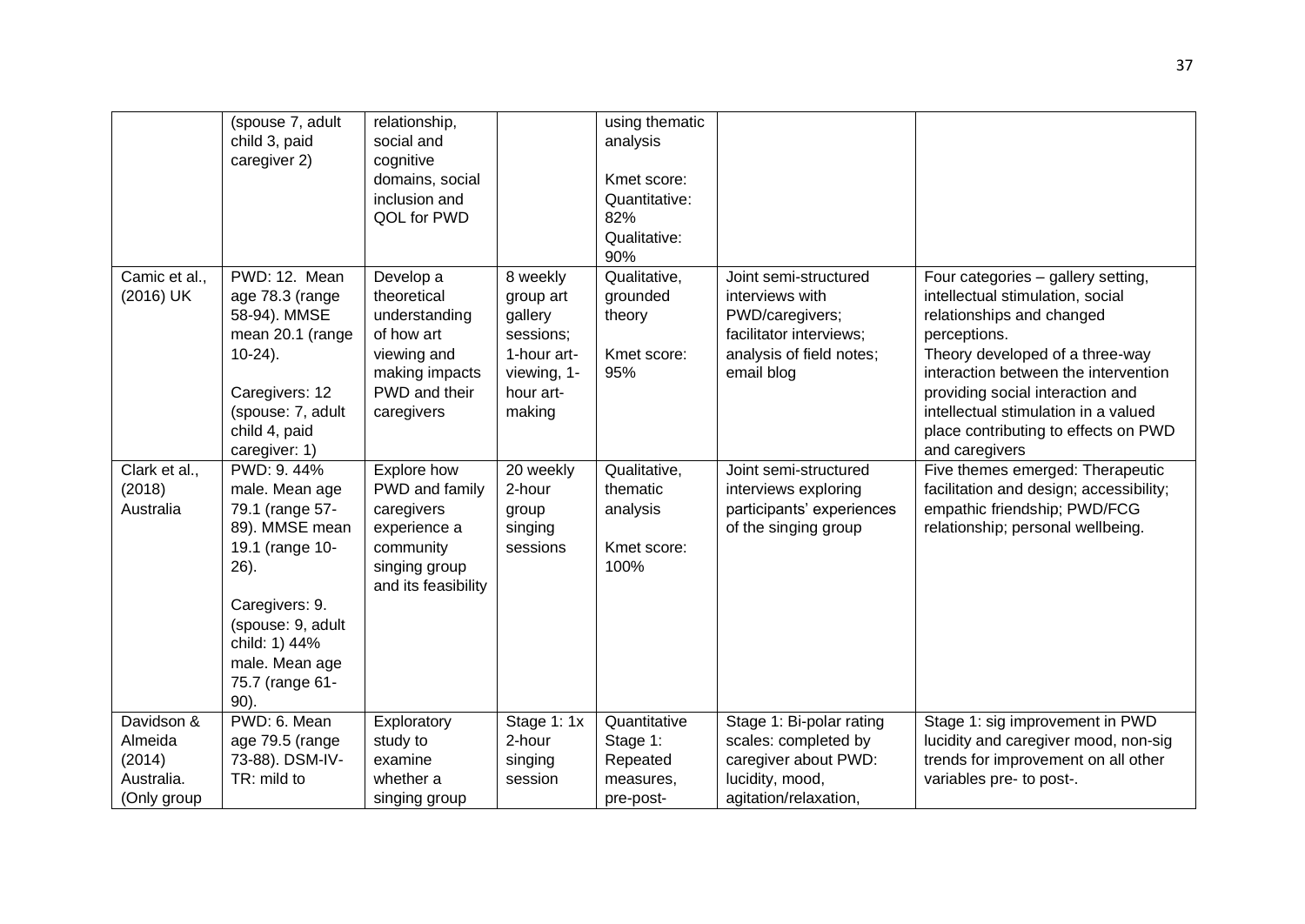| A included in<br>this review<br>as group B<br>conducted in<br>residential<br>settings and<br>control<br>setting<br>unspecified) | moderate<br>dementia.<br>Caregivers: 6.<br>Mean age 69.67<br>(range 42-86).<br>Relationship:<br>spouse or child.                                                                                              | has an impact<br>on PWD's<br>lucidity, mood,<br>agitated<br>behaviour and<br>focus after a<br>single session<br>or six sessions                                                  | Stage 2: 6x<br>2-hour<br>weekly<br>singing<br>sessions                                             | Stage 2:<br>Repeated<br>measures,<br>pre-post-<br>sessions 2, 4<br>and 6<br>Kmet score:<br>77%                                                | focus; Caregiver self-<br>report: energy, mood,<br>stress/relaxation, focus.<br>Stage 2: Rating scales as<br>in stage 1; brief<br>qualitative joint interviews<br>regarding mood and<br>experience (not formally<br>analysed)                         | Stage 2: sig difference in PWD focus<br>at week 2. Non-sig trends for<br>improvement on all other variables<br>except caregiver focus week 2 and 4.<br>Interviews supported quantitative<br>findings of improvements on variables<br>measured and other themes included<br>identity, reminiscence, connection<br>and proximity.                                                                                           |
|---------------------------------------------------------------------------------------------------------------------------------|---------------------------------------------------------------------------------------------------------------------------------------------------------------------------------------------------------------|----------------------------------------------------------------------------------------------------------------------------------------------------------------------------------|----------------------------------------------------------------------------------------------------|-----------------------------------------------------------------------------------------------------------------------------------------------|-------------------------------------------------------------------------------------------------------------------------------------------------------------------------------------------------------------------------------------------------------|---------------------------------------------------------------------------------------------------------------------------------------------------------------------------------------------------------------------------------------------------------------------------------------------------------------------------------------------------------------------------------------------------------------------------|
| Eekelaar et<br>al., (2012)<br>UK                                                                                                | PWD: 6, 50%<br>male. Mean age<br>78.67 (range 68-<br>91). MMSE mean<br>21.67 (range 18-<br>24).<br>Caregivers: 6<br>(spouse: 5, adult<br>child: 1), 50%<br>male. Mean age<br>70.22 (range 66-<br>96).         | Exploratory<br>study of the<br>associations<br>between visual<br>arts-based<br>interventions<br>and cognitive<br>stimulation                                                     | 3x 90-min<br>group art<br>gallery<br>sessions;<br>30 mins<br>art-viewing,<br>60 mins<br>art-making | Mixed<br>methods,<br>during<br>sessions, pre-,<br>post- and 4<br>week follow-up<br>Kmet score:<br>Quantitative:<br>77%<br>Qualitative:<br>75% | Semi-structured<br>interviews pre-, post- and<br>follow-up<br><b>Quantitative content</b><br>analysis of recordings<br>looking at episodic<br>memory and verbal<br>fluency for PWD<br>Thematic analysis of<br>caregiver's experiences<br>of the group | Increase in episodic memory and<br>semantic fluency during the gallery<br>session compared to pre-interview<br>and episodic memory maintained at<br>post-interview.<br>Themes included participating in a<br>social activity, observing the PWD<br>more like their "old selves" and<br>sharing the experience together                                                                                                    |
| Flatt et al.,<br>(2015) USA                                                                                                     | PWD: 10, 50%<br>male. Age: >60y<br>=8. Diagnoses:<br>80% early stage<br>AD, 20% "related<br>cognitive<br>disorders".<br>Caregivers:10<br>(spouse or other<br>family member),<br>40% male. Age: ><br>$60 = 6.$ | 1. Identify<br>enjoyable<br>features of the<br>activity 2. Ways<br>the activity<br>could be<br>improved 3.<br>Does group<br>cohesion<br>influence<br>participant<br>satisfaction | Art-<br>museum<br>engageme<br>nt activity;<br>1 hour art-<br>viewing, 2<br>hours art-<br>making    | Cross-<br>sectional,<br>qualitative<br>using thematic<br>analysis<br>Kmet score:<br>85%                                                       | Brief satisfaction survey;<br>focus group interviews<br>with both PWD and their<br>caregivers                                                                                                                                                         | Art making was the most enjoyable<br>activity followed by group interaction<br>and guided discussion. Overall<br>satisfaction correlated with feelings of<br>belonging and morale.<br>Five themes identified: cognitive<br>stimulation, social interactions, self-<br>esteem and two themes related to<br>particular aspects of the programme,<br>activity related e.g. small groups and<br>practical issues e.g. timing. |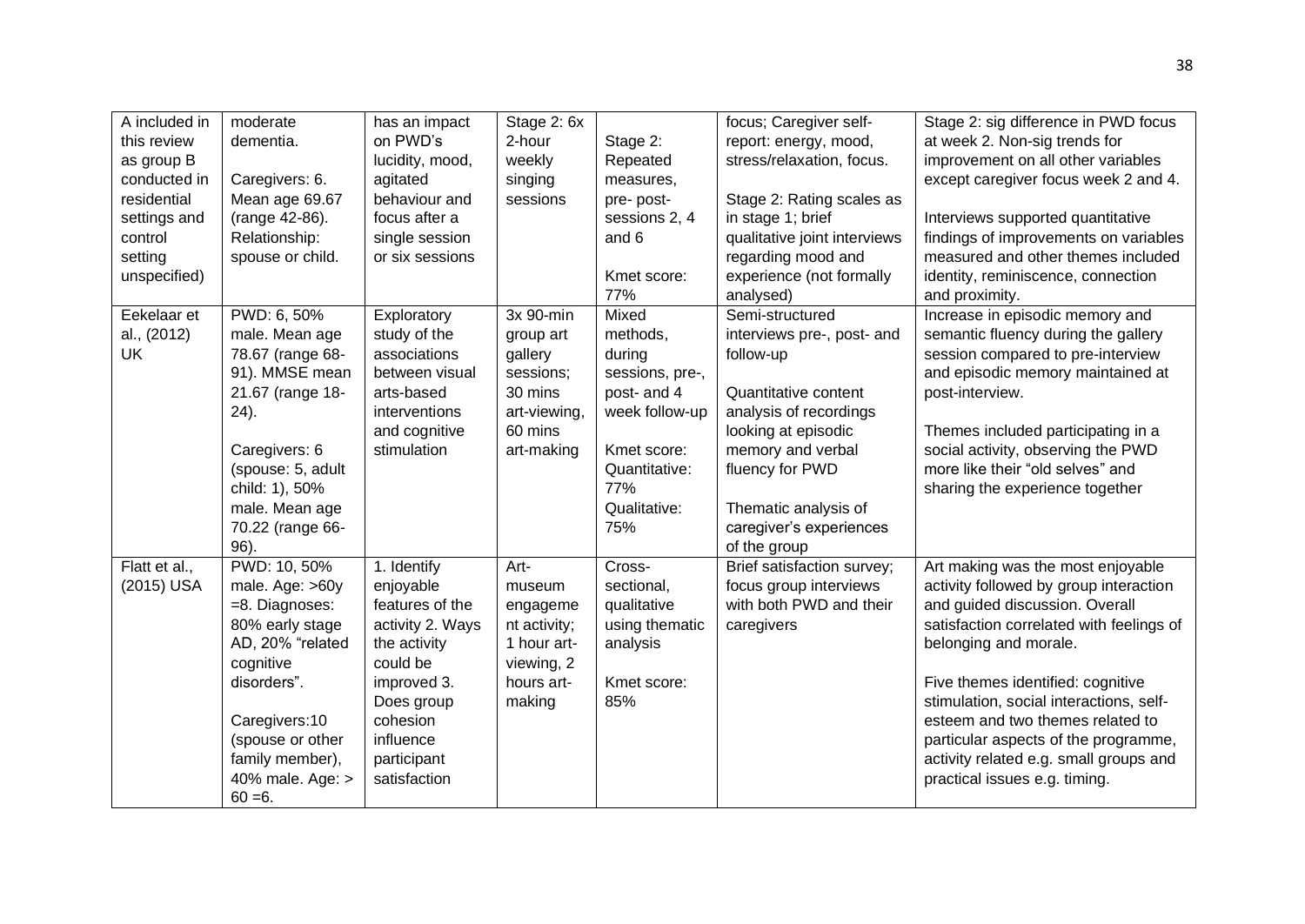| 4. Are past art<br>experiences<br>associated with<br>overall<br>experiences<br>PWD: 36, 69%<br>Johnson et<br>Investigate the<br>11<br>Quantitative,<br>Visual analogue scales<br>Overall wellbeing sig increased<br>al., (2017)<br>male. Mean age<br>impact of art-<br>(VAS) pre- and post-<br>following art-viewing and object<br>quasi-<br>sessions of<br>handling for both PWD and<br>UK<br>74 (range 58-85).<br>viewing and<br>each activity measuring<br>experimental,<br>museum-<br>Diagnoses: 8%<br>object handling<br>mixed 2x4<br>subjective wellbeing<br>based art-<br>caregivers.<br>early-onset AD,<br>on subjective<br>(happy/sad, well/unwell,<br>viewing (45<br>repeated<br>47% AD, 13%<br>wellbeing for<br>mins) and<br>interested/bored,<br>measures<br>PWD and their<br>FTD, 11% VD,<br>confident/not confident,<br>object<br>crossover<br>21% MD. CDR (.5<br>optimistic/not optimistic)<br>caregivers<br>handling<br>study<br>or 1): early to<br>$(45 \text{ mins})$<br>completed by both PWD<br>and their caregivers<br>mid-stage<br>Kmet score:<br>91%<br>dementia.<br><b>Brief evaluation</b><br>Caregivers: 30<br>questionnaire<br>(spouse, relative<br>or close friend),<br>13% male. Mean |  |  |  |  |
|--------------------------------------------------------------------------------------------------------------------------------------------------------------------------------------------------------------------------------------------------------------------------------------------------------------------------------------------------------------------------------------------------------------------------------------------------------------------------------------------------------------------------------------------------------------------------------------------------------------------------------------------------------------------------------------------------------------------------------------------------------------------------------------------------------------------------------------------------------------------------------------------------------------------------------------------------------------------------------------------------------------------------------------------------------------------------------------------------------------------------------------------------------------------------------------------------------------------|--|--|--|--|
|                                                                                                                                                                                                                                                                                                                                                                                                                                                                                                                                                                                                                                                                                                                                                                                                                                                                                                                                                                                                                                                                                                                                                                                                                    |  |  |  |  |
|                                                                                                                                                                                                                                                                                                                                                                                                                                                                                                                                                                                                                                                                                                                                                                                                                                                                                                                                                                                                                                                                                                                                                                                                                    |  |  |  |  |
|                                                                                                                                                                                                                                                                                                                                                                                                                                                                                                                                                                                                                                                                                                                                                                                                                                                                                                                                                                                                                                                                                                                                                                                                                    |  |  |  |  |
|                                                                                                                                                                                                                                                                                                                                                                                                                                                                                                                                                                                                                                                                                                                                                                                                                                                                                                                                                                                                                                                                                                                                                                                                                    |  |  |  |  |
|                                                                                                                                                                                                                                                                                                                                                                                                                                                                                                                                                                                                                                                                                                                                                                                                                                                                                                                                                                                                                                                                                                                                                                                                                    |  |  |  |  |
|                                                                                                                                                                                                                                                                                                                                                                                                                                                                                                                                                                                                                                                                                                                                                                                                                                                                                                                                                                                                                                                                                                                                                                                                                    |  |  |  |  |
|                                                                                                                                                                                                                                                                                                                                                                                                                                                                                                                                                                                                                                                                                                                                                                                                                                                                                                                                                                                                                                                                                                                                                                                                                    |  |  |  |  |
|                                                                                                                                                                                                                                                                                                                                                                                                                                                                                                                                                                                                                                                                                                                                                                                                                                                                                                                                                                                                                                                                                                                                                                                                                    |  |  |  |  |
|                                                                                                                                                                                                                                                                                                                                                                                                                                                                                                                                                                                                                                                                                                                                                                                                                                                                                                                                                                                                                                                                                                                                                                                                                    |  |  |  |  |
|                                                                                                                                                                                                                                                                                                                                                                                                                                                                                                                                                                                                                                                                                                                                                                                                                                                                                                                                                                                                                                                                                                                                                                                                                    |  |  |  |  |
|                                                                                                                                                                                                                                                                                                                                                                                                                                                                                                                                                                                                                                                                                                                                                                                                                                                                                                                                                                                                                                                                                                                                                                                                                    |  |  |  |  |
|                                                                                                                                                                                                                                                                                                                                                                                                                                                                                                                                                                                                                                                                                                                                                                                                                                                                                                                                                                                                                                                                                                                                                                                                                    |  |  |  |  |
|                                                                                                                                                                                                                                                                                                                                                                                                                                                                                                                                                                                                                                                                                                                                                                                                                                                                                                                                                                                                                                                                                                                                                                                                                    |  |  |  |  |
|                                                                                                                                                                                                                                                                                                                                                                                                                                                                                                                                                                                                                                                                                                                                                                                                                                                                                                                                                                                                                                                                                                                                                                                                                    |  |  |  |  |
|                                                                                                                                                                                                                                                                                                                                                                                                                                                                                                                                                                                                                                                                                                                                                                                                                                                                                                                                                                                                                                                                                                                                                                                                                    |  |  |  |  |
|                                                                                                                                                                                                                                                                                                                                                                                                                                                                                                                                                                                                                                                                                                                                                                                                                                                                                                                                                                                                                                                                                                                                                                                                                    |  |  |  |  |
|                                                                                                                                                                                                                                                                                                                                                                                                                                                                                                                                                                                                                                                                                                                                                                                                                                                                                                                                                                                                                                                                                                                                                                                                                    |  |  |  |  |
|                                                                                                                                                                                                                                                                                                                                                                                                                                                                                                                                                                                                                                                                                                                                                                                                                                                                                                                                                                                                                                                                                                                                                                                                                    |  |  |  |  |
|                                                                                                                                                                                                                                                                                                                                                                                                                                                                                                                                                                                                                                                                                                                                                                                                                                                                                                                                                                                                                                                                                                                                                                                                                    |  |  |  |  |
|                                                                                                                                                                                                                                                                                                                                                                                                                                                                                                                                                                                                                                                                                                                                                                                                                                                                                                                                                                                                                                                                                                                                                                                                                    |  |  |  |  |
| age 66 (range 48-                                                                                                                                                                                                                                                                                                                                                                                                                                                                                                                                                                                                                                                                                                                                                                                                                                                                                                                                                                                                                                                                                                                                                                                                  |  |  |  |  |
| 83).                                                                                                                                                                                                                                                                                                                                                                                                                                                                                                                                                                                                                                                                                                                                                                                                                                                                                                                                                                                                                                                                                                                                                                                                               |  |  |  |  |
| PWD: 8, 38%<br>McGuigan et<br>Mixed<br>PWD consistently showed "high"<br>Investigate the<br>Six weekly<br>Attentiveness scale rated                                                                                                                                                                                                                                                                                                                                                                                                                                                                                                                                                                                                                                                                                                                                                                                                                                                                                                                                                                                                                                                                                |  |  |  |  |
| al., (2015)<br>male. Mean age<br>experiences of<br>2-hour<br>methods,<br>by observer every 60<br>attention levels during the session.                                                                                                                                                                                                                                                                                                                                                                                                                                                                                                                                                                                                                                                                                                                                                                                                                                                                                                                                                                                                                                                                              |  |  |  |  |
| New Zealand<br>PWD and their<br>seconds to measure<br>81 (range 73-90).<br>repeated<br>museum-                                                                                                                                                                                                                                                                                                                                                                                                                                                                                                                                                                                                                                                                                                                                                                                                                                                                                                                                                                                                                                                                                                                     |  |  |  |  |
| Diagnoses: 75%<br>PWD's concentration<br>caregivers who<br>based<br>Themes included socialising, aspects<br>measures and                                                                                                                                                                                                                                                                                                                                                                                                                                                                                                                                                                                                                                                                                                                                                                                                                                                                                                                                                                                                                                                                                           |  |  |  |  |
| AD, 12.5% VD,<br>of programme delivery, shared<br>attended a six-<br>evaluative<br>levels<br>programme                                                                                                                                                                                                                                                                                                                                                                                                                                                                                                                                                                                                                                                                                                                                                                                                                                                                                                                                                                                                                                                                                                             |  |  |  |  |
| 12.5% MD<br>week art gallery<br>experience and practical issues.<br>s including<br>focus groups                                                                                                                                                                                                                                                                                                                                                                                                                                                                                                                                                                                                                                                                                                                                                                                                                                                                                                                                                                                                                                                                                                                    |  |  |  |  |
| using thematic<br>Focus groups with<br>programme, to<br>art-viewing,                                                                                                                                                                                                                                                                                                                                                                                                                                                                                                                                                                                                                                                                                                                                                                                                                                                                                                                                                                                                                                                                                                                                               |  |  |  |  |
| Caregivers: 7<br>determine<br>analysis<br>caregivers and volunteers<br>object                                                                                                                                                                                                                                                                                                                                                                                                                                                                                                                                                                                                                                                                                                                                                                                                                                                                                                                                                                                                                                                                                                                                      |  |  |  |  |
| (spouse: 7, adult<br>caregiver<br>handling<br>on satisfaction,                                                                                                                                                                                                                                                                                                                                                                                                                                                                                                                                                                                                                                                                                                                                                                                                                                                                                                                                                                                                                                                                                                                                                     |  |  |  |  |
| child: 2), 43%<br>satisfaction and<br>and<br>Kmet score:<br>successes and                                                                                                                                                                                                                                                                                                                                                                                                                                                                                                                                                                                                                                                                                                                                                                                                                                                                                                                                                                                                                                                                                                                                          |  |  |  |  |
| male. Age: 29%<br>feedback for<br>exhibition<br>Quantitative:<br>improvements                                                                                                                                                                                                                                                                                                                                                                                                                                                                                                                                                                                                                                                                                                                                                                                                                                                                                                                                                                                                                                                                                                                                      |  |  |  |  |
| 35-44, 71% 55+.<br>75%<br>future<br>tours                                                                                                                                                                                                                                                                                                                                                                                                                                                                                                                                                                                                                                                                                                                                                                                                                                                                                                                                                                                                                                                                                                                                                                          |  |  |  |  |
| programmes                                                                                                                                                                                                                                                                                                                                                                                                                                                                                                                                                                                                                                                                                                                                                                                                                                                                                                                                                                                                                                                                                                                                                                                                         |  |  |  |  |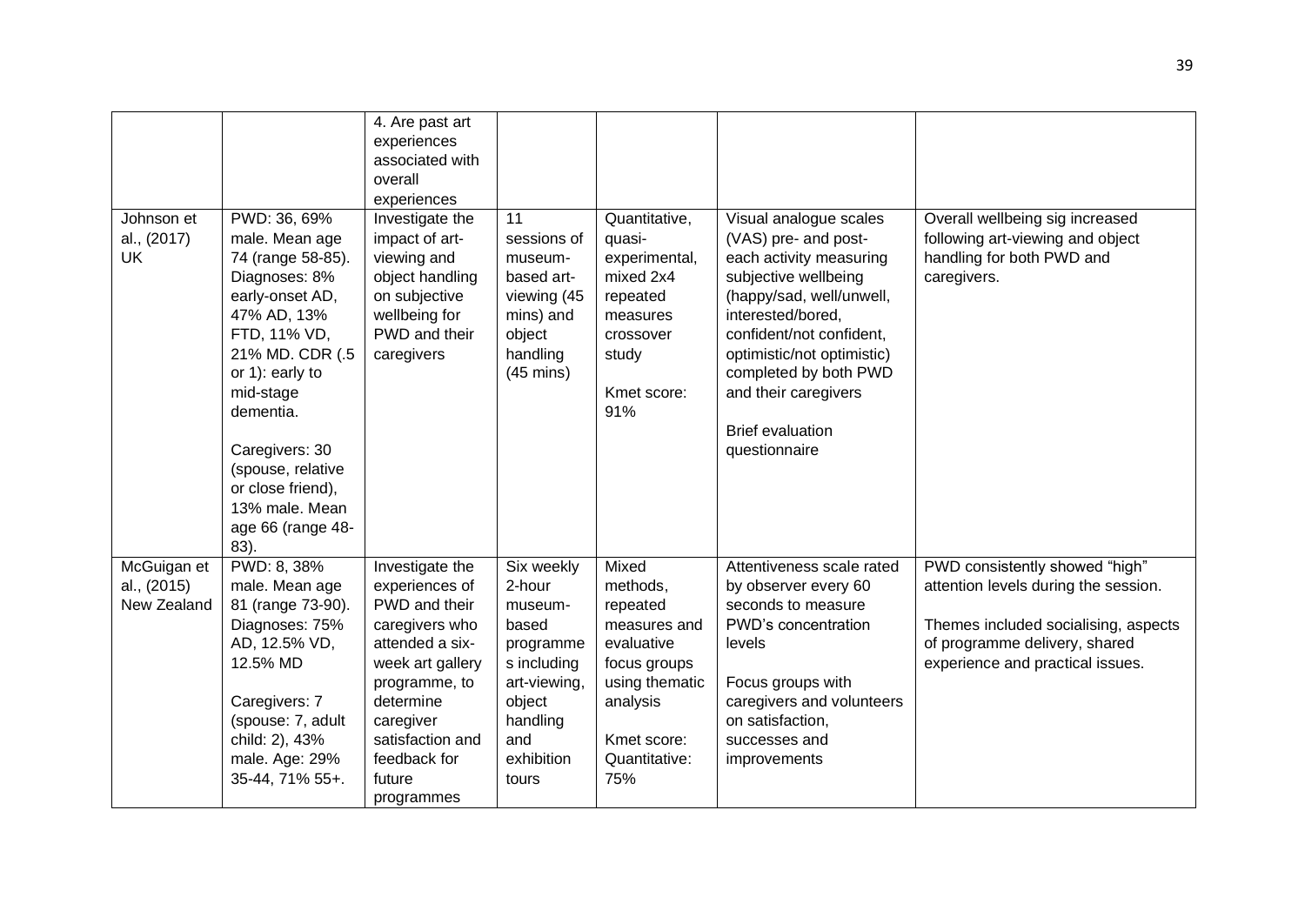|                                                   |                                                                                                                                                                                                                                                           |                                                                                                                                                    |                                                                                                 | Qualitative<br>85%                                                                                                                                           |                                                                                                                                                                                                                                                                                                                                                 |                                                                                                                                                                                                                                                                                                                                                                                                                                  |
|---------------------------------------------------|-----------------------------------------------------------------------------------------------------------------------------------------------------------------------------------------------------------------------------------------------------------|----------------------------------------------------------------------------------------------------------------------------------------------------|-------------------------------------------------------------------------------------------------|--------------------------------------------------------------------------------------------------------------------------------------------------------------|-------------------------------------------------------------------------------------------------------------------------------------------------------------------------------------------------------------------------------------------------------------------------------------------------------------------------------------------------|----------------------------------------------------------------------------------------------------------------------------------------------------------------------------------------------------------------------------------------------------------------------------------------------------------------------------------------------------------------------------------------------------------------------------------|
| Mittelman &<br>Papayannop<br>-oulou<br>(2018) USA | PWD: 11, 64%<br>male. Mean age<br>79.4. Early to<br>early-mid stage of<br>dementia<br>estimated with<br>Global<br>Deterioration<br>Scale.<br>Caregivers: 11<br>(spouse: 9, child:<br>1, close friend: 1),<br>45% male. Mean<br>age 71.7.<br>Relationship: | Pilot study of a<br>dyadic singing<br>group to inform<br>future<br>interventions<br>and investigate<br>possible<br>benefits of the<br>intervention | 13 week<br>singing<br>group<br>culminating<br>in a concert<br>performanc<br>e                   | Mixed<br>methods, pre-<br>post-repeated<br>measures,<br>used "informal<br>thematic<br>analysis"<br>Kmet score:<br>Quantitative:<br>86%<br>Qualitative<br>60% | Standardised: PWD and<br>caregiver: family<br>communication (FAM),<br>self-esteem (RSES);<br>PWD only: QOL (QOL-<br>AD; DEMQOL);<br>caregivers only: social<br>support (MOS), health-<br>related QOL (SF-8) and<br>depression (GDS).<br>PWD's measures<br>completed by social<br>workers/health<br>professionals with the<br>PWD.<br>Open-ended | For PWD, sig improvement in QOL<br>and communication with caregiver,<br>non-sig trend for greater self-esteem.<br>For caregivers, sig. improvement in<br>self-esteem and non-sig trends for<br>increased QOL and social support<br>with no change in depression or<br>communication.<br>Qualitative reports included benefits<br>of group belonging/socialising,<br>enjoying the activity of singing and<br>learning new skills. |
|                                                   |                                                                                                                                                                                                                                                           |                                                                                                                                                    |                                                                                                 |                                                                                                                                                              | questionnaires and joint<br>focus groups                                                                                                                                                                                                                                                                                                        |                                                                                                                                                                                                                                                                                                                                                                                                                                  |
| Osman et<br>al., (2016)<br>UK                     | PWD: 10, 50%<br>male.<br>Caregivers: 10<br>(spouse: 7, adult<br>child: 3), 2 male.                                                                                                                                                                        | Examine the<br>experiences of<br>PWD and their<br>caregivers<br>following group<br>singing                                                         | Ongoing<br>singing<br>groups                                                                    | Qualitative,<br>thematic<br>analysis<br>Kmet score:<br>85%                                                                                                   | Joint semi-structured<br>interviews examining<br>experiences of attending,<br>effects of the group on<br>communication and<br>relationships and any<br>health/behaviour changes                                                                                                                                                                 | Six themes emerged - social<br>inclusion and support, sharing the<br>experience, positive impact on<br>relationships and memory, improved<br>mood/wellbeing and accepting the<br>diagnosis.                                                                                                                                                                                                                                      |
| Schall et al.,<br>(2018)<br>Germany               | <b>PWD</b><br>(intervention<br>group): 25, 40%<br>male. Mean age<br>75.1. MMSE<br>mean score<br>18.08. Mild to                                                                                                                                            | Art museum-<br>based<br>interventions will<br>have beneficial<br>effects on<br>emotional<br>wellbeing, QOL                                         | Six weekly<br>2-hour art<br>museum<br>sessions<br>including<br>museum<br>tours (60<br>mins) and | RCT, mixed-<br>method design<br>Kmet score:<br>88%                                                                                                           | Self-report PWD<br>measures: cognition<br>(MMSE; ADAS-Cog),<br>depression (GDS), QOL<br>(QoL-AD),<br>neuropsychiatric<br>symptoms (NPI),<br>emotional wellbeing                                                                                                                                                                                 | No sig. difference in cognition,<br>dementia severity or depression. Sig.<br>increase in QOL post- intervention.<br>Sig decrease in apathy following both<br>intervention and control.<br>After the control group participated in<br>the intervention, their pre-post scores<br>were combined with the intervention                                                                                                              |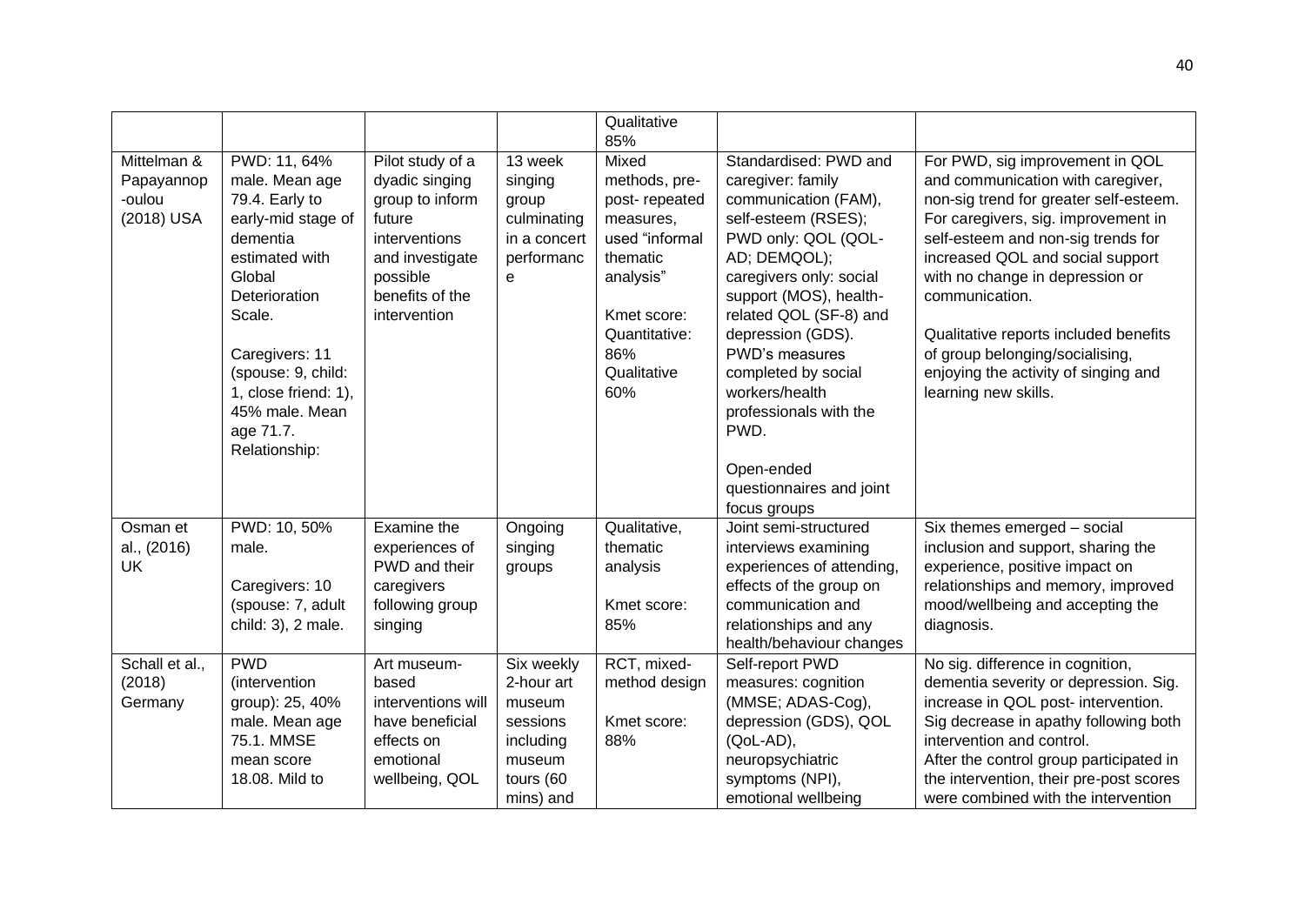|                                        | moderate<br>dementia.<br>PWD (controls):<br>19, 32% male.<br>Mean age 76.4.<br>Diagnoses<br>(groups)<br>combined):<br>72.7% AD, 15.9%<br>VD, 4.6% PDD,<br>6.8% aetiology<br>unclear.<br>Caregivers<br>(intervention and<br>controls<br>combined): 44<br>(spouse: 24, adult<br>child: 14, other:<br>6). Mean age<br>62.9. | and BPSD for<br><b>PWD</b>                                                                                                                                               | art-making<br>$(60 \text{ mins})$ |                                                          | (smiley face rating scale;<br>FAHW; completed pre-<br>and post- every session).<br>Follow-up caregiver<br>questionnaires after each<br>session and at 3-month<br>follow-up. Questions<br>based on observation of<br>PWD's communication,<br>behaviour and<br>engagement, included<br>open-ended questions<br>and evaluation of the art<br>programme | group, showing sig. decreases in<br>overall neuropsychiatric symptoms,<br>apathy and negative affect<br>(depression/anxiety) after the<br>intervention.<br>Statistically sig. improvements in<br>wellbeing after sessions.<br>Caregiver questionnaires confirmed<br>positive impact on wellbeing and<br>emotional state and gave positive<br>feedback on the intervention. |
|----------------------------------------|--------------------------------------------------------------------------------------------------------------------------------------------------------------------------------------------------------------------------------------------------------------------------------------------------------------------------|--------------------------------------------------------------------------------------------------------------------------------------------------------------------------|-----------------------------------|----------------------------------------------------------|-----------------------------------------------------------------------------------------------------------------------------------------------------------------------------------------------------------------------------------------------------------------------------------------------------------------------------------------------------|----------------------------------------------------------------------------------------------------------------------------------------------------------------------------------------------------------------------------------------------------------------------------------------------------------------------------------------------------------------------------|
| Unadkat et<br>al., (2017)<br><b>UK</b> | PWD: 17, 53%<br>male. Mean age<br>77 (range 66-87).<br>Diagnoses: 41%<br>AD, 18% VD,<br>12% FTD, 12%<br>MD, 6% MCI, 6%<br>unspecified, 6%<br>other. CDR<br>impairment: 18%<br>"questionable",<br>24% mild, 53%<br>moderate, 6%<br>severe.                                                                                | Understanding<br>the impact of<br>group singing<br>on the<br>relationship<br>between the<br>PWD and<br>caregiver and<br>what factors<br>contribute to this<br>experience | Various<br>singing<br>groups      | Qualitative,<br>grounded<br>theory<br>Kmet score:<br>95% | Joint semi-structured<br>interviews about the<br>impact of the group and<br>influencing factors                                                                                                                                                                                                                                                     | Theory developed describing the<br>impact of the singing experience and<br>the importance of effective facilitation,<br>equal participation, group belonging<br>and new experiences and the effects<br>of these on PWD, caregivers and the<br>relationship between them.                                                                                                   |